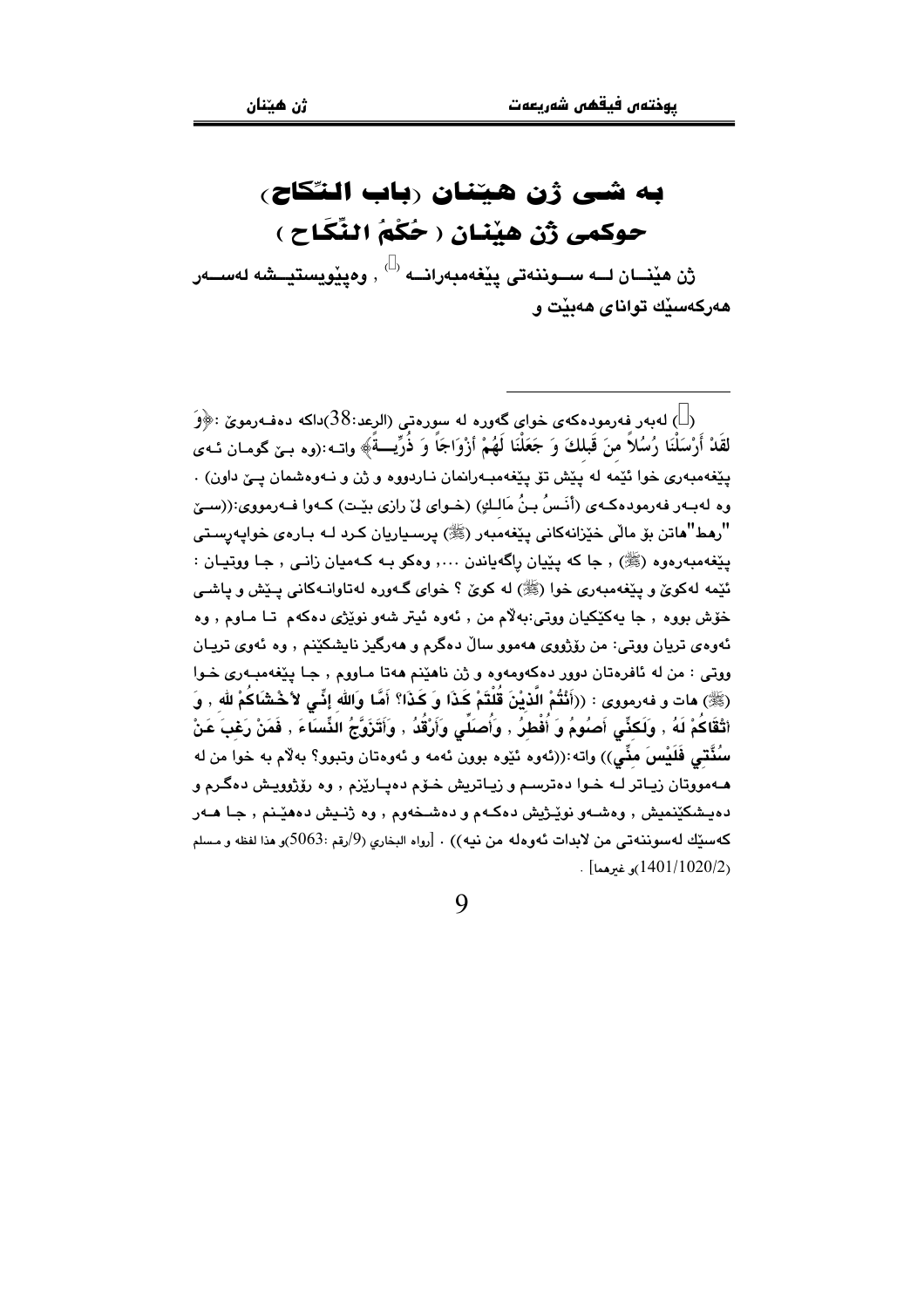لەخۆی ترسا توشى تاوان بێت <sup>( )</sup> , وه ئەگەر لـه خۆی ترسا بـهلاّم توانای نـهبوو ئـهوه بـا پۆژوو بگريْـت  $\langle \, \cdot \, \rangle$  وه واز هيْنـان لـَيْـى و ليْ بـرِان بـوْ خـوا يەرستى دروست نيە<sup>( )</sup> مەگەر بۆ كەسىلك توانــاي جــِێيەجـِێ كـردنـــــِي

بالەبەر فەرمودەكەي خواي گەورە لە سورەتى (النور:32)دا كەدەفـەرمويّ :﴿وَ $\geq$ أَنْكحُوا الأَيَامَى منْكُمْ وَ الصَّالحينَ منْ عبادكُم وَ إمَائكُمْ إنْ يَكونُوا فُقَرَاءَ يُغْـــنهمُ اللَّه منْ فَضْله﴾واته :(ژن بهێنن بۆ ئەو پياوانەتان كە ژنيان نيـه و ئـهو ژنانەشـتان كـه شـويان نیـه بـه شـویان بـدهن , هـهروهها بـۆ بهنـده وکـهنیزه چـاك و صالحهکانیـشتان ,ئهگـهر مهژاریش بن ئەوه خوای گەورە لە چاكە و فــەزلّى خـۆی دەولّەمەنـدیان دەكـات<sub>)</sub>وە لەبـەر فەرمودەكەي (عَبْدُالله بن مَسْعُود)(خـواي ليّ رازي بێت) كـەوا فـەرمووي :((ئێمـە لەگـەڵ يٽغهمبەري خوا بووين (ﷺ) لاو بووين هيـڃمان نـﻪبوو , جـا يێغهمبـﻪري خـوا (ﷺ) يـێي فەرموين:((يَا مَعْشَرَ الشَّبَابِ مَنْ اسْتَطَاعَ مِنْكُمُ البَاءَةَ فَلْيَتَزَوَّج , فَإِنَّهُ أَغَضُّ للبَصر وَأَحْصَنُ للفَرْجِ وَمَنْ لَمْ يَسْتَطَعْ فَعَلَيْه بِالصَّومِ , فَإِنَّهُ لَهُ وجَاءً))واتـه :((ئـهى كۆمـهلّى لاوان , هەركەسێكتان تواناي ژن هێناني هــهبوو بـا ژن بهێنێت , چـونكه ئــهوه باشـترين ياريّزه بۆ چاو و داويْن , وه هەر كەسێكيش نەپتوانى ئەوە با رۆژوو بگريّت ,چونكە ئـەوە مِق ئەو برينى ئارەزووى جيماع كردنە)) [رواه البخارى (4/رقم :1905)و مسلم (18/2/1400/1018)و غىرھما].

( ) لەيسەر فەرمودەكسەي (عَيْسُدُالله بين مَسْبَعُود)بروانسە (پ2) وە فەرمودەكسەي (عائشة)(خوای لیّ رازی بیّت) که له (پ4)دا باسی لئوه دهکهین.

( ) لەيەر فەرمودەكەي (عَائشَة)(خواي لِيْ رازى بِيْت) كە وا فەرموي :((بِيْغەمبەرى خـوا (ﷺ) فـﻪرموي : ((الثِّكَـاحُ مـنْ سُـنَّتى , فَمَنْ لَـمْ يَعْمَلْ بِـسُنَّتى فَلَـيْسَ منِّـي , وَتَزَوَّجُوا , فَإِنِّي مَكَاثِرٌ بِكُمْ الأُمَمِ وَمَنْ كَانَ ذَا طَوْلِ فَلْيَذْكِحْ وَمَنْ لَمْ يَجِدْ فَعَلَيْه بِالصِّيَامِ فَإِنَّ الصَّومَ لَهُ وجَاء)) واته: ((ژن هێنان له سـوننهتي منـه, جـا هـهر كهسـێك کـار بـه سـوننهتي مـن نـهکات ئـهوه لـهمن نيـه , وه ژن بهٽِـنن جـونکه مـن شـانازي بـه زۆريتانەوە دەكەم لەلاي ئوممەتەكانى تردا وە ھەر كەسىيك دەستى دەروات با ژن بھێنێت , وه ههر کهسٽکيش نهيبوو ئهوه با رۆژوو بگريت چونکه ئهوه بـۆ ئـهو برينـي ئـارەزووى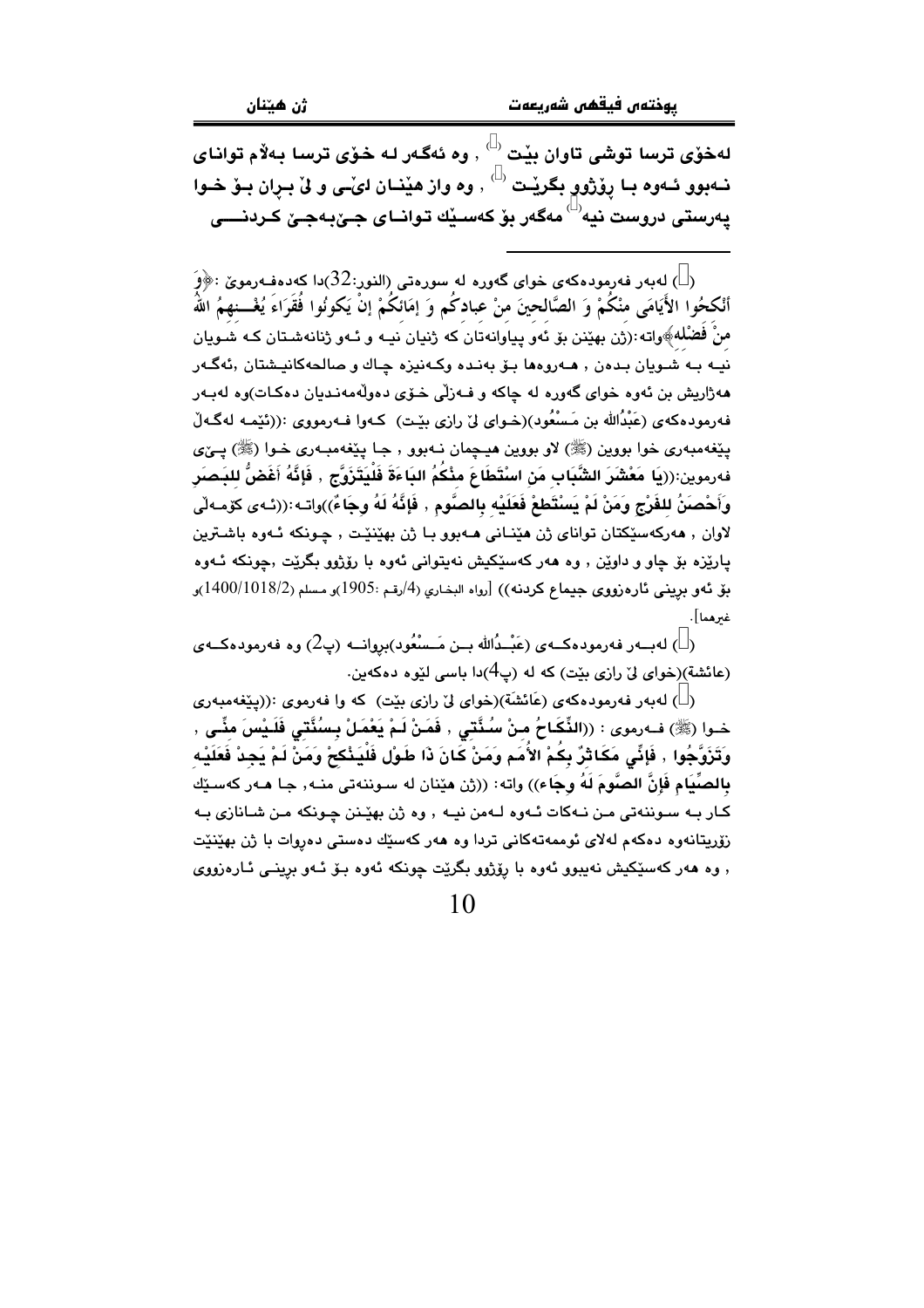ئەركەكانى نەبێت <sup>( )</sup>

جيمـاع كردنـه)) [رواه ابـن ماجـة(1846/592/1) و هـو حـديث حـسن بروانـه صـحيح سـنن ابـن ماجـة رقـم  $[$  (1496) و السلسلة الصحيحة $(2383)$ 

وه هـــهروهها لهبــهر فهرمودهكــهى (أنَــسُ بــنُ مَالــكِ)بروانـــه (پـ1), وه لهبــهر فهرمودهکهی (سَعْدُ بنُ أَبِي وَقَّاص)(خـوای ليّ رازی بيّـت) کـهوا فـهرموی : ((پـيّغهمبـهری خوا (ﷺ) داواکهی (عُثْمَانُ بنُ مَظْعُون)ی گێرایهوه که وا ویستی واز لـه ژن هێنـان بێنێت وه ليِّ بِبريِّت بِقِ خوا يەرستى , وەئەگەر رووخسەتى بە ئەو بدايە ئـەوە ھـەموو خۆمانمـان  $[$ ده خه ساند))  $[$ رواه البخاري $(9)$ رقم:5073)و مسلم $(129/4)$  طبعة الآفاق الجديدة

وه هەروەها لەبەر فەرمودەكەي (أَنَسُ بنُ مَالكِ)(خواي لِيّ رازِي بِيّت) كەوا فـەرمووي :((پێغەمبەرى خوا (ﷺ) فەرمانى يـێ كـردين بـه ژن هێنـان و قەدەغـەي لـه ژن نـەهێنان دەكـرد زۆر بــه تونـدى و دەيفــەرموو: ((تَرَوَّجُـوا الـوَدُودَ الوَلَـودَ , فَـاِنِّى مُكَـاثْرٌ بِكُـمُ الأَنْبِيَاءَ يَوْمَ القِيَامَة))واته:((ژن بهێنن ژنێك كەوا رووخۆش بێت , وه منال٘يشى ببێت , چونکه من شانازی به زۆرپتانهوه دهکهم لهلای پیفهمبهراندا لـه رۆژی دواپىدا ...)) [رواه أحمد (245/158/3)و ابن حبان (228/302)و أبوداود (2035/47/6)و النسائي (65/6)أيـضا بألفـاظ متقارية عن معقل بن يسار و هـو صـحيح بروانـه صـحيح النـسائي (3026) و صـحيح أبـي داود(1789)و صـحيح الجامع(2940)].

( ) لەبەر ئەوەي خواي گەورە لە قورئانى يېرۆزدا قەدەغە دەكات لـه زيـان ليْدانى .<br>ئافرەتان وە فەرمان دەكات بەوەي كە وا ژيانێكى چاكيان لەگەڵدا ببەنـە سـەر وەك لـە سورەتى (النساء :19)دا دەفـەرموێ :﴿يَآأَيُّهَا الَّذينَ آمَنُواْ لا يَحلُّ لَكُمْ أَنْ تَرِثُوا النِّسَاءَ كُرْهَاً وَلَّا تَعْضُلُوهُنَّ لتَذْهَبُوا ببَعْض مَا آَتَيْتُمُـــوهُنَّ إلاَّ أَنْ يَـــأْتَيْنَ بفَاحْـــشَةَ مُبَيِّنَـــة وَ عَاشرُوهُنَّ بِالمَعْرُوفٌ فَإِنْ كَرِهْتُمُوهُنَّ فَعَسَى أَنْ تَكْرَهُوا شَيْئًا وَ يَجْعَلُ اللهُ فيْــَــه خَيْـــَرَأَ کُثیْرَاَ﴾جا ئەگەر يەكێك تواناي ئەوەي نەبوو ئەوە دروست نيـە كارێـك بكـات كـەوا خـۆي تووشی حەرامی بکات , وه ئەو بەلگانەی کـه هـاتوون و هـانی موسـولْمان دەدەن لەسـەر تەنھابى و گۆشەگىرى بەسەر ئەم جالەتەدا (جمل)دەكريت.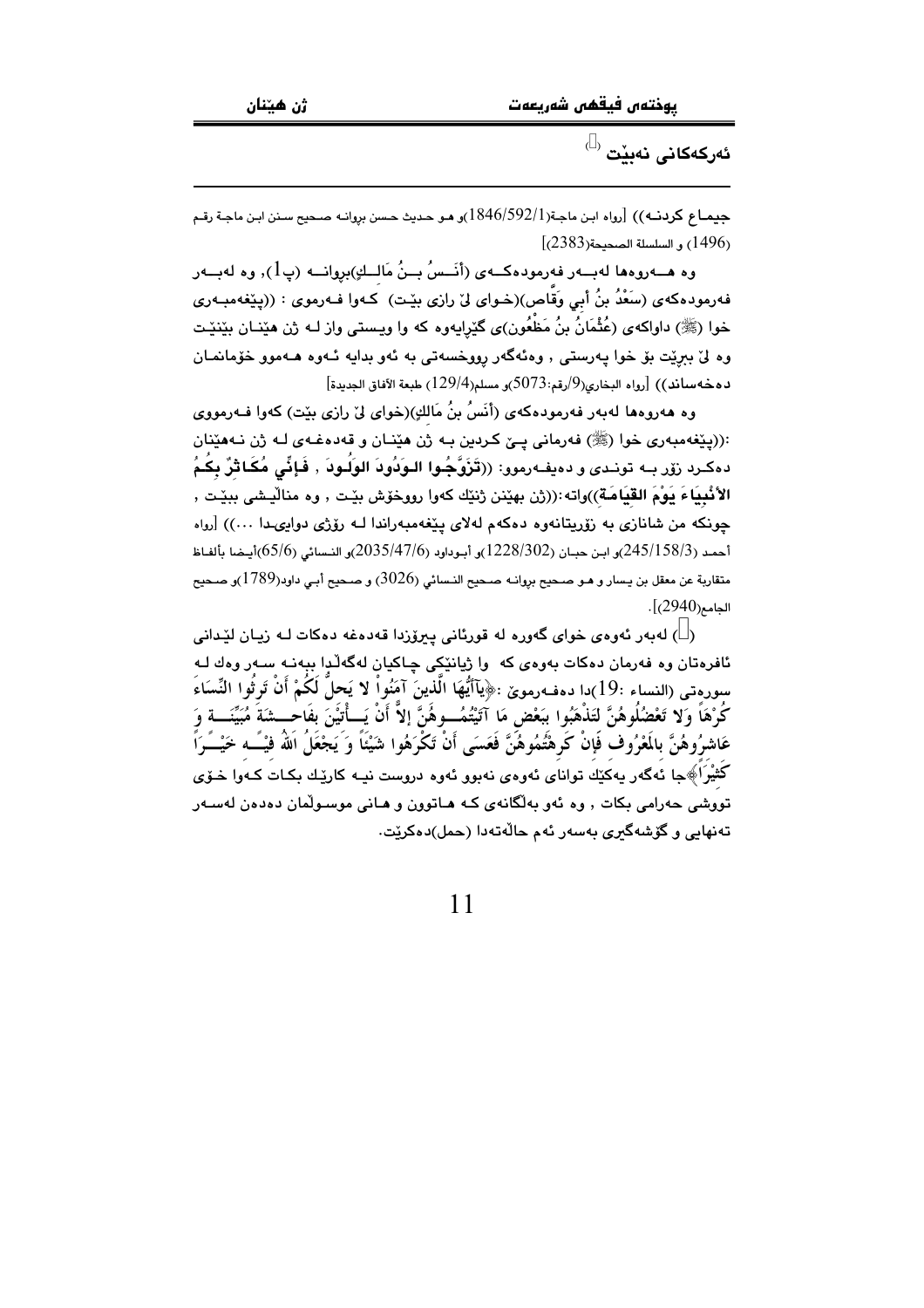#### تێبيني :

#### ژن هيٽنان فەزلّ و سوودى زۆر زۆرە لەوانە :

(أ) مندالٌ بوون , چونکه مەبەست لوێی مانەوەی رەگەزە, ئەويش سودی بەدەست مٽناني خۆشەويستى خواي گەورەي تٽدابە بە كۆشش كردن بۆي .

(پ) بـه دەسـت هێنـانى خۆشەوپـستى يێغەمبـەر(ﷺ) لـه شـانازى كـردن بـه زۆرى موسولْمانانەوە .

(ج) سوود وهرگرتن له دوعای رۆلّەی چـاك و بەدەست هێنـانى (شَـفَاعَة)بـه مردنـى مندالّي بچوك .

(د) خۆ ياراستن لەشەيتان بە تێر كردنى ئارەزوو بە رێگاى حەلالْ .

(۵) خۆشى دان به دەروون به تێكلاوى كردنى مالْ و مندالْ .

(و) خەريك نەبوون بە ئيش و كارى يێويستى ناو مالٌ وەك دروست كردنـى خـواردن و خواردنهوه و جل شۆردن و گزگ (گسك) دان و … هند . چونكه ئافرەتى چاك بارمــهتى دەرێکى چاکە بۆ ئەۋەي يياۋ زۆربەي كاتەكانى بەدەست ھێنـانى زانـستە شـەرعيەكان ۋ كار كردن پەسەربىات ،

(گ) راهێنانی نەفسە لەگەڵ پەروەردەكردن و سەرپەرشىتى كىردن و بـﻪجێ هێنـﺎنى مافـهکانی کـهس و کـارو ئـارام گـرتن لهسـهر رِهوشـت و سرووشـتيان ، وه خـۆ گـرتنيش لهبهرانبهر ئازاريان و كۆشش كردن بىۆ چاككردنيان و رى پيىشاندانيان بىۆ رێگاى ئـايين وهکوشش کردن بۆ بەدەست هێنانى رۆزى حـهلالْ بۆيـان و … هتـد ئـهو کارانـهى کەلـه راسىتى دا ئەگەر نيـەتى رازى كردنـى خـوا بێـت ھــەمووى بەيەرسـتن (عبَـادَة) بــۆى دەژمێردرێت ئەوەتا پێغەمبەر (ﷺ) دەفەرمێ : ((فيْفَارٌ أَنْفَقْتَهُ فى سَبِيْل الله ، وَ فيْفَارٌ أَنْفَقْتَهُ في رَقَبَةٍ ، وَديْنَارٌ تَصَدَّقْتَ بِه عَلَى مسْكيْن ، وَ ديْنَارٌ أَنْفَقْتَهُ عَلَى أَهْلكَ ، أَعْظَمُهَا أَجْرَاً الَّذي أَنْفَقْتَهُ عَلَى أَهْلِكَ)) واته : ديناريْك لـه رِيْكَاى خـوادا ببهخـشيت وه دیناریّك بىق ئـازاد كردنـى بەندەيـەك ببەخـشیت وە دینارپّـك بـدەی بەدەسـت كورتپّـك وە دیناریّك لهسهر مالٌ و منالّی خوّت خهرجی بكهیت ، گهورهترینیان لـه پاداشـت دا ئهوهیـه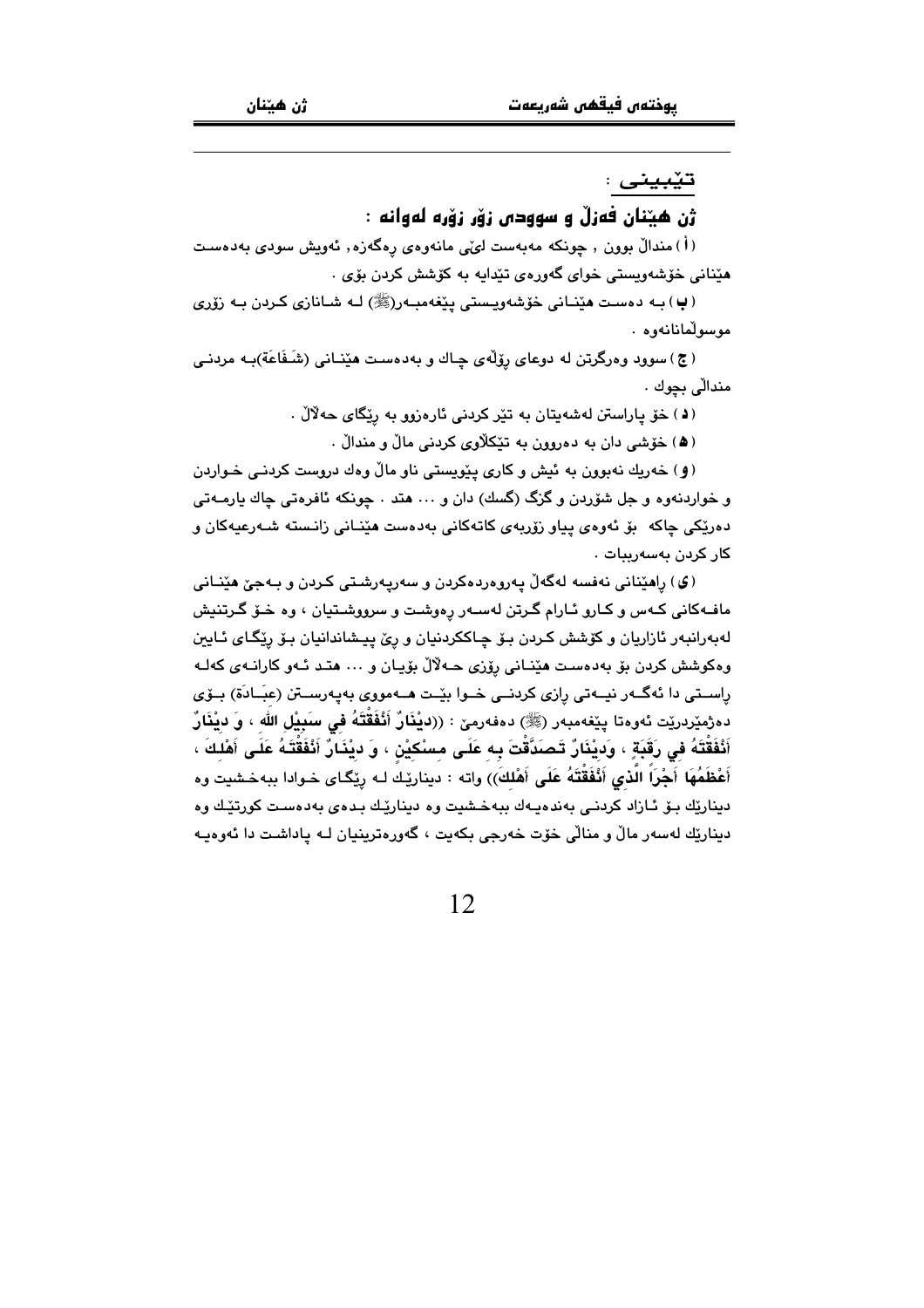## سیفهتی ژنی باش و پیاوی باش

**باش وايه يياو کڃێک**، <sup>( )</sup>

لهسهر مالٌ و منالٌي حْوِّت حْهرجي بِكـهيت)) [رواه مسلم رقم (995) عن أبـي هريـرة بروانـه صـحيح الجامع رقم (3398)] .

( ) لەبەرڧەرموودەكەي (جَابِرُ بِنُ عَبْـدُالله) (خواپـان لِيْ رازي بِيّـت) كەواڧـەرمووي : ئێمـه لهگـهڵ پێغهمبـهري خـوادا بـووين (ﷺ) لهغهزاپهکدا ، جـا کـه گهراپنـهوه ، بهسـهر ووشتريکي خاوهوه بووم پهلهم دهکرد ، جاسواريك لهيشتمهوه پيم گهيشت جابـهداريك کهیێی بوو ژهنی به ووشترهکهمهوه ، جاووشترهکهم کهوتـهریّ و خیّـرا بویـهوه ، وهك باشـترين ووشـتر بينيبيّتـت جاكاتيّك رووم وهرچـهرخاند بينـيم يـيّغهمبـهري خوايـه (ﷺ) جافەرمورى ((مَايُعْجِلُكَ يَاجَابِرٌ ؟)) واتـه : ئـەوە چـى يـەلـەت يـى دەكـات ئـەي جـابر ؟ منيش ووتم : ئــهى يـێغهمبــهرى خــوا (ﷺ) مـن تــازه ژنم هێنــاوه ، جافــهرمووى : ((أَبِـكْـراً تَزَوَّجْتَهَا أَمْ تَيْبِلُ)) واتـه : ئـهوه كـڃه خواسـتوته بـان بێوهژنـه ؟)) فـهرمووي ، ووبم : بهلْكو بِيْوِهِرْنِه . فەرمووى : ((هَلَّا جَارِيَة تُلاعِيُهَا وَتُلاعِيُك)) واتبه : ((ئـهي بۆكـجێكت نههێنا گالٽهو گهيي لهگهلّدا بکهيت وه گالٽهو گـهيت لهگهلّدا بکـات ؟)) فـهرمووي جاکـه گەيشتىنەوە مەدىنە چوينەوە بۆ ئـەوەي بـچينەوە ژورەوە ئـەويش فـەرمووى : ((أَمْهِلُـواْ حَتَّـى نَـدْخُلَ لَـدْلاً (أَي عـشَاءً) كَـيْ تَمْتَـشطَ الـشَّعْثَة وَتَـسْتَحد المَعْنْدَة)) واتــه : پەلەمەكـەن تاشـەو دەچـينەژوورەوە ، بۆئـەوەي ئـافرەتى (شـعثة) ، (مغيبــة) سـەريان شانەپكەن و خۆپان ياك پكەنەوە ، وەڧەرمووى : ((إِذَا قَدِمْتَ فَالكَيْسُ الكَيْس)) وإتـه: ئهگەر جويتەوە (الكيس الكيس) [رواه البخاري (9/ رقم /5079) ومسلم (2/1088/ 715)] .

(شعثة) : ئەو ئافرەتەيە كەسەرى تێك چووە بۆئەوەي خۆي جوان كاتـەوە (مغيبـة) : ئەو ئافرەتەيە كەيياوەكەى ماوەيەك لێى دوور كەوتۆتەوە . (الكيس)ى يەكـەم : جمـاع كردن نه . وه (الكيس)ى دووهم : ژيرىيه . واته هانى داوه كهوا جيماع بكات بـوّ ئـهوهى مندالّى بييّت .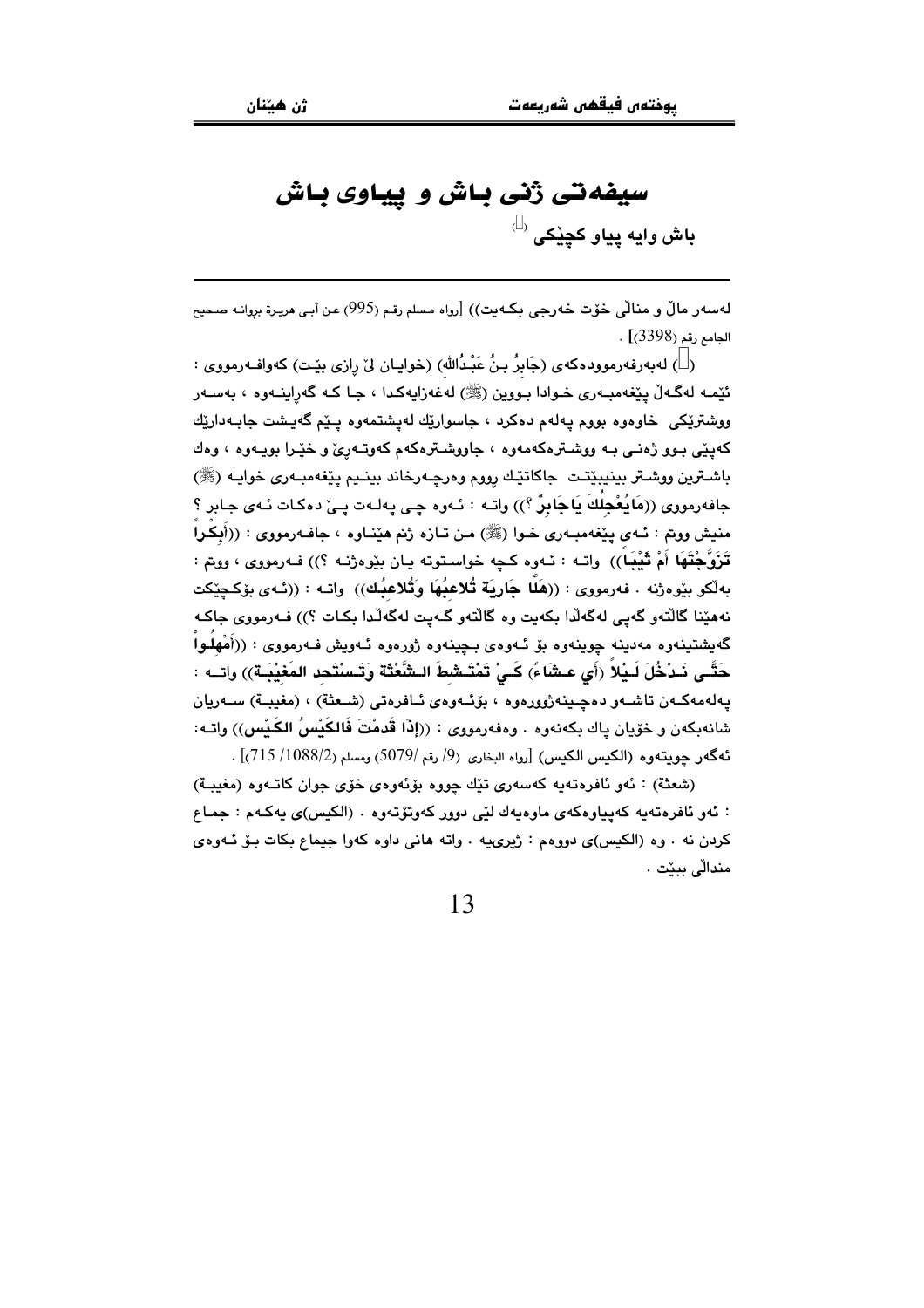موسوڵمانی $\,{}^{\circ}$ روو خۆش بخوازێت کەوا نەزۆك نەبێت $\,{}^{\circ}$  وەسەرپەرشتيارى ئافرەتيش دەبێت ئەو ئافرەتە بدات بەموسوڵمانێكى رەوشت جوان <sup>( )</sup>

#### تێبيني:

مەرج نىييە ھەردەبێت پياو كچ بخوازێت ، بەڵكو ئەوەئەگەر (ظَرُوف) وھـاڵى وابـوو کهوا کچ بخواريٽ ئهوه باشتره کهوا کچ بخواريٽ ، بهلام ههنديٰ حالـُـهتي واههيـه بيُـوهڙن بخوازنيت باشتره . بەبەلگەى فەرموودەكەي يێشوو ، لەھەنىدێك لەريوايەتـەكانى تريىدا ماتوره کهمۆی بێوهژن خواستنی (جَابر) ئەوەبورە کە (جَابر) باوکی لەجەنگی (أَ حُد) دا شههيد بوو جا حەوت خوشکی لیّ بەجیّ مابوو دەبوا يە (جَابر) بەخێوی بکردايە جا بـۆ ئهو حالَّهتـه بێوهژن باشـتره وهـهـ،روهها يێغهمبـهري خـوا (ﷺ) خـۆي تـهنها يـهك كـچي خواستووه کهدایکه (عَائشَة) به بهلام ئهو خێزانهکانی تری مهموو بێوهژن بوونه .

( ) له به ر فه رمووده که ی (أَبُوهُرَيْرَة) (خوای لی ْ رِازی بیّت) که واپیّغه مبه ری خوا (ﷺ) فهرمووى : ((تُثْكَحُ المَرْأَة لأَرْبَع : لمَالهَا ، وَلَحَسَبَهَا ، وَلَجَمَالهَا ، وَلَديْنَهَا . فَاظْفُرْ بِذَات الدَّيْنِ تَربِيَتْ يَداكَ)) واته ﴾: ((نافرهت لهبهر جوارشت دهخوازرێت لهبـهر يـارهى و لهبهر بنهمالهي و لهبهر جواني و لهبهر ئـاييني جـا تــوّ خـاوهن ئاينهكـهيان ههلّبـژێره دوو دهستهت خوّلأوي بيّت)) [ رواه البخاري (5090/132/9) ومسلم (175/4 ، الافاق)].

مەبەستى يێغەمبەرى خوا (ﷺ) بە (دوودەستەت خۆلأوى بى) دوعاى خێر بۆكردنە.

( ) لەبەر فەرموودەكەي (أَنَسُ بنُ مَالكِ) بروانە (پ $(4)$ 

( ) له به ر فه رمووده که ی (أَبُو حَاتم الْمَزَنى) (خوای لیّ رازی بیّت) . کهواییٌغهمبـه ری خوا (ﷺ) فەرمووى ((إِذَا جَاءَكُمْ مَنْ تَرْضَعَونَ ديْنَهُ وَخُلُقَهُ فَأَنْكحُوهُ ، إِلاّ تَفْعَلُوا تَكُنْ فَتْنَةُ في الأَرْضِ وَ فَسَادٌ كَبِيْرٍ)) واته : ((ئهگەر كەسێك مـات بۆلاتـان —داواي كـچى لِّيْ کردن<sup>—</sup> و له ئاین و ڕەوشتى ڕازى بوون ئەوە ژنى پىن بدەن ، ئەگەر نەپكەن ئەوە دەبن<u>ت</u>ە فيتنه لهزهوىدا وه خرايهيهکي گـهوره)) . ووتيـان : ئـهى يـێغهمبـهرى خـوا : وه ئهگـهر شتنِكي تنِدابوو ؟ فەرمووي : ((إِذَا جَاءَكُمْ مَنْ تَرْضَعَونَ دِينَهُ وَ خُلقَهُ فَانْكَحُوهُ)) واته : ((ئەگەر كەسىيك ھات بۆ لاتان لەئاين و رەوشتى رازى بوون ئـەوە مـارەي لى بكـەن)) سـىّ جار دوويارهي كردهوه [رواه الترمذي (1097/275/2) وهو حديث صحيح بروانه الإرواء (1868) . و صحيح سنن الترمذي (866)] .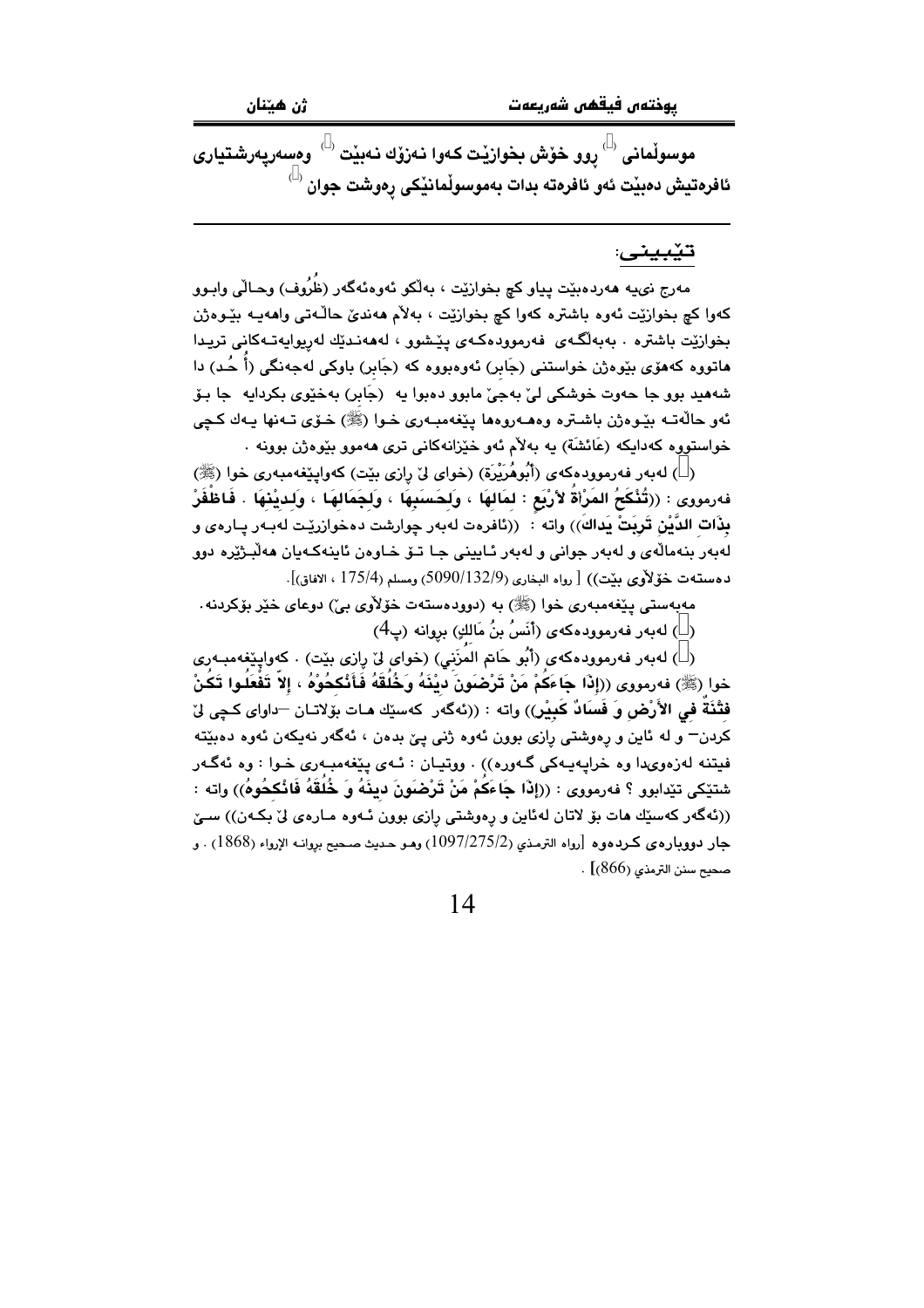### جۆرەكانى تەماشاكردن

تەماشا كردنى يياو بىۆ ئافرەتى نامەحرەم ، ھەروەھا ئافرەتيش بىۆ پياوى نامەحرەم دروست نىيە بەبێ پێويستى <sup>‹ ›</sup> بەلاّم ئەگەر زەرور بوو ›

#### تێبيني :

مىچى تێدا نىپە ئەگەر سەرپەرشتيارى ئافرەتەكە خۆي كەسێكى بەشاپستە زانـى بۆ كچەكەي كەوا خۆي بەو كەسە بلّێ من كچەكەمت پێ دەدەم . لە (عَبْدُالله بن عُمَر) ەوە (خواي ليْ رازي بيْت) دهگێرنهوه كهوا (عُمَرُ بنُ خَطَابٍ) كاتێك كه (حَفْصَة)ي كچي بێـوهژن كەوت لە (خُنَـٰـيسُ بـنُ حُذَافَـةَ الـسَّهْمى) كـه يـهكێك بـوو لـهماوهلانى پێغەمبـەر (ﷺ) و لـه مەدىنە وەفاتى كرد (عُمَرُ بنُ خَطَابٍ) فەرمورى : ھاتم بۆلاى (عُثْمَانُ بنُ عَفَان) و (عَرْض)ى (حَفَصَه)م بهسـهريدا كـرد ، ئـهويش ووتـي : تهماشـاي حـالّي خـوّم دهكـهم ، جـا چـهند شهونِك چاوهرواني بووم ، ڀاشان ڀنڀم گهيشت و ووتي : بوْم دهركهوتووه كهكم رۆژەم دا ژن نههێنم باشه ، (عُمر) فهرمووي : جا گهيشتم به (أُبُوبَكر) و پێم ووت : ئهگـهر ويـستت لەسەرتتى (حَفَـصَه)ت لِيٌ مـارە دەكـهم ، جـا (أَبُـوبَكر) بـيِّ دەنـگ بـوو و هـيـچ وەلاّمـي نهدامهوه ، و منيش لهوهي (عُثْمَان) زياتر له دلْم گرت ، جا چهند شهوێك مامهوه ، پاشان يٽِغهمبهري خوا (ﷺ) داواي کرد ڄامنيش لٽم مـاره بـري ، جـا (أَبـوٽِڪر)م پـێ گهيـشت ، فەرمووى : لەوانەيە لەدلّت دا بەرانبەرم شتێكت ھەلگرتبێت كاتێك كە (حَفْصَه)ت بەسەرم دا (عَـرْض) كـرد وهمنــيش هــيـچ وهلاّمــم بــوّت نهگێرايــهوه؟ (عُمــر) ووتــي : ووتم بــهلّـيّ ، (أَبُوبَكر) ووتی : ئەوە ھیچ بەرگری نەكرد كە ولاّمت بۆ بگێرمەوە لەوەی (عَـرْض)ت كـردم تهنها ئهوه نهبيّت کهمن زانيبووم کهوا پيّغهمبهري خـوا (ﷺ) باسـي لـيٰ کردبـوو ، جـا نـه ئهبوو من نهێنێ پێغهمبهري خوا (ﷺ) ئاشكرا بكهم ، وه ئهگهر ئهو وازي ليّ بهێنايه ئـهوه من رازی دهبووم)) [رواه البخاری (9/رقم/5122) و غیره] .

ز ) لەبەر فەرموودەكەي خواي گەورە لەسورەتى (النور : 30)دا كـە دەفـەرمىّ : ﴿قُلْ لِلْمُؤْمِنِينَ يَغُضُّواْ مِنْ أَبْصَارِهِمْ وَ يَحْفَظُواْ فَرُوجَهُمْ﴾ واته : ئەي يـێفەمبەر (ﷺ) بـه پیاوانی باوهرداران بلّیٰ : با چاوی خوّیان دابخهن ۖ و تهماشای ئافرهتی نامـهحرهم نهکـهن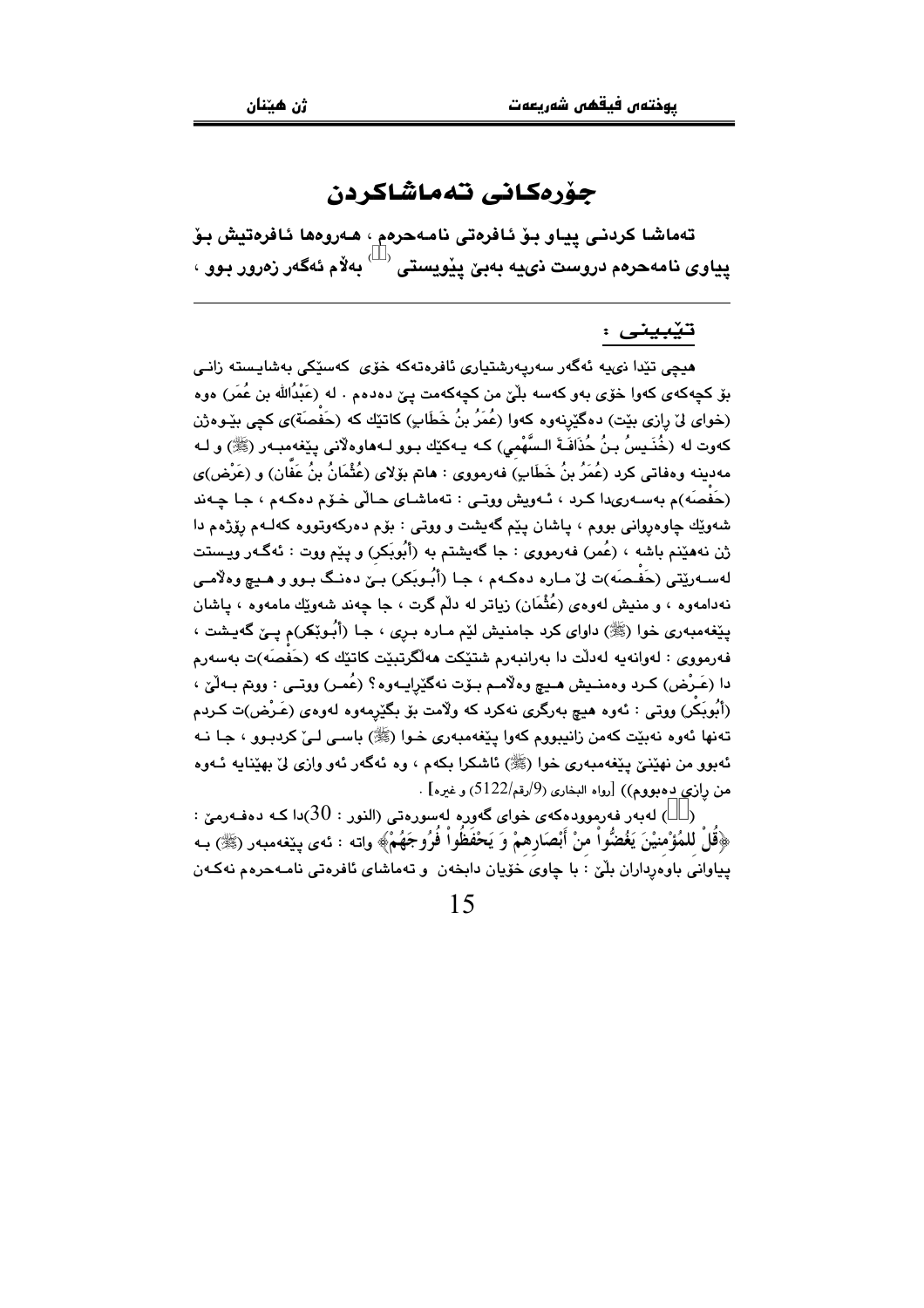وهك تەماشاكردنى يياو بىۆ خێزانى و كـەنيزەي خىۆي ′ ` يان بىۆ ئـەوەي مارەي بكات <sup>( \_)</sup>

و داوێنی خۆیان بپارێزن له حەرام . وه هەروەها لەهەمان سوورەت دا دەفـەرمێ : ﴿وَقُلْ للْمُؤْمِنَات يَغْضُضْنَ منْ أَبْصَارِهنَّ وَ يَحْفَظْنَ فَرُوجَهُنَّ﴾ واتــه : ئــهى يـێغهمبـهر (ﷺ) بـه ئافرەتانى موسولْمان بِلْيْ : با چاوانى خۆيان دابخەن و تەماشاي پياوى نامەحرەم نەكـەن و داويني خوّيان له حهرام بياريّنن .

ب ) له به رفه رمووده که ی خوای گهوره لـه سورهتی (المؤمنون  $5$  : 5-7)دا ک دهفهرمِين : ﴿وَ الَّذِيْنَ هُمْ لَفُروُجِهِمْ حَافَظُونَ ، إلاَّ عَلَى أَزْوَاجِهِمْ أَوْ مَامَلَكَتْ أَيْمَانُهُمْ فإنَّهُمْ غَيْرُ مَلومينَ ، فمَن إبْتَغَى وَرَآء ذلكَ فأولئكَ هُمُ العَادُونَ﴾َ واته : يـهكێكى تـر لـه سیفەتی باوەردارە سەرفرازەكان ، وە ئەوانەی كە داوێنى خۆيان دەپارێزن تـەنھا لەسـەر خێـزان و کـهنيزهکانيان نـهبێت ئـهوه لهئـهوهدا لۆمـهيان لهسـهر نوبيـه ، جـا ههرکهسـێك بهدواي جگه لهوانه –ژن و كهنيزه– بگهرێت ئهوه ئهوانه لهسـنوور دهرچـووهكانن . واتــه لهسنووري خوا دهرچوونه .

( ) له به رفه رموود مكه ي (المُغيرَةُ بنُ شُعْبَة) (خـواي ليْ رازي بيّـت) ((كـهوا داواي ئافرەتێكى كرد ، جا يێغەمبەر (ﷺ) يـێى فەرموو : ((إِنْهَبْ فَانْظرْ إِلَيْهَا . فَإِنَّهُ أَجْدَرُ أَنْ يُؤْدَمَ بُيْنُكمَا)) واته : برِق تەماشاي بكه ، چونكه ئـهوه لهوانهيـه واتـان پـێ بكـات زيـاتر گونجاو تربن پێکەوە [رواه أحمد (244/4) والنسائى (69/6) و الترمذي (275/2/99/275) و مـو صـحيح بروانه صحيح الترمذي (868) و صحيح النسائي (3034)].

وه فهرموودهکـهي (أَبُــو هُرَيْــرَة) کــهوا فــهرمووي : ((لاي بيێغهمبــهر دا بــووم (ﷺ) جايياوێك هاته خزمهتي و ييّ ي راگهياند كـهوا ژنێكـي لهئهنـصارێكان داواكـردووه . جـا يَيْغَهْمَبُهْرِ (ﷺ) فَهْرَمُووِي : ((أَفَظَرْتُ إِلَيْهَا)) واته : ((ئايه تَهْمَاشَات كَـرْدُووه)) ؟ ووتسى : نهخيْر ، فەرمووى ((فَأَنْهَبْ فَانْظُرْ إِلَيْهَا ، فَإِنَّ في أَعْيُنِ الأَنْصِبَارِ شَيْئًا)) واتـه: بـرق تەماشاي بكه ، چونكە لەچاوى ئەنىصارێكاندا شىتێك ھەپە [رواء مسلم (1040/2/ 1424)  $\cdot$  واحمد (286/2) والنسائي (69/6)] .

مەبەستى يێغەمبەرى خوا (ﷺ) بـەوەي كەفـەرمورى: (چـونكە چـاوي ئەنـصارێكان شتێکی تێدایه) یان شینی یهکی تێدا بووه یان بچوك بووه .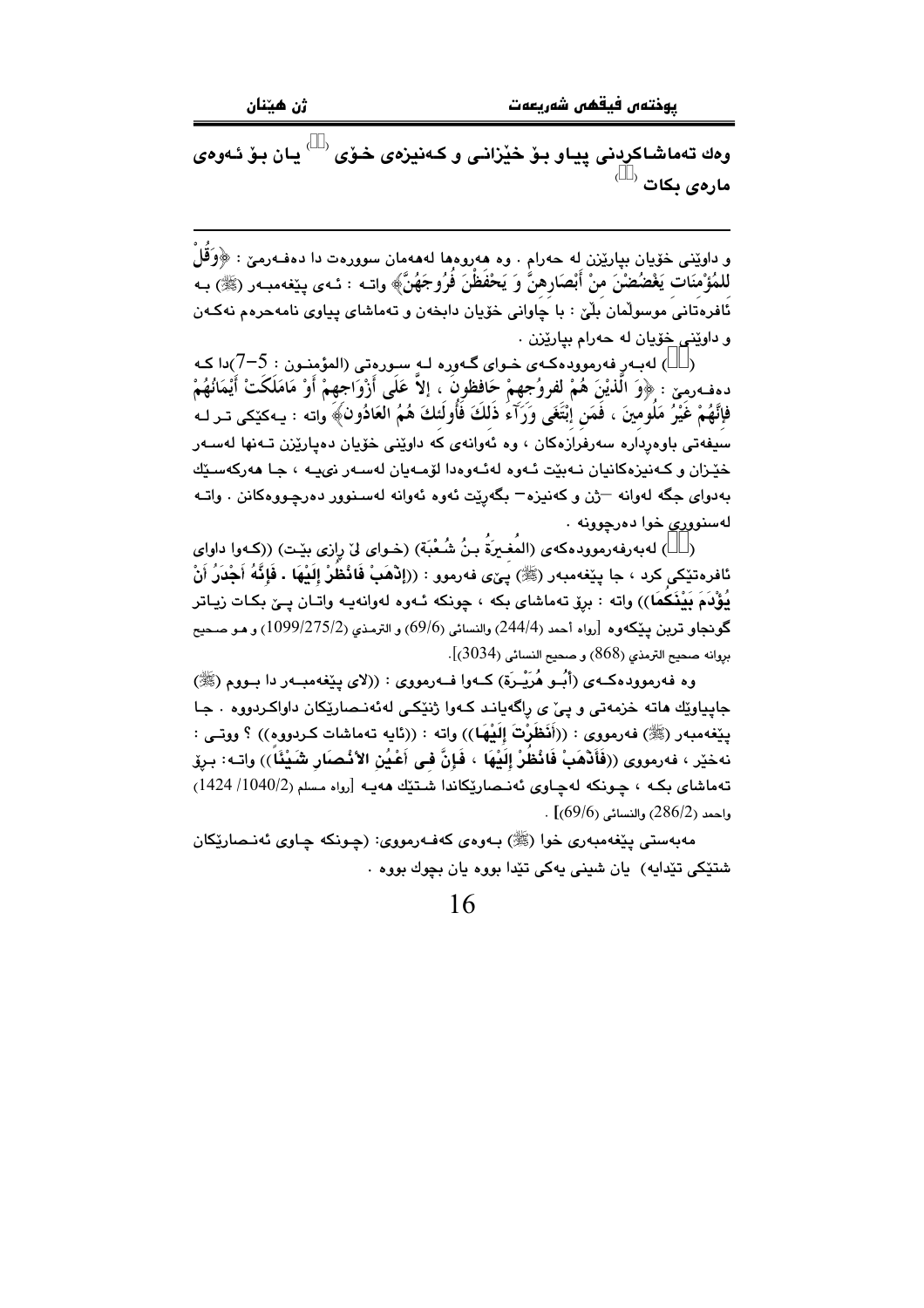<sup>( )</sup> يان بِيْ شايهتي دان و ئـالْو گـۆر و يـان بـۆ چارەسـەركردنى نەخۆشـى کرین و فرۆشتن ئەوە دروستە <sup>( \_ )</sup>

داواكردن ( الخطْبَة )

كەسىيك داواي ئافرەتيىك بكـات ھيـڃى بـۆ ھـەلألْ ناكـات باكـەس و کاریـشی رازی بـوبن تامـار*هی* دهبریـْت <sup>( \_)</sup> وه بـوّ هـیچ موسـولْمانیْك نىيـه داوای ئافرەتيّك بكات كەموسىولْمانيْكى تر داوای كردبيّت تـاوەكو وەلاّمى ئەو دەدرنتەوە

( ) ئەگەر يێويست بوو كەوا ئەو ئافرەتە بناسىرێت ، وە نـەيش دەناسىرا مەگـەر بەتەماشاكردنى ، ئەوە لەو كاتەدا لەبەر يۆيستى دروستە ئەوەندە تەماشا بكريّت تا دەناسرێت .

( ) داواكــردن (الخطْبَــة) : ئەوەپــە كــەوا خواسـت بێنــى ئافرەتێـك بكــەيت بــەو شتوه به ی که له ناو خه لکیدا باوه

( ) چونکه تا مارهىدەبريت بيكانەيـه و هـيـ شـتيك دروست نىيـه لهگـهلّى دا ، نەتـەنھا بوونـەوە لەگـەلٌ يەكـدا بـەبىؒ مـەحرەمى ئافرەتەكـە وە لەشـتى تـريش لـەوەى کهئیستا له ههندیٰ وولات دا باوه بهبیانووی هیچ و پووچ وهك زیاتر یهك ناسین و … هتد.

) لەبەرفەرموودەكــەي (إِيْــنُ عُمَــر) (خواپــان ليّ رازي بێــت) كەوافــەرمووي  $\rightarrow$ ((پێغهمبـهري خـوا (ﷺ) قهدهغـهي كـردووه كـهوا ههنـدێكتان لـهكرين و فرۆشـتن دا زهم لهسهر ههنديكي ترتـان بكـهن ، وه هـيچ پياويّك داوا بكاتـه سـهر داواي – بـراي دينـي –

<sup>( )</sup> ئەگەر يزيشك (دكتۆر) ي ئافرەت نەبور ، وەيٽويستە مەحرەميشى لەگەلّدا بيِّـت ، لهبـهر فهرمودهكـهى (جَـابر) (خــواى ليِّ رازى بيّـت) كهوافــهرمووى: (أم ســلمة) روخـسەتى لەيێغەمبــەرى خــوا (ﷺ) خواســت كــەوا كەلەشــاخ (حجَامَــة) بكــات ، جــا ينغەمبەر(ﷺ) فەرمانى بە (أَبُوطيْبَة) كرد كەوا كەلەشاخى بۆبكات)) [رواء مسلم رقم (2206)]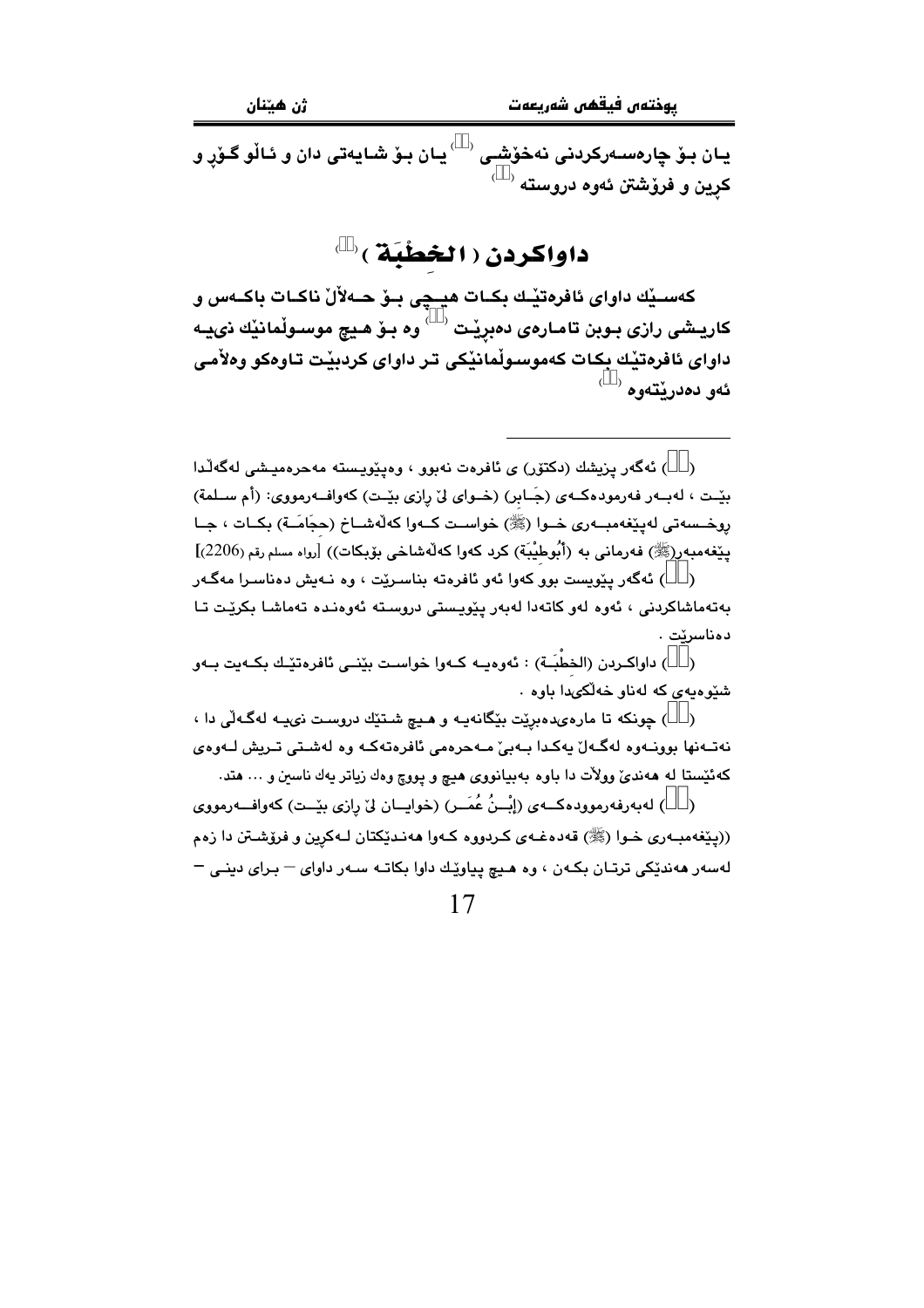وهدروست ني په داواي ئافرهتيّك بكريْت كەلەماوە(عدّە) ي تـﻪلأقي (رجْعي) دا بيّت تاماوهى (عِدَّة) كـهى تـىٰ پـهرِ دەبيْت  $\langle\;\;\rangle$ وهـهروهها ئـافرەتيْكيش ئەگەر لەماوە (عدە) ى يياو مردندا بێت مەگەر بەشێوەى (تَعْرِيْض)  $\overset{\leftarrow}{\longrightarrow}$ 

براکهي تا داواکهرهکهي پيشي وازي ليّ دههينيّت ، پان داواکهرهکه خـوّي روخـسهتي پـيّ  $(73/6)$  دهدات)) [رواه البخاري (9/ رقم /142) والنسائي (73/6)].

( ) چونکه تاوهکو ماوه (عدة) کهی تێپهرِ دهبێت ههرژنی پیاوهکهی خۆپهتی .

( ) لەببەر فەرمودەكسەي خسواي گسەورە لەسسورەتى (البقسرە : 235) دا كەدەڧەرموێ : ﴿وَلاجُنَاحَ عَلَيْكُمْ فِيمَا عَرَّضْتُمْ بە منْ خطْبة النِّسَاء أَوْ أَكْنَنْـــتُمْ فـــى أَنْفُسكُمْ عَلمَ اللهُ أَنَّكُمْ سَتَذْكُرُونَهُنَّ ، وَلكنْ لاُتُوَاعَدُوهُنَّ سَرًّا إلاّ أنْ تَقُولُــواْ قَــَولاً مَعْرُوفَاً وَلاَ تَعْزِمُواْ عُقْدَةَ النِّكَاحِ حَتَّى يَبلُغَ الكتابُ أجَلَهُ …َ﴾ واتــه : ((هـيـ۾ تاوانتـان .<br>لەسەر نىيە لـەوەي كـە (تعـريض) بكـەن لـەداواكردنى ئـەو ئافرەتانـەدا (كـەيياوەكانيان مردووه) يان لهدلتاندا بيشارنهوه (كهوا ياش (عدة) داوايـان بكـهن) ، خـواي گـهوره زانـي کهوا ئێوه (خۆتان نـاگرن) و باسـيان بـۆ دەکـهن (کـهوا دەتانـهویٰ داوايـان بکـهن ، بۆيـه روخسەتى (تعریض) كردنـي يـيّ دان) بـﻪلاّم پـﻪيمانيان يـيّ مـﻪدەن بـﻪ نهێنـي مەگـﻪر ۔<br>قسەپەكى چاك بكەن <sup>ـــ</sup> كە (تعريض) كردنەكەپە <sup>ـــ</sup> وەبريارى خواستنيان مـەدەن تـاوەكو ماوهي (عدة) كهي تێيهردهبێت ....)) . (التعريض) ئهوهيه كـهوا بهراشـكاوي (صـراحة) نـه لَيْت مـن دهمـهويّت داوات بكـهم ، بـهلكو تـهنها ئامـاژهى بۆدهكـات وهك ئـهوهى بِلْـيِّ ((بهخوا تق ئافرەتێكى جوانيت و چەند كەس مەمنونە شوى يېّ بكەيت)) يان ((بەخوا من ئافرەتێكى چاك بوايە ژنم دەھێنا....)) .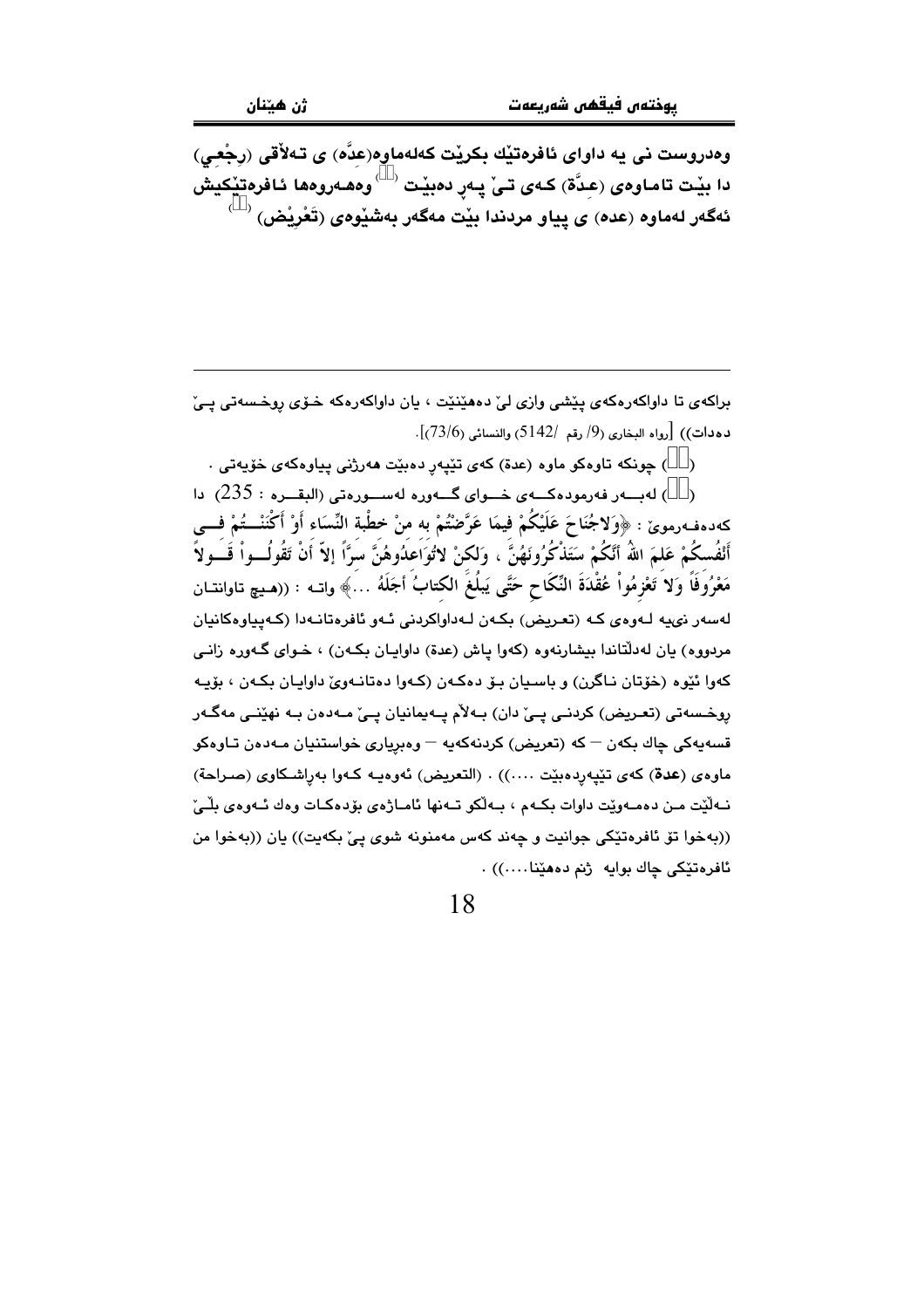## يرس كردنى ئافرەت ييويسته ( وُجُوبُ إِسْتَئْذَانُ الْمَرْأَةِ )

ييويسته لەسەر سەر يەرشتيارى ئافرەت يىرس بەئافرەتەكە بكات کاتیـّـك دەيداتـــه شــوو <sup>( )</sup> وه دروســت نىيـــه زۆرى لى بكــات وه ئهگـــهر  $\overset{\leftarrow}{\longrightarrow}$  بەزۆريش مارەي بېرێت ئەوە ئەو (عَقْد)ە بەتاڵە

( ) لەبەر فەرموودەكەي (إِبْنُ عَبَّاس) (خوايان لِیْ رِازِي بِیْت) كەوا پِیْغەمبەری خوا (ﷺ) فەرمورى : ((الثَّيِّبُ أَحَقُّ بِنَفْسهَا مِنْ وَليِّهَا وَ البِكْرُ تُسْتَأَمَرُ وَإِدْنُهَا سُكُوتُهَا)) واته : بێوهژن ماره ناکرێت تاداوای فهرمانی ليّ دهکرێت (واته خـوّی بلێت : مـارهم بکـه) وه هەروەها كچيش مارە ناكرێت تا پرسى يێ نەكرێت و روخسەتى لێ وەرنـﻪگىرێت و بـێ دہنگ بوونیشی روخسهت دانه (واته ئهگەر پرسی یئ کراویئ دہنگ بوو ئەوہ مانای واپـه رزای به) [رواه البخاری (9/رقم/1536) و مسلم (1419/1036) و غیرهما] .

( ) له به رزوّر فه رمووده ، له وانه فه رمووده كه ي (خَنْساءُ بِنْتُ خَدام الأنْـصَارِيَّة) کهوا بێوهژن بوو باوکی به زۆر بهشوویدا جا ئـهو یێـی نـاخۆش بـوو ، جاهاتـه خزمـهتی پێغەمبەر (ﷺ)و پێغەمبەريش مارەبرِينەكەي گێرِاوە ٠٠ (واتـە : مـارە برينەكـەي بـەتالْ كردهوه)) [رواه البخاري (9/رقم/5138) و أبوداود (2087/127/6) مع العون) و غيرهما] .

وه فەرموودەكـەي (إِبْـنُ عَبَّـاس) كـەوا فــەرمووى : ((كــڃێكى عـازەب هـات بـۆلاى يێغەمبەر (ﷺ) و بۆي گێراوه كەوا باوكى بە زۆر مارەي بريوه و ئەو يـــێي ناخۆشــه ، جـا يێغەمبەريش (ﷺ) مەسەلەكەي دايە دەستى خۆي)) [ رواە أبوداود (2082/120/6) و ابـن ماجـە . [1875/603/1]) وهو صحيح بروانه صحيح ابن ماجه (1520)] .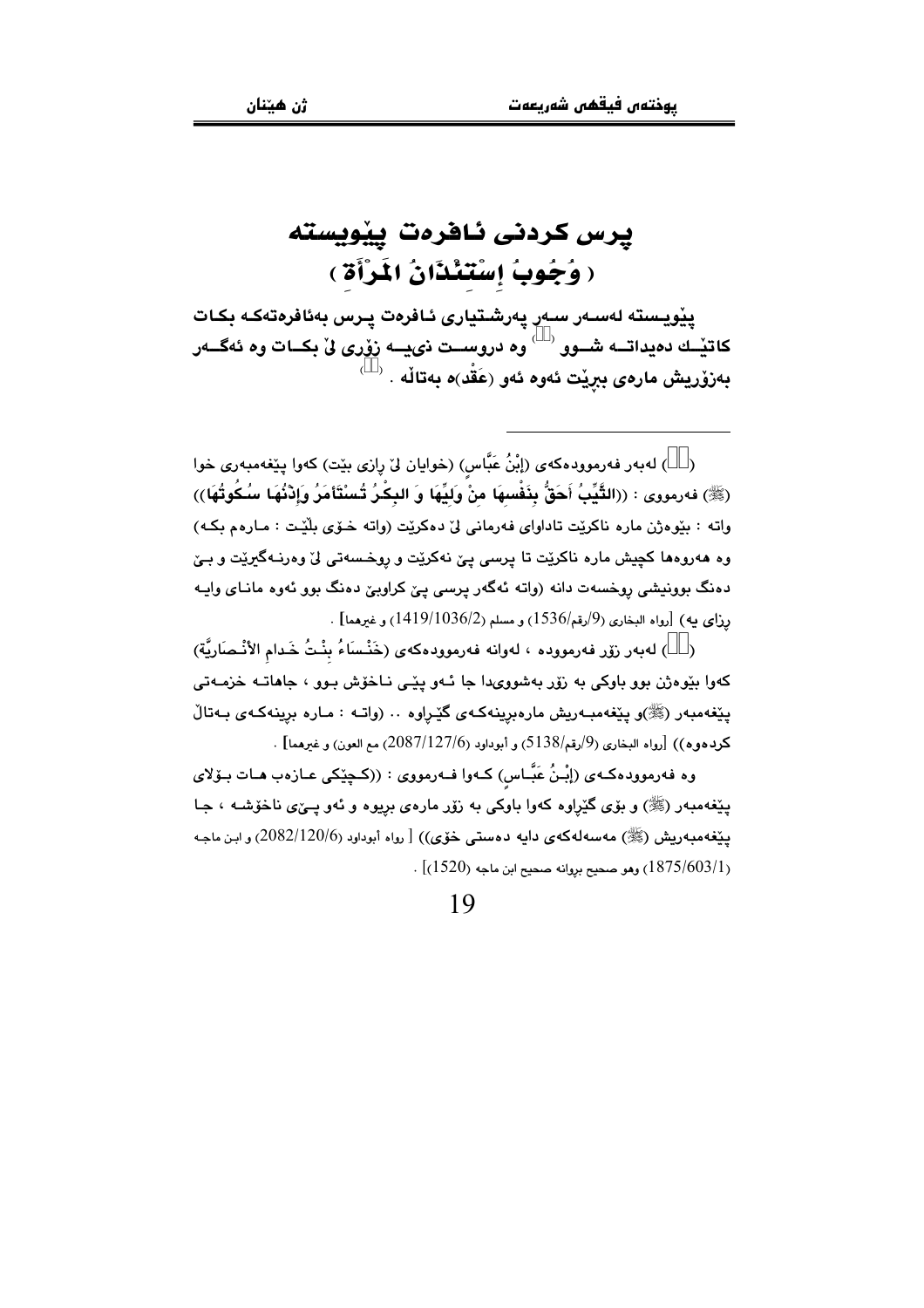### دابهستنی ماره برین ( عقد النکاح )

مـەرج (شَـرْط)ە بـۆ راسـتێتى دابەسـتنى مـارەبرين ، سەريەرشـتيارى ئافرەتەكە لەگەلْ دووشايەتدا ئامادە ببن  $\cdot$  وە يايـە (رُكْن) كەشى ووتنى

( ) لهبهر فهرموودهكهي (عَائشَةَ) (خـواي ليّ رازي بيّت) كـهوا ييّغهمبـهري خـوا (ﷺ) فەرمورى : ((أَيُّمَا إِمْرَأَةٍ لَمْ يُنْكَحْهَا اللوَلىُّ ، فَنَكَاحُهَا بَاطْلٌ ، فَنكَاحُهَا بَاطْلٌ ، فَنكَاحُهَا بَاطلٌ . فَإِنْ أَصَابَهَا ، فَلَهَا مَهْرُهَا بِمَا أَصَابَ مِنْهَا . فَإِن إشْتَجَرَوا ، فَالسُلْطَانُ وَلَىُّ مَنْ لا وَلَـىَّ لَـهُ)) واتـه : ((هـهر ئافرەتێـك سـهر يـهرشـتيارەكهى مـارەی .<br>نهکات ئەوە مارە برینەکەی بەتالە ، ئەوە مارە برینەکەی بەتالە ، ئـەوە مـارە برینەکـەی بەتالّە ، جـا ئەگـەر چـووە لاي (جيمـاعي لەگەلّدا كـرد) ئـەوە ھـەموو مارەبىييەكـەي بەردەكەوێت ، جا ئەگەر سەرپەرشتيارەكان دەمە قالْەيان لە نێوان دا دروست بـوو ئـەوە دەســەلات دار سەريەرشــتيارى كەســدِّكە كەســەر يەرشــتيارى نــەيدِّت)) [رواه ايـن ماجـە ر 1879/605/1) و أبو داود (98/98/6 مم العون) و الترمذي (280/28/1) وهو صحيح بروانـه صـحيح (280/  $\cdot$  [(1524) ابن ماجه

وه لهبهر فهرموودهکهی(عَائشة) (خوای ليّ رازی بيّت) کـهوا فـهرمووی : پيّغهمبـهري خوا (ﷺ) فه رمووى : ((لا نكَاحَ إلاّ بِوَلى وَشَاهدَى عَدْلٍ)) واته : مـاره بـرين دانامزريّـت مەگەر بەئامادەبوونى سەريەرشتيارو دوو شايەتى داد پەروەر)) [رواە البيهقى (125/7) و ابن حبان (1247/305) وهو صحيح بروانه صحيح الجامع (7557) و الأرواء (1839)] .

#### تێبینی :

ئهگـهر ئافرهتێـك چـهند سهريهشـتيارێِكي مـهبوو ، وه لــه نێـوان خۆپـان دا بـوو بەدەمەقالّــەيان ئـــەوە لـــەو كاتـــەدا دەســـەلاّت دار دەبێتـــە سەريەرشـــتيار ، لەبـــەر فهرموودهکهی (عائشه)ی پێشوو بروانه (پ 22) ، وه فهرموودهیهکی تری (عائشه) کـهوا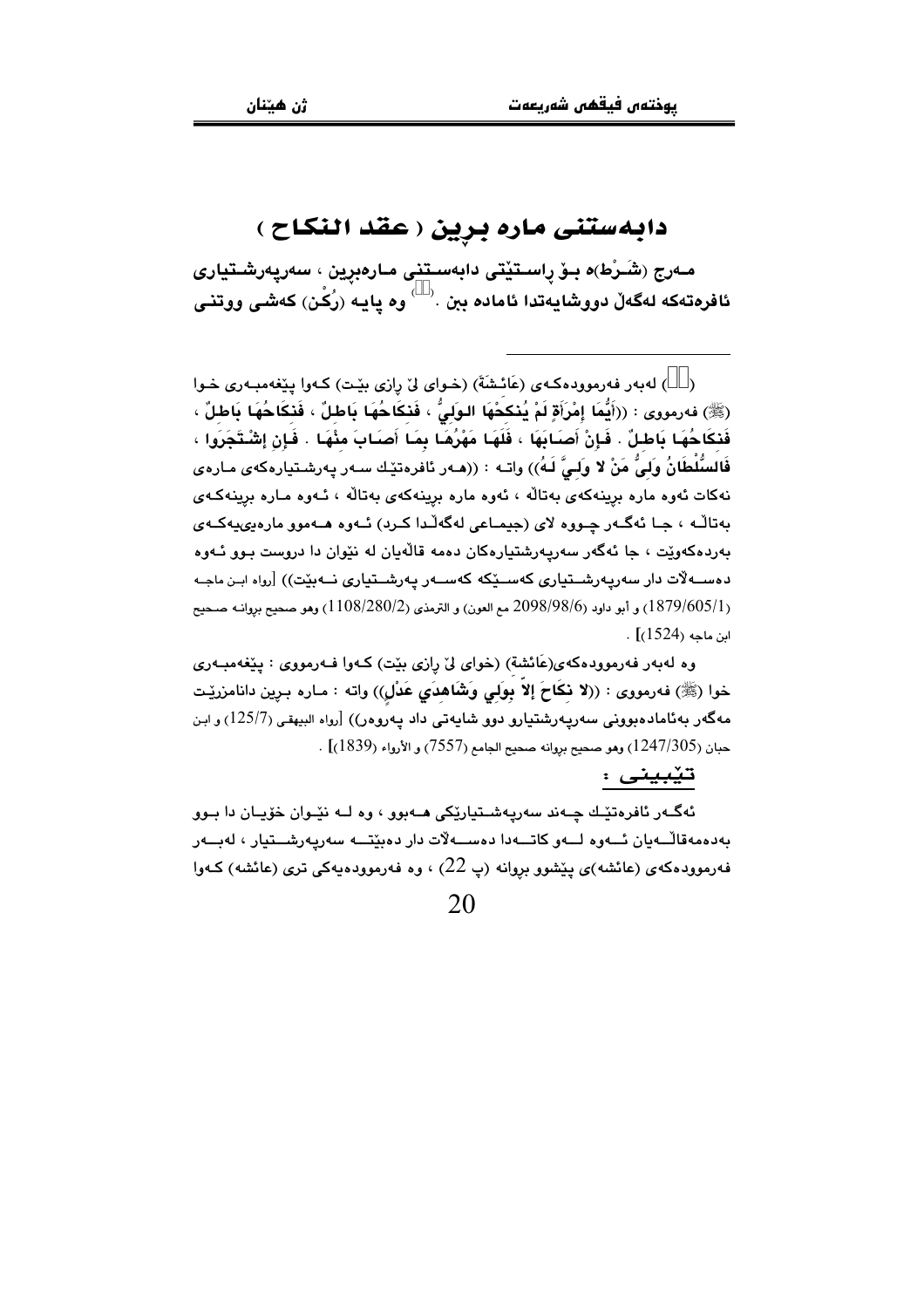: (ئــهوه مــارهم ليّ كرديــت) لــه لايــهن سهريهرشــتيارهكهوه وه رازيبــونيش لەلايەن مێردەكەوە <sup>‹ </sup> ) وە سوننەتيشە ھەر ئەوكاتە مارەيى بۆ ديارى بكات  $($ )

يِيّفهمبهر(ﷺ) فـهرمووى : ((لا نكَاحَ إِلاّ بِوَلَى وَ شَاهدَى عَدْل فَإِنْ تَشَاجَرَ الأوْلِيَاءُ فَالسِّلْطَانُ وَلِيُّ مَنْ لا وَلِيَّ لَـهُ)) [رواه الدارقطني (23/225/3) و البيهقي (125/7) وهـو صـحيح بطرقه و شواهده بروانه صحيح الجامع (7556 ، 7557)] .

( ) چونکه هەموو (عَقْد)ێك بۆ دامەزراندنى يَـێويستى بەرەزامەندى ھەردوولا ھەيە ئەگىنا دانامەزرێت .

( ) مارەيى مافێكى ئافرەتە بەسـەر مێـردەوە ، يێويـستە يـێى بـدات و بۆيـشى نی په لی ی بسینیتهوه با پیویستیشی یی ی هه بیت له به ر فه رمووده که ی خوای گهوره لـه سورهتي (النساء : 4) كـه دهفـهرمويّ : ﴿وآتُوا النِّسَاءَ صُدُقَاتهنَّ نحْلَةً فَإِنْ طبْنَ لَكُـــمْ عَنْ شَيء منْهُ نَفْسَاً فَكُلُوْهُ هَنيْئَاً مَرِيْئَاً﴾ واته : ((وه مارهيي ئافروتان بدون بەدلٌ فراوانى يەوە (وەَ بەبىٚ مەبەستى لىْ سەندنەوەيان) جا ئەگەر بە رەزامەنىدى خۆيـان گـەردنيانتان ئازاد كرد ئەوە بيخۆن نۆشى گيانتـان بێت )) . وەلــه شــەرعدا دروسـتـه يـێش چـوونهلاي ههموو مارهيي پهکهي يێ بدرێت يا ياش ئهوه ههمووي يێ بدات يان ههندێکيله يێش دا بدات و هەندێکی تریش لەیاشان ، بەلام دەبێت ئەو پیاوە زۆر وریابێت نـەوەك مـافی ئـەو ئافرەتەبخوات يێغەمبەر (ﷺ) دەفەرموێ : ((أَحَقَّ مَا أَوْفَيْتُمْ منَ الشُّرُوط أَنْ تُوْفُوا بِـه مَا اسْتَحْلَلْتُمْ بِه الفُرُوْجَ)) واته : ((شايهن ترين مـهرج كـه پێويـسته بـهجىٚى بێـنن ئـهو مەرجەيە كە عەورەتى (ئافرەتان) تان يېّى حەلالْ كـردووە)) [رواه البخارى (9/رقم/5151) و  $\cdot$  [مسلم (135/2/138) وغيرهما]

#### تێبینی :

ا) ئەگەر مارەيے، بۆ ئەو ئافرەتە دىيارى نەكرا ئەوە مارەيى ئافرەتێكى وەكو خۆى  $(1)$ يق دباري دەكرێت (مَهْرُ المِثْل) .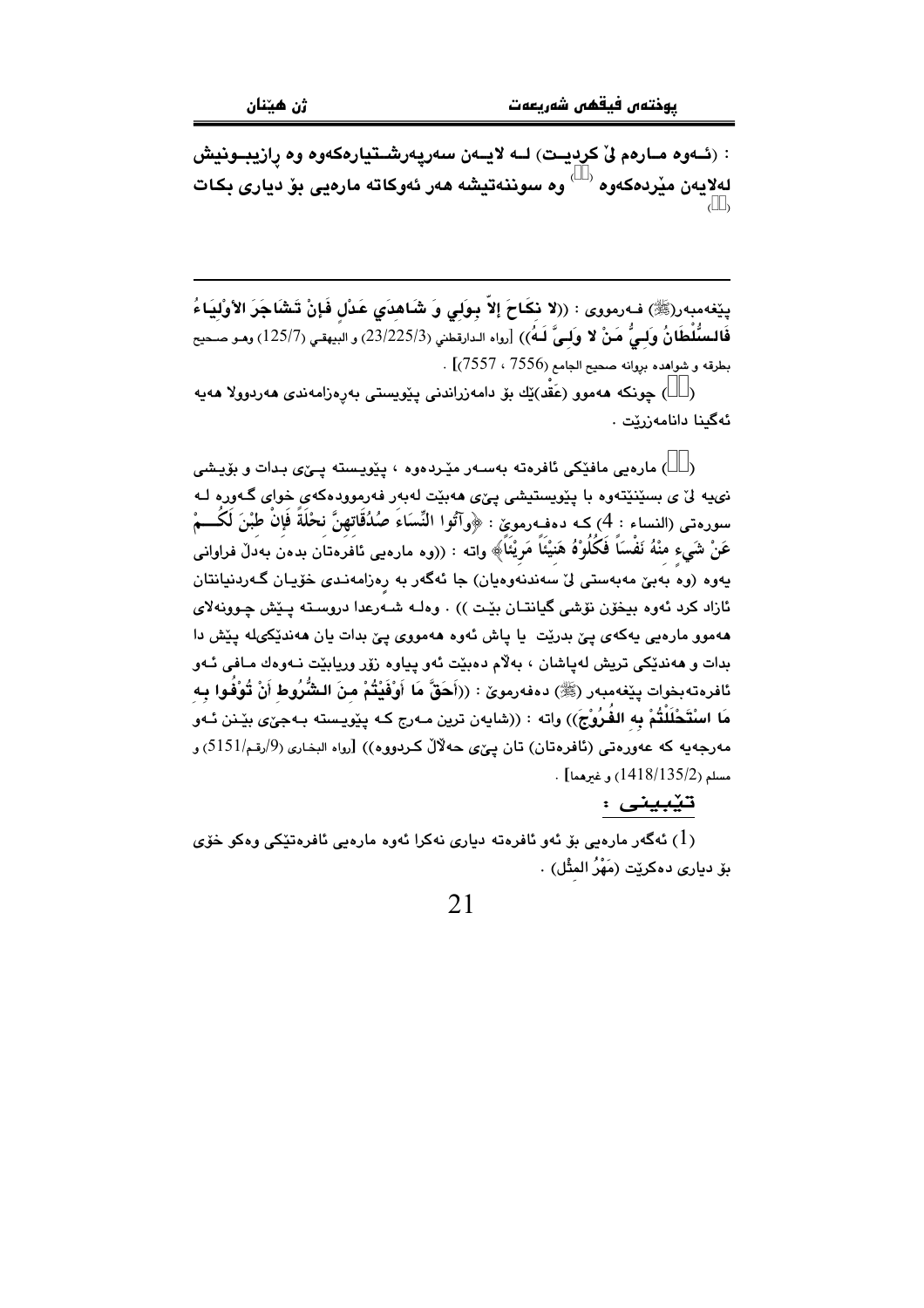ژن هيٽنان

وه تا کهمیش بنت ئهوه باشترو به بهرهکهت تره  $\ell$ وه سوننهتیشه (عَقِّد)ی (نِكَاح) به ووتارى (الحَاجَة) دەست يێبكرێت . <sup>( \_)</sup>

ثهگهر ییاوهکه مرد یاش ماره برینهکه و یـێش چـوونهلای ، ئـهوه ئافرهتهکـه  $(2)$ مارهبيهکهي ههموو بهر دهکهوێت لهبهر فهرموودهکهي (عَلَقَمَـة) کـهوا فـهرمووي : ((هـاتن یرسیاریان له (عَبْدُالله) کرد لهبارهی ئافرهتێِکهوه پیاوێك مـارهی کـردووه ، پاشـان مـرد بهبيّ ئهوهي مارهيي بوّ دياري بکات و پێش ئهوهي بـڃێته لاي ؟ جـا ئـهويش فـهرمووي : من وادهبيـنم مـارهيي ئافرهتـاني هـاو وێنـهي خـۆي بـۆ ههيـه و مىراتيـشي بـۆ هەيـه و (عده)يشي لهسهره ، جا (مَعْقَلُ بنُ سنَان الأشْجَعي) شايهتىدا كهوا پێغهمبهريش ههر بهم شَيْوهيه بريارىدا لــهبارهي (بُـرُوعُ بِنْـتُ واشـق)هوه)) [رواه الترمـذي (2/306/1154) و أبـوداود (2100/147/6 مع العون) و غيرهمـا وهـو صـحيح بروانـه الأرواء (1939) مهبهسـت بـه (عبـدالله)ه (عبـدالله بـن المسعود)ه] .

بِـهِلْام ئەگــەر تــەلاقى بـدات يــێش ئــەوەي بــچێتە لاي ئــەوە ئافرەتەكــە نيــوەي مارەبيەكەي دەكەوپّت ، لەبەر فەرموۋدەكەي خواي گەورە لەسىورەتى (البقىرة $7:237$ دا كـه دهفـهرمووێ : ﴿وَإِنْ طَلَّقْتُمُوهُنَّ منْ قَبْلِ أَنْ تَمَسُّوهُنَّ وَقَدْ فَرَضْتُمْ لَهُـــنَّ فَرِيْـــضَةً فَنصْفُ مَا فَرَضْتُم» واته : ((وه ئەگەر تەلاقيانتان دا پێش ئەوەي دەستيان پێوە پدەن (مەبەست جیماع کردنە) وە مارەپیتان بۆ دیارى کردوون ئـەوە نیـوەي ئـەو مارەپیـە کـە يۆتان دېارې کردوون پٽيان بدهن .

( ) لەشەرعدا ھىچ سنورتك بۆ مارەبى ئافرەت دېارى نەكراوە وەك خواي گەورە لهسورهتي (النساء : 20)دا دهفـهرميّ : ﴿وَإِنْ أَرَدْتُمْ إِسْتَبْدَالَ زَوْجٍ مَكَانٌ زَوْجٍ وَ آتَيْتُمْ إحْدَاهُنَّ قَنْطَارَاً فَلا تَأْخُذُوا منْهُ شَيْئَاً﴾ واتـه َ : وه نـُه گـهرَ ويـستان بُـوو ژنێك تـر بهێـنن لـهجےٰی ژنهکـهی ترتـان وهبـهك كێـو ئاڵتونتـان بێپـان دابـوو (بـهمارهبی) ئـهوه لّيبـان مەسٽننەوە ... ، پەلام ئېسلام ھانى موسولمانى داوە كەو! مارەپى سىوك و ئاسان يكەن لەسەر يياوان بۆ ئەوەي لاوان پەئاسانى پتوانن ژن پھٽنن ، لەپەر فەرموودەي زۆر ، لەوانە فهرموودهكهي (عُقْبَـةٌ بـنُ عَـامر) (خـواي ليْ رازي بيّـت) كـهوا يـيْغهمبـهر (ﷺ) فـهرمووي : ((خَيْرُ الصَّدَاقِ أَيْسَرُهُ)) واته : ((باشترين مارهيي ئەوەپە كە سوك و ئاسان بێت)) [رواه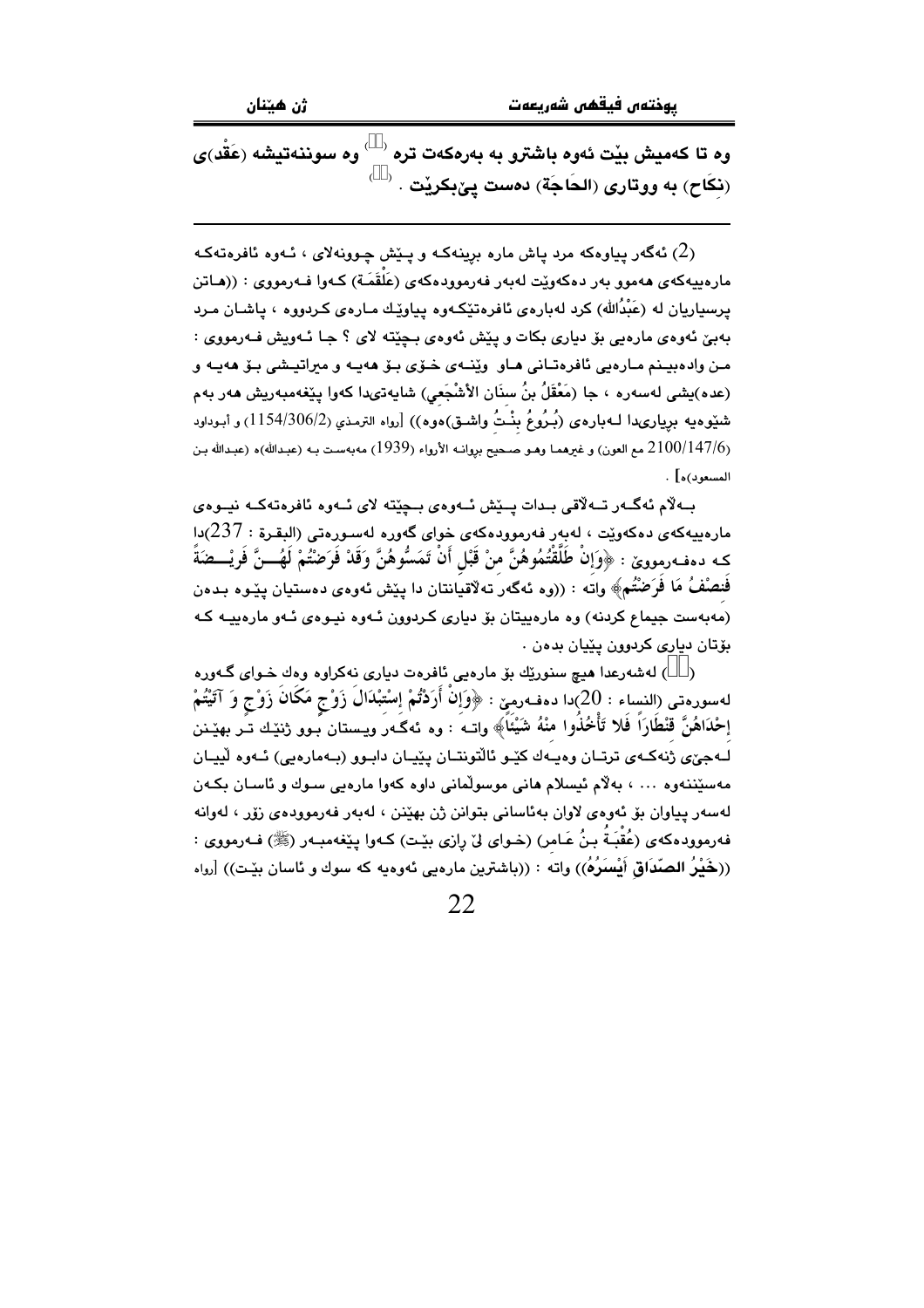### ژن گواستنهوه پ

باش وايـه دايـك و بـاوك ئامۆژگـارى كـچەكەيان بكـەن كاتێـك بەشـوى  $\overset{\scriptscriptstyle(-)}{\mathcal{L}}$ ، دەدە $\overset{\scriptscriptstyle(-)}{\mathcal{L}}$ 

أبــو داود (2/117/590/2) و الحــاكم (174/2) وهــو صـــحيح بروانــه الأرواء (1924) وهــو صــحيح الجــامع  $\sqrt{(3279)}$ 

) چونکه پێغهمبهر (ﷺ) ووتاري وانه و ئامۆژگارێکاني بـهو پێشهکيپيه دهست  $\rightarrow$ يے دەكرد ، بروانە يێشەكى ئەم كتێبە بەشى پەرستشەكان (عيبادات) .

() بۆ زياتر تى گەيشتن لەم باسە دەتوانيت تەماشاي كتيبى (آدب الزفاف)ى شێخ (محمد ناصر الدین الالبانی) بکەیت ، کـه بـەتێر و تەسـەلى باسـى ئـهم مەسـەلەپەی کردووه .

( ) لــه (أَنَــسْ)ەوه ئەفــەرمىّ : (ھاوەڵــەكانى يێغەمبــەرى خــوا (ﷺ) ئەگــەر ئافرەتێکیان بگواستاپەتەوە بۆلاى مێردەكەي فـﻪرمانيان يـێ دەكـرد بـﻪ خزمـﻪت كردنـﻲ يياوو ياراستني مافهكاني) بروانه (فقْهُ السُّنَّة) (199/2) . وه ئهمـهش لـهناو يێشيناندا باو بووه ئەوەتا (عَمْرُو بنُ حجر)ى ياشاى (كنْدَة) مارەي (أُمُّ إِيِّاس بِنْت عَـوْف الـشَّيْبَانى) بري ڇاکـهڪاتي گواسـتنهو.وي نزيـك پويـهو.و دابـکـي کـه (أُمَامَـةُ بِنْـتُ الجَـارِث) پـوو چـهند ۔<br>ئامۆ<u>ژ</u>گارىيەكى كرد كەتبابدا بنەماكانى ژيانى خۆش گوزەرانى ژن و مٽرداپەتى يۆ روون کردهوه ، وه ئەوەبشى کەلە سەريەتى بېكات بەرامبەر بە پياۋەكەي ، چا ۋوتىي : ئـەي کچی شیرینم پەراستی ئەگەر واز لـه ئامۆزگـاری کردن پهٽنراپـه لەپـەر رەوشـت چـوانی ، ئـهوه يـۆ تـۆ وازم ليّ دەھێنـا ـ يـهلاّم يـاد خـستنهوهبهكه يـۆ يـيّ ئاگايـان ، و بارمـهتى دەرێکیشه بۆ ژیران ، وه ئەگەر ئافرەتێك یێویستی بـه ییـاو نەبوایـه لەبـەر دەولّەمەنـدى دايك و باوكي ، وه لهېەر زۆر پێويستى ئەوان بەو ئەوە تۆ لەھەموو كەس زياتر پێويستت به پیاو نه دهبوو ، بـهلاّم ئافرهتـان بـوّ پیـاوان دروست کـراون ، وه بـوّ ئـهوانیش پیـاوان دروست کراون .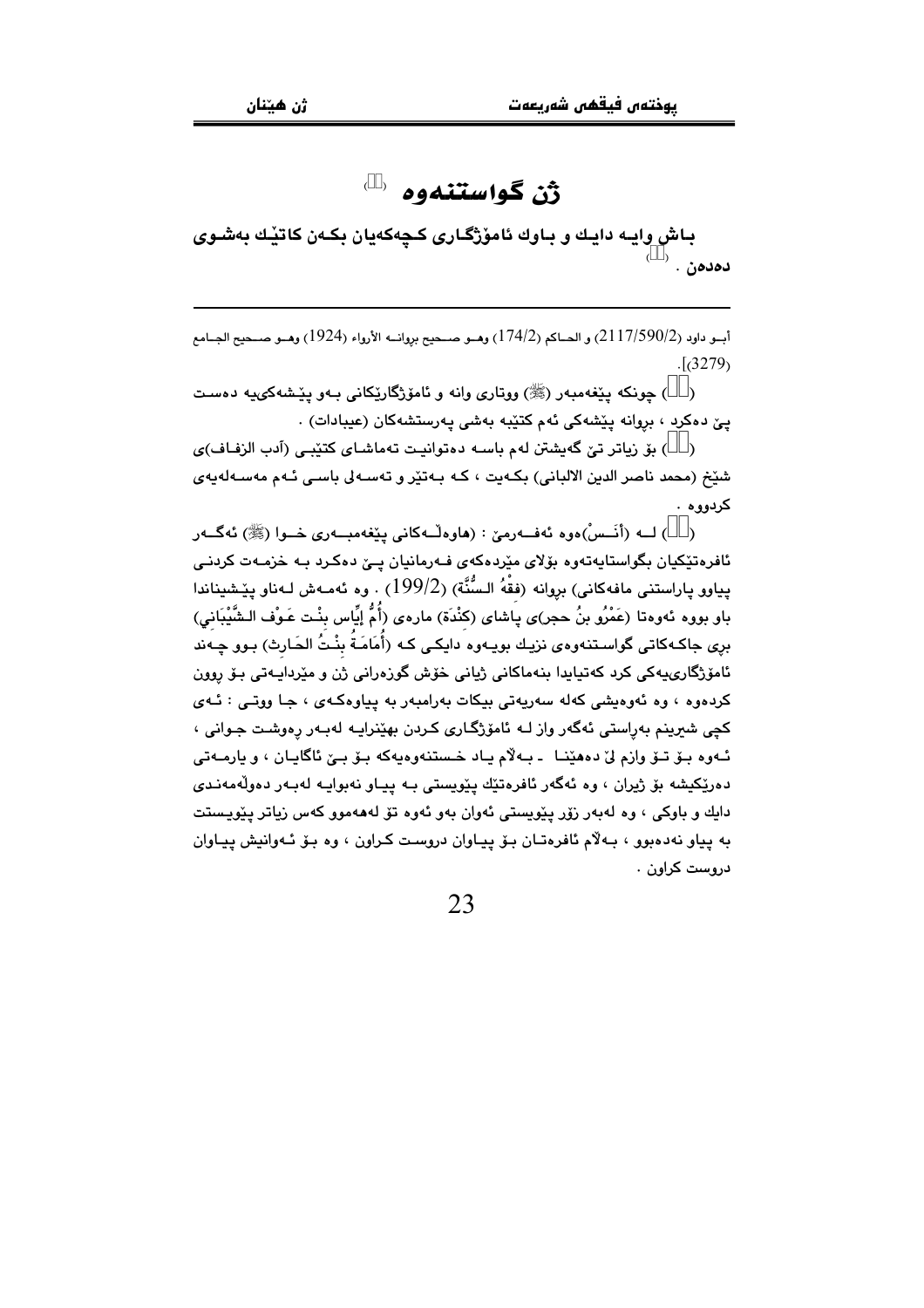هـــهروهها ئامۆژگــاري زاوابــش بكرنْــت  $\langle\;\;\rangle$  وه ســوننهته زاوابــش زۆر رووخـوْش و قـسه شـيرين بيّـت لـهكاتي گواسـتنهوهدا ، وه خواردنيّـك يـان

کچی شیرینم بهراستی تۆ ئـهو ئـاوو ههوایـهی کـه تیایـدا یـهروهرده بـو بویـت لو⁄ـی برايـت ، وه ئــهو ماڵـهي كـه تيايـدا يێگهيـشتي بـهجێت هێـشت بـۆ مـاڵ و شـوێنێك كـه رانههاتويته ييِّ وه هاوسهريِّكيش كهييِّ ئاشنا نهبويته ، جا هـهر بـه بونت بـهمولكي ئەو ، بوو بە چاودێرو خاوەن بەسەرتەوە ، جا تۆش ببە بەكەنىزە بۆ ئەو ، ئەويش دەبێتە بەندەيەكى ئامادە بۆتۆ .

وه ده (10) خەسلەتى (خصال) بۆ بياريزە دەبنتە توپشوو بۆتۆ :

جا پهکهم و دووهميان : کـزۆلّ بـه بـۆی بـهرازی بوونـهوه ، وه بـهجوانی گـوێگرو گوێرايەڵى فەرمانەكانى بكە ٠

سمیٰیهم و چوارهم : وه وریای چاوو لوتی به ، با ههرگیز بهرچاوی نهکهویؒ شتی ناشيرين ، وه با بۆنت ليٌ نهكات مەگەر خوشترين بۆن .

وه پ**ینج**هم و **شهشه**م : وریای کاتی خهوتن و خواردنی به ، چونکه زۆر برسـێتی ، ئاگر تێ بەردەرە ، وە خۆش نەخەوتنىش مرۆۋ تورە كەرە .

وه حەوتــهم و ھەشــتـهم : ياراســتنى مــالٌ و ســـهروهت و منالّــه ، وهكۆلّەكـــهى سەريەرشتى مالْ جوان (تقدير) كردنە ، وە سەريەرشتى منالْيش جوان بەرێوە بردنە .

وه نوّیهم و دهیـهم : بیّ گوێیی هیچ فهرمانێکی مهکـه وههـیچ نهێنىیـهکی ئاشـکرا مەكە ، چونكە ئەگەر فەرمانى بشكێنىت دڵى لێت برين دار دەبێت ، وە ئەگەر نھێنيىشى ئاشكرا بكەيت لە (غەدر)ى ئەمىن نابيت ، ياشان وريابە دلّ خۆش نەبيت لەبەر دەسىتەبدا ئەگەر ئەو خەفـەت بـاربوو ، وە خەفـەت بـاريش نـەبيت لەبـەر دەسـتىدا ئەگـەر ئـەو دلّ  $[200/2)$  حُوِّش موبي ، مروانه [(فقه السنة) (2 $[200/2]$  .

( ) چونکه زاوایش وهکو بوك پێویستی بـه ئامۆژگـاری ههیـه کاتێـك کـه ئیمـامی (عَلَى) داخوازي (فَاطمَة)ەي كچى يَيْغەمبەرى كرد ، يَيْغەمبەر (ﷺ) فەرمووى : (((فَاطمَة) بۆ تۆپە وه لە سەرتە بەباشى و چاكى ھەلّس و كەوت و رەفتـارى لەگـەلّدا بكـەيت)) [رواه الطبراني بإسناد صحيح بروانه (تحفة العروس)] .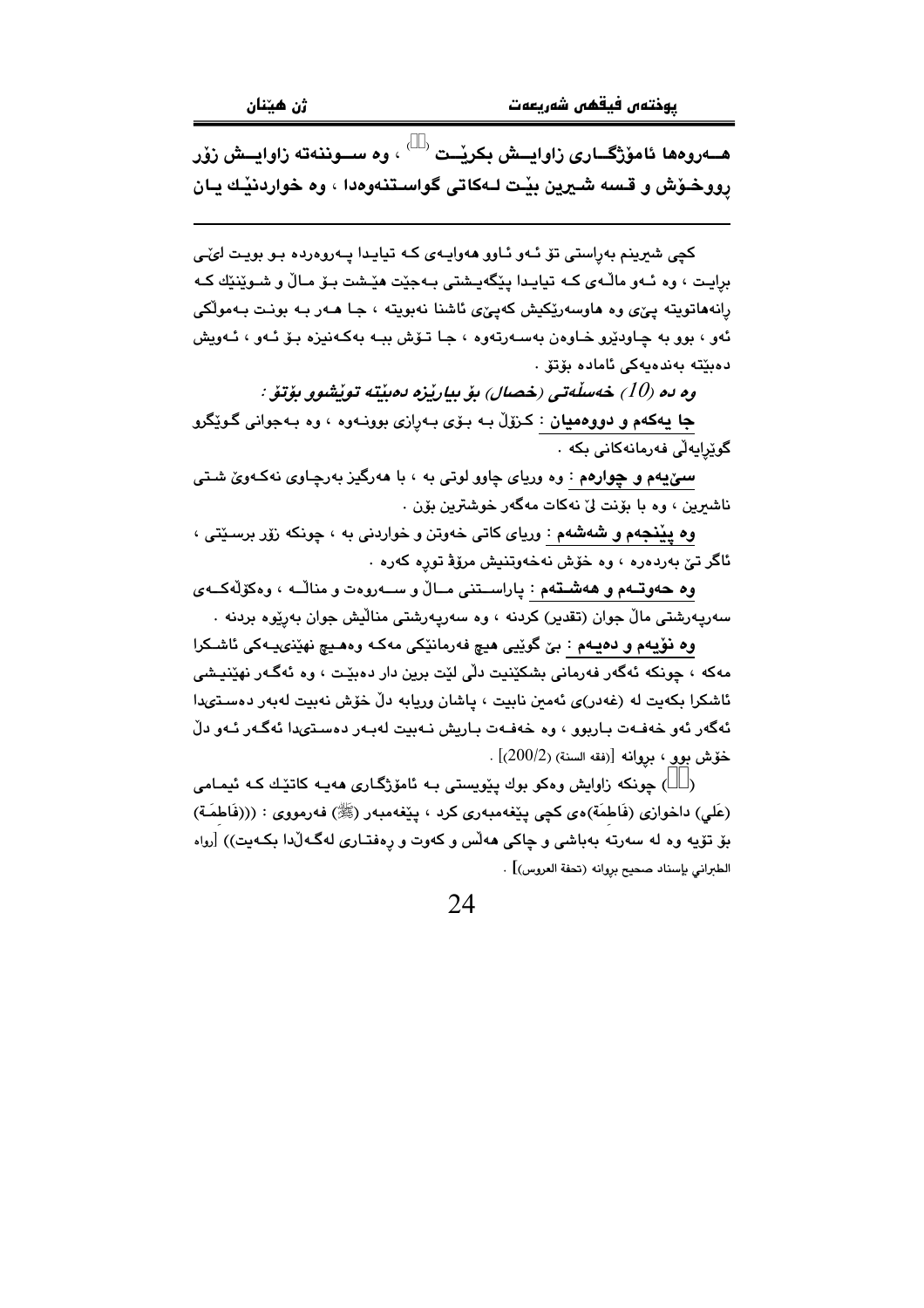خواردنەوەيـەكى يـێ بـدات ` ` ياشـان دەسـتى بخاتەسـەر يێـشى سـەرى و (بِسْمِ اللهِ) بِكات و دوعاى بِهرەكەتى بۆ بِخوێنىْ $\check{\mathcal{C}} \subset \check{\mathcal{C}}$ پاشان دوو رِكات نوێـژ  $^{\left(\phantom{a}\right)}$ پيکەوە بکەن

( ) لهبهر فهرموودهكهي (أَسْمَاءُ بِنْتُ يَزِيْد إِبْنِ السَّكَنِ) (خواي ليِّ رازي بِيِّتٍ) فهرمووي : (عَائشَة) م بوْ يِنْغهمبـهر (ﷺ) جـوان كـردهوه لهشـهوي گواسـتنـهوهدا يـاشـان چومەلاي پێغەمبەر بانگم كرد بۆ ئەوەي تەماشاي بكات بە ئاشكرايى <sup>—</sup>پاش ھەلّدانـەوەي يەردە لەسەر دەم و چاوى<sup>\_</sup> جا ئەويش ھات لە پالىدا **دانيشت** ، لەپبەرداخێكى گـەورە دا شیریان بو هینا ، جا پیغهمبەری خواش (ﷺ) ای بی خواردهوه و ، پاشان دایه (عَائشَة) ، جا ئەويش سەرى داخست و شەرمى كرد ، (أَسْمَاء) بش فەرمووى : منيش سەرزەنشتى (عَائشَة)م كردو يێم ووت : لهدهسـتي يێغهمبـهري خـواي وهرگـره ، (أَسْـمَاء) فـهرمووي : (عَائشَة) لــه يێغەمبــهري وەرگــرت و ليٽــي خــواردهوه يـاشــان – يێغهمبــهر (ﷺ)– يــێي فهرموو : ((إعْطِي تَربَكِ)) واته : ((بيده بـه هاورِيِّكانـت ..)) [رواه أحمد (438/6) و غيره ومـو صحيح بروانه (آداب الزفاف)] .

) لەبەر ئەو فەرموودەيەي كەوا يێغەمبەر (ﷺ) فەرمووي : ((إِذَا تَيزَوُّجَ أَحَدُكُمْ  $\lambda$ إِمْـرَأَةٌ ، أَو إِشْـتْرَى خَادمَـاً ۚ [فَلْنَأْخُـدْ بِذَاصِـبَدَتِهَا] [وَلِيُـسَمِّ اللهَ عَـزُّ وَجَـلَّ] [وَلْبَـدْعُ بِالبَرَكَة] وَلْيَقُلْ : اللَّهُمَّ إِنِّى أَسْأَلُكَ منْ خَيْرِهَا وَ خَيْرٍ مَا جَبَلتهَا عَلَيْه ، وَ أعُوذُ بكَ منْ شَرِّهَا وَ شَرِّ مَا جَبَلتهَا عَلَيْه)) واتـه : ((ئەگـەر كەسـێك لـه ئێـوه ژنـى مێنـا يـان خزمهت کاریکی کری و گواستیهوه با پیشهوهی سهری بگریت و ناوی خوای لهسهر بهینیّ و بلّیٰ (بِسْم الله) و دوعای بهرهکهتی بۆ بکات و بلّیٰ : ((خوایه من داوای خێرو خۆشی ئـهو ژن هێنانهت لیّ دهکهم و داوای چاکهو خێریخوو رهوشت و رهفتـاری ئـهو ئافرهتـهت لیّ دهکهم ، خوایـه یـهنا دهگـرم بـهتۆ لـه خرایـهى ئـهو ئافرهتـه و خرایـی خـوو رهوشـت و رهفتاري)) [رواه البخاري في (أفعال العبـاد) (ل : 77) و أبـوداود (336/1) و ابـن ماجـه (592/1) و الحـاكم . [185/2] و البيهقي (148/7) بروانه (آدب الزفاف) للشيخ الالباني] .

( ) له به ر ئه وه ي له نێو پێشينان دا باو بووه وه دوو (أثر)ى (صحيح) لهو بارهوه ماتووه يەكێكيان (أَثَر)ەكەي (أَبُو سَعيد مَولَى أَبى أُسَيد) كەوا فـەرمووى : ژنم مێنــا ، لــە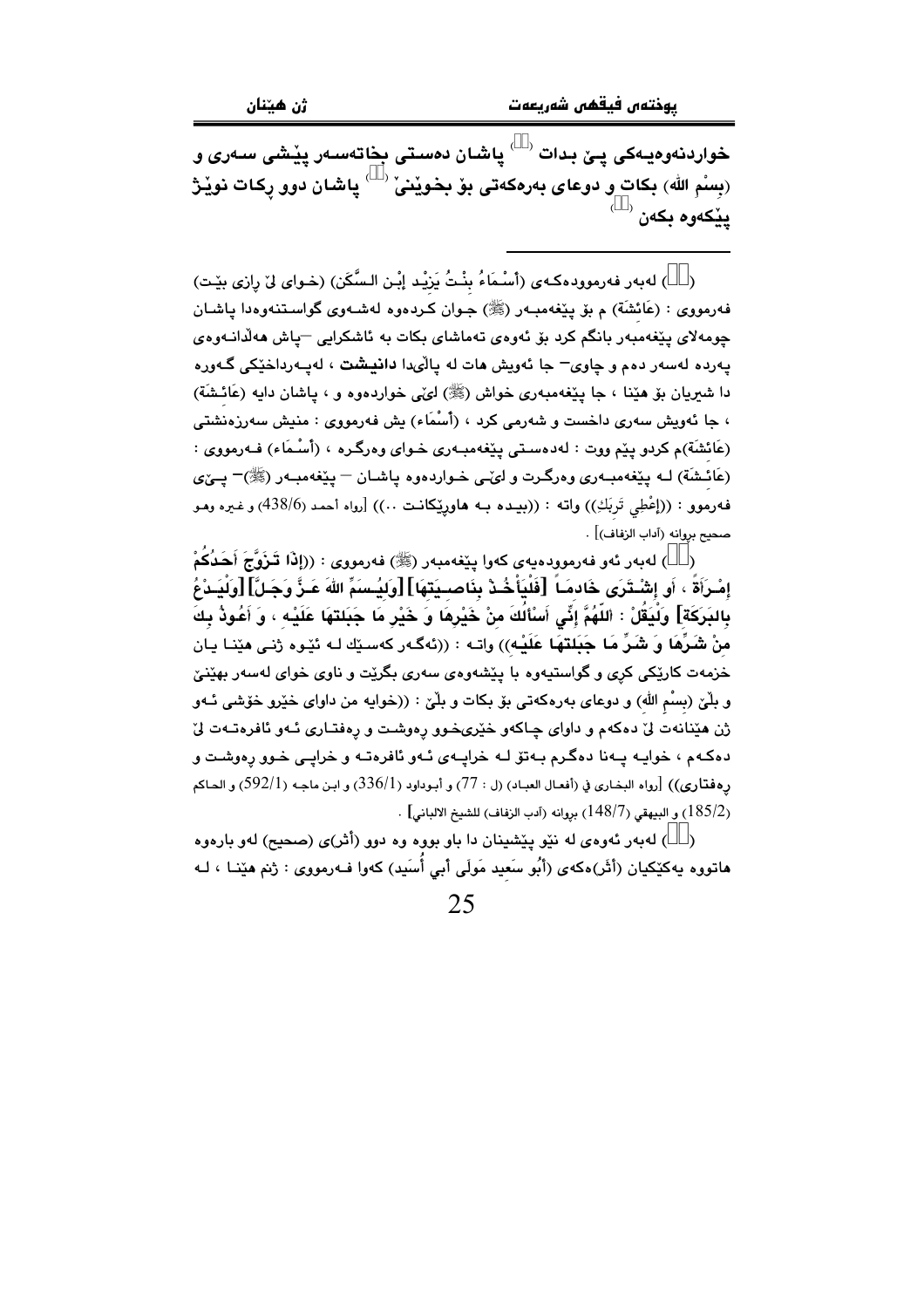دووعاى جيماع كردنيش بخويْنن <sup>( \_ )</sup> وەدەتوانيْت لەشويْنى منالْ بوونەوە 

کاتێکدا که بەندەبووم، جابانگی چەند کەسێکم کرد لە ھـاوەلانی پێغەمبـەر (ﷺ) بـۆ نـان خواردن (إِبْنُ مَسْعُودُ و أَبُو ذَر و حُذَيْفَة) بِان لهڱهلاا بوو ، فهرمووي : وه نويـژ دابهسـترا ، جا (أُبُو ذر) چووه پێشەوە بۆ ئەوەي پێش نوێژی بکات ، ئەوانیش ووتیـان : راوەسـتە ، ئەويش ووتى وايە ؟ ووتيان : بەلْيّ (مەبەستيان ئەوەبە كـه ييـاو خـۆي لـه مـالّى خۆي دا يٽش نوٽِڙي دهکات) فهرمووي : جا مـن يٽشيان کـهوبم و هٽِشتا کويلـه بـووم وهفٽِريـان کردم ووتيان : ((ئەگـەر خێزانەکـەت ھاتـە ژوورەوە بـۆ لات ئـەوە دوو رکـات نوێـژ بکـه ، ياشان داوا له خوابکه له خَيْري ئەوەي ھاتۆتە ژوورەوە بۆلات وە يەنايش بگـرە لەشـەرى ، ياشان ئيتر كاري خوّت و كاري خيّزانهكهت)) [أخرجه إبن شيبة في مصنفه (50/7) وهو صحيح مروانه (آداب الزفاف)] .

. ( ) لەبەر فەرموودەكەي (جَابر) بروانە (پ $(6)$ 

) له كاتي چونه لاي خيّزان ، (جيماع) كردن دا أنهم دووعايه دهلّيّ ((بسبْم الله ، اللـهُمَّ حَذِّننَـا الـشَّنْطَانَ وَحَنَّـبِ الـشَّنْطَانَ مَارِزَقْتَنَـا)) واتــه ((بــهناوي خــوا ، خوابــه بەدوورمان گرە لەشەپتان و شەپتانيش دوور خەرەوە لەوەي پێمان دەپبەخشىت . ياشان يِيْغهمبهر (ﷺ) فەرمووى: ((فَإِنْ قَضَى اللهُ بَيْنَهُمَا وَلَدَاً لَمْ يَصْنُرُهُ الشَّيْطَانُ أَبَداً))واتـة ((ئهگەر ئەم دووعايە بلُٽن )ئەول ئەگەر خواي گەورە منداللّيان يې كەرەم يكات ئەوە هەرگیز شەیتان زیانی یی ناگەیەنێت)) [رواه البخاری (187/9) وغیره من اصحاب الـسنن إلاالنـسائی فقد رواه في (عشرة النساء 1/ 79) بروانه اداب الزفاف].

( ) لەبەر فەرموودەي خواي گەورە لەسورەتى (البقرة : 223) دا كەدەفەرمويِّ : ﴿نسَاؤُكُمْ حَرْثٌ لَكُمْ فَأَتُوا حَرْثَكُمْ أَنِّي شَـــّْتُمْ﴾ . واتــه : خيٚزانــه كانتان كيْلْگــهن بۆئێـوه جابوّيه بچنه لايانهوه هەرچوّنێك ويستتان لەسـەر بـوو ، واتـه لـەرووى يێشەوەبێت يـان لەرووى ياشەوە بەلآم بەمەرجێك جيماع كردنەكە لەشوێنى مندالٌ بوونـەوە بێت كـەخواي گەورە بەكێڵگە نـاوى دەبـات . وەفـەرموودەش زۆرە لـەوبارەوە لەوانـە فەرموودەكـەي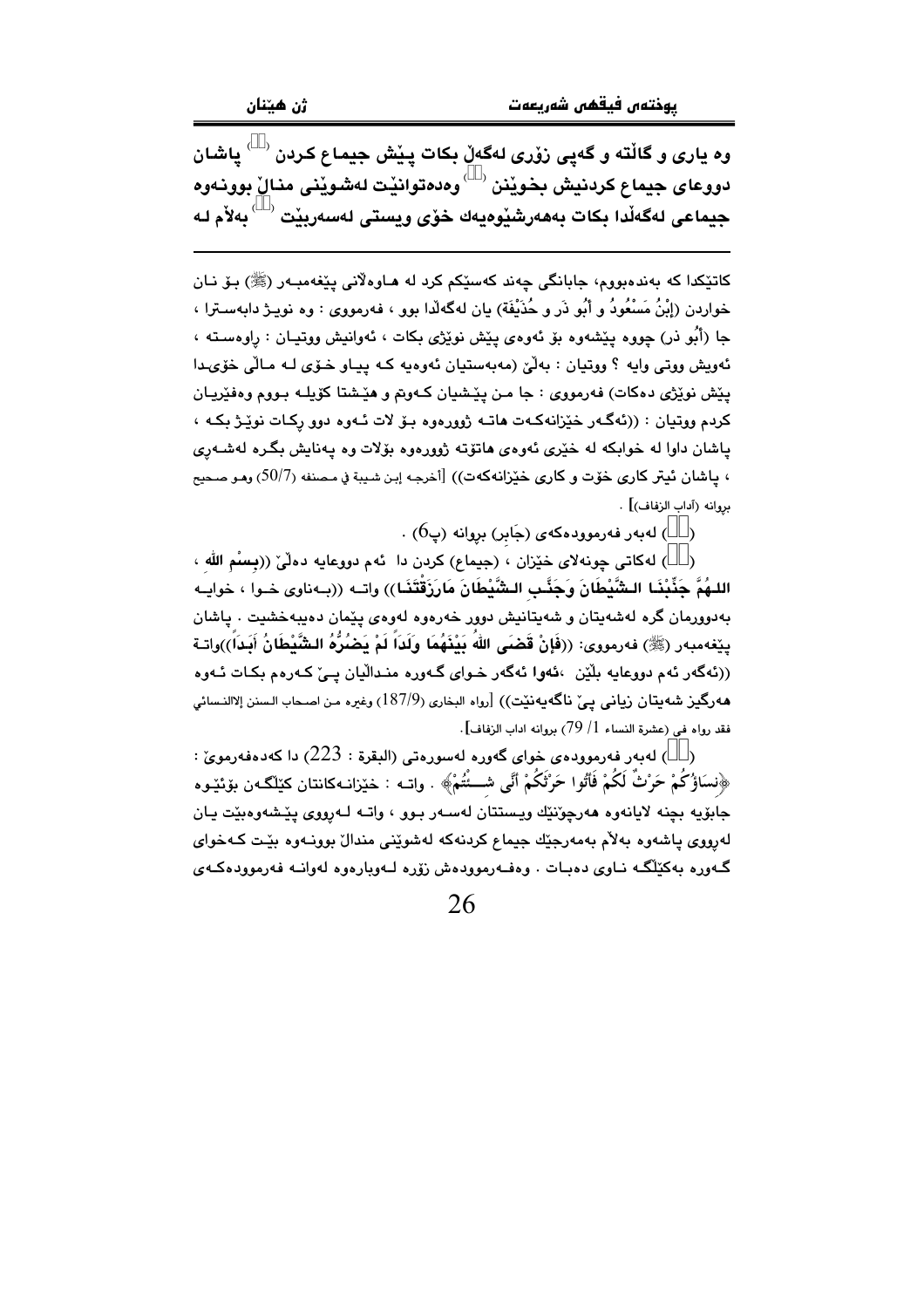كۆمەوە حەرامە ' ` وەبا نيەتى خۆيشيان ياك بكەنەوە بۆ خوا بۆ ئەوەي بە يەرسىتن بۆيـان بنوسىرێت ` ۢ وە حەراميشە ھـيچ نهێنىيـەكى نێوانيـان بـۆ خەلكى بگێرنەوە ``

(جَـابِرِ) (خـواي ليِّ رازي بيِّـت) كهوافــهرمووي: ((جوولهكـه دهيـان ووت: لــهرووي يـاشــهوه .<br>بچێته لای خێزانهکهی بۆ پێشەوه ئەوه مندالّه که خێل *د*ەبێت ! جا ئەم ئاپەتە دابـەزی : ﴿نِسَاؤُكُمْ حَرْثٌ لَكُمْ فَأْتُوا حَرْثَكُمْ أَنَّى شُتُّمْ﴾ [رواه البخارى (154/8) ومسلم (156/4)] . جايێغەمبەريش (ﷺ) فەرمورى: ((مُقْبِلَة وَمُدْبِرَة إِذَا كَانَ ذَلكَ في الفَرْج)) واتــه: ((ئـيتر لەرووى يێشەوە بێت يان ياشەوە ئەگەر لەشوێنى مندالْەوە بوو ((الفرج)) [رواه ابن ابى حامّ . (39/1) بروانه 0 (آداب الزفاف)].

) بروانه يەراوێزەكەي يێشوو وەلەبەر فەرموودەي زۆر ، لەوانە فەرموودەكـەي (ابنُ عَبَّاس) (خوايـان ليّ رازي بێت) كهوايێغهمبـهر (ﷺ) فـهرمووي : ((لا يَذْظُرُ اللهُ إِلَـى رَجُل يَأْتـي إمْرَأتَهُ دُبُرِهَا)) واته : خواي گەورە تەماشاي پياوێك ناكات كەوا دەچێتە لاي خَيْزانه كه ي له كوْمهوه [رواه النسائي في (العشرة) (77/2) و الترمذي (218/1) و غيرهما وهو حسن بروانـه (أدب الزفاف)] .

وه فەرموودەكەي (أَبُو هُرَيْرَة) (خواي ليْ رِازِي بيْت) كەوا پِيْغەمبەر (ﷺ) فــەرمووي : ((مَنْ أَتَى حَائِضَاً أَو إِمْرَأَةٌ في دُبُرِهَا أَو كَاهِذَاً فَصَدَّقَهُ بِمَا يَقُوْلُ فَقَدْ كَفَرَ بِمَا أُثْـرْلَ عَلَــى مُحَمَّـدِ)) واتــه : ((هەركەسـێك بـڃێته لاى ئــافرەت لەھــەيزدا يــان ئافرەتێـك لەكۆمەوە يان تالۆگرێك جا باوەرى يێ بكات بەوەي دەيلێت ئەوە كوفرى كردووە بـەوەي بسق (محمــد) دابـــهزيوه)) [رواه أبــوداود (4/رقــم/3904) و الترمــذي (135/242/1) و إبــن ماجــة . [539/209/1]) و غيرهم وهو حديث صحيح بروانه الإرواء (2006) و صحيح ابن ماجة (522)] .

( ) لەپ ر فەرموودەكىەي (أَبُـوِدْر) (خـواي لِيّ رازى بِيّت) كـەوا بِيّغەمبـەر (ﷺ) فهرمووى : ((… وَفي بُضْع أَحَدكُمْ صَدَقَةٌ …)) واتـه : ((وه لهويشدا ئهگـهر بـهكێكتان بچێته لای خێزانهکهیهوه بهخێر بۆی دهنوسرێت)) [رواه مسلم (82/3) و غیره] .

) لهبهر فهرموودهكهي (أَسْمَاءُ بِنْتُ يَرْيْدٍ) (خواي ليِّ رازي بيّت) كـهوا لـهلاي  $\rightarrow$ يێغەمبەرى خوادا (ﷺ) پياوان و ئافرەت دانيشتبون جا پێغەمبەر (ﷺ) فەرمووى : ((لَعَلٌ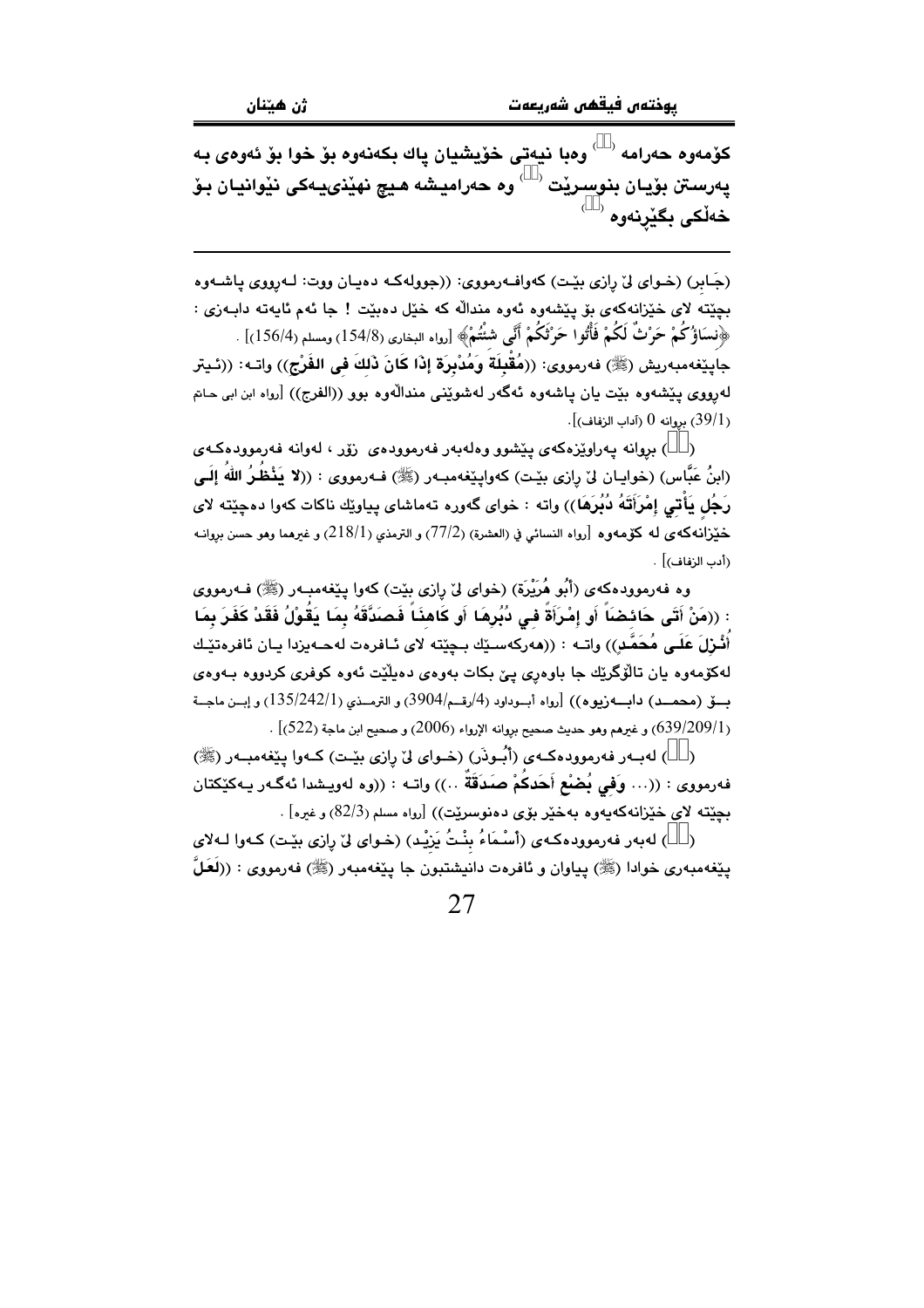$\overrightarrow{\phantom{a}}^\circ$ وەپێویستیشه لەماڵی خۆیان دا جێگای خۆشۆردن (حمام) دروست بکەن

رَجُلَاً يَقُولُ مَا يَفْعَلُ بِأَهْلِه ، وَلَعَلَّ إِمْرَأَةً تُخْبِرُ بِمَا فَعَلَتْ مَعَ زَوْجِهَا؟)) واته : لهوانهيه پیاوێك باسی ئەوە بكات كەبە خێزانەكەي كردوويەتى ، وە لەوانەيە ئافرەتێك باسى ئـەوە بکات که لهگەلْ پياوەکەيدا کردوويەتى ؟ ، (أَسْمَاء) ووتى : جا خەلّكەکە بىِّ دەنگ بـوون وهلاميان نهدايهوه ، جامنيش ووتم : بهلَّيْ بهخوا ئهي يَيْغهمبهري خوا ئافرەتـان دەپكـهن و پيــاوانيش دهيكــهن ، جــا پێغهمبــهر (ﷺ) فــهرمووى : ((فَلَـا تَفْعَلُـوا ، فَإِنَّمَـا مَثْـلُ الشَّيْطَانِ لَقـِيَ شَيْطَانَة فـى طَرِيْـق فَغَشَيَهَا وَ النَّاسُ يَنْظُرُونَ)) واتـه : وا مەكـەن ، ئەوە نموونەي وەكو نموونەي شەپتانێكى نێر واپە لە رێگاپەك دا بگات بەشەپتانێكى مێ و ئەو كارەي لەگەلْدا بكات و خەلكيش تەماشا بكەن)) [رواه أحمد (23/223/16) وغيره و لـه شواهد به يكون الحديث صحيحا أو حسنا على الأقل ، بروانه (آدب الزفاف)] .

( ) جـونکه جـوونی ئــافرەت بــۆ گــەرماو(حَمَّــام)ى بــازار حەرامــە لەبــەر ئــەو فه رموودانه ی که لهو بارهوه هاتوون لهوانـه فه رموودهکهی (جَـابر) (خـوای لیٌ رازی بیّـت) كەوا يێغەمبەر (ﷺ) فەرمووى : ((مَنْ كَانَ يُؤْمِنُ بِالله وَ اليَوْمِ الآخر فَلا يُدْخلْ حَليْلَتَـهُ الحَمَّام وَ مَنْ كَانَ يُؤْمِنُ بِالله وَ اليَوْمِ الآخرِ فَلا يَدْخُلِ الحَمَّامَ إِلَـا بِمثْـزَر ..)) واتـه : مەركەسێك باوەرى بەخواو رۆژى دوايى مێناوە با خێزانەكەي نەباتـە (حَمَّـام)ەوە (واتــە : نههێڵێت بروات بۆ گەرماو(حَمَّام)ی بـازار) ، وه هەرکەسـێك بـاوەری بـەخواو رۆژی دوايـی ههیه ، ئەوە با نەچێتە (حَمَّام)ەوە مەگەر بـه (إزَار)ەوە (واتــه : ئەگــەر يـيـاو رۆيـشت بـۆ (حَمَّام) ئەوە باعەورەتى دايۆشێت ، كە لە ناوكەوە تا ئەژنۆپـە [رواء الحاكم (288/4) و اللفـظ له و الترمذي و النسائي بعضه و أحمد (339/3) و الجرجاني (150) من طرق عن أبـي الـزيـر عـن جـابر ٠٠ (اَداب الزفاف)] .

#### تێبینی :

دورسته پياو (عَزْل) بکات ، بەوەي نەھێڵێ تۆوي مندالْ بوون بگاتە رەحمى ئافرەت لەبـەر ئـەوەى نەبێتـە منـدالْ ، لەبـەر ئـەو فەرموودانـەى كەلـەو بـارەوە ھـاتووە لەوانـە فهرموودهكـهي (جَـابر) (خـواي ليِّ رازي بيِّـت) كـهوا فــهرمووي : ((كِذَـا نَعْـزلُ وَ القَـرِآنُ أَ يَفْرْلُ)) واته : ئێمه (عزل) مان دەكرد و قورئان دادەبەزى . لـه ريوايـەتێكى تـردا ((ئێمـه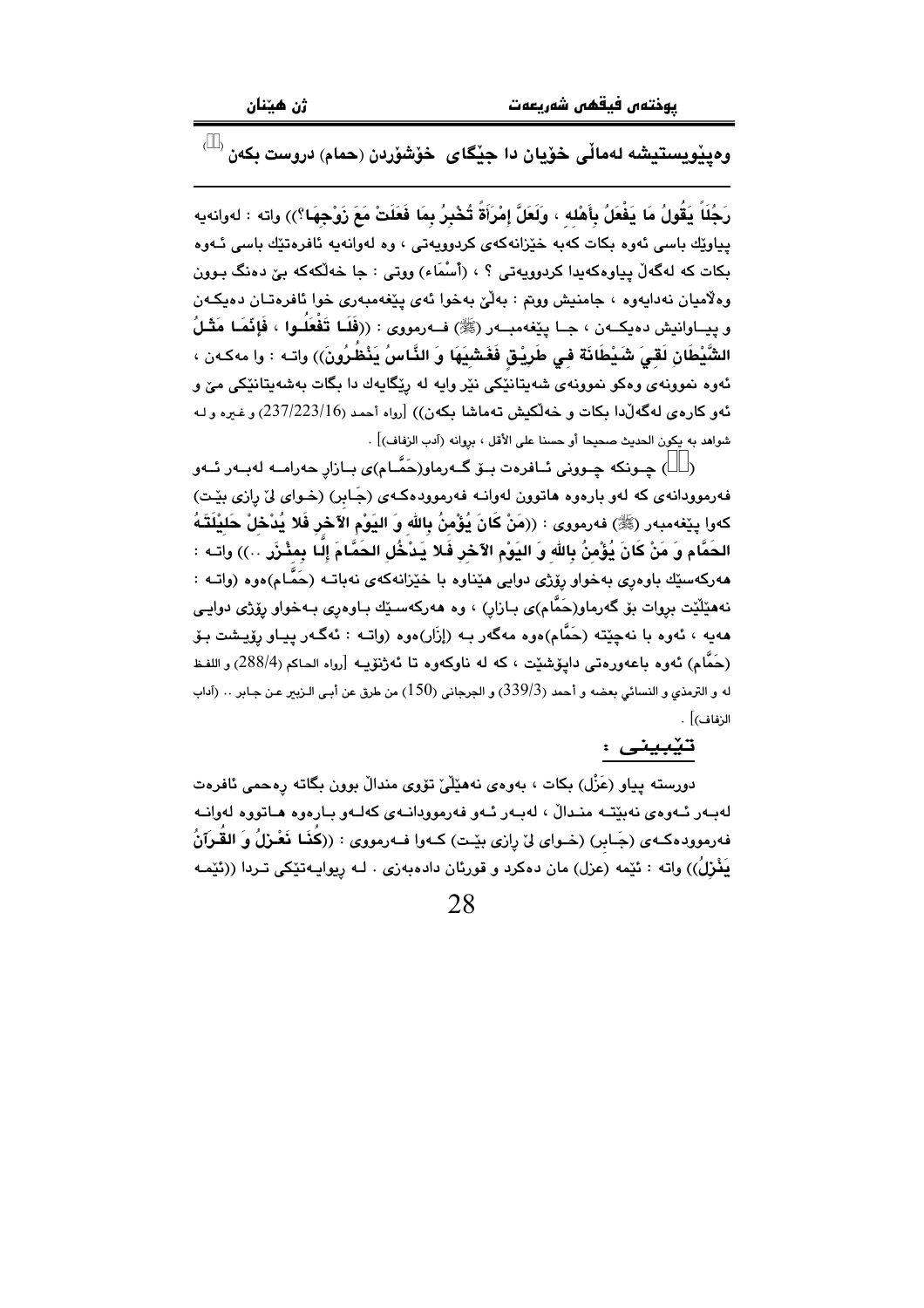### خواردن دروست كردن ( الوَليْمَةُ )

يٽويسته خواردن دروست بکريٽ ياش گواستنهوه <sup>( )</sup> وه خهلکيشي بـوْ بـانگ بكريْـت بـه تايبـهت هـهژاران  $\sim$ وه سوننهتيـشه سـيْ روْژ يـاش

(عزل)مان دهکرد لهسهردهمي پٽغهمبهري خوادا (ﷺ) جا باسي گهيشته پٽغهمبـهري خـوا (ﷺ) و قەدەغـەي لىْ نـەكردىن)) [رواه البخـارى (250/9) و مـسلم (1604) و الروايـة الثانيـة لمـسلم و الترمذي (193/2) و صححه و غيرهما بروانه (آداب الزفاف)] .

بەلام باش وايە ھـەر نـەيكات لـەبـەر ئـەوەي ھەنـدێك لـەمەبەسـتەكانى ژن ھێنـان ، كـەزۆر بووني ئوممەتى يێغەمبەرە (ﷺ) ، دەڧەوتێت ، وە لەوانەبە زيانيش بـە ئاڧرەتەكـە بگـات له لايەنى تەندروستى و لەلايەنى دەرونيشەوە وە يێغەمبەريش لەھەندىّ شوێندا بە زيندە ڃالّي شاراوه (الوَأْدُ الخَفى) ناوى بردووه وهك لهفهرموودهكهى (جُذَامَـةُ بِنْـتُ وَهَـب)دا كـه .<br>[مسلم (161/4) و أحمد (361/6)] گێراويانهتهوه هاتووه [بروانه (آداب الزفاف)] .

( ) لەيبەر فەرموودەكبەي (أنّس) (خىواي ليّ رازى بِيّت) كىەوا بِيّغەمبىەر (ﷺ) فهرماني به (عَبْدُالرَّحَمَن بنُ عَوْف) كرد كاتنِك ژني هێنا و فهرمووي : ((أَوْلِمْ وَلَـوْ بِشَاقِ)) واته : ((خواردن دروست بِكهو (وَلَيْمَة) بِكه ئهگـهر چـی بهسـهر برینـی شـهکێکیش بێـت)) .<br>[رواه البخاري (232/4 ، 89/7 ، 95/9) و النسائي (93/2) و غيرهما ، بروانه (آدب الزفاف)] .

وه فەرموودەكەي (بُرَيْدَةُ بنُ الحَصيْبِ) (خواي لِيْ رازي بِيْتِ) كەوا فەرمووى : كاتێِك كه (عَلی) مارهي (فَاطمَة)ي بري (خوابان ليّ رازي بيّت) ، بيّغهمبهر (ﷺ) فهرمووي : ((إِنَّهُ لانُدُّ لِلْعِرْسِ مِنْ وَلِيْمَةٍ)) وإنه : ((بِيُويسته بِوْ رْنِ گواستنەوه (وَلِيْمَهِ) بِكِرِيْتٍ)) ووتى : جـا (سَـعْد)يـش فـهرمووى : شـهكێك لهسـهر مـن ، و فــلان كهسـيش ووتــى : ئـهوهنـده گەنمەشامى لەسەر من ، لە ريوابەتێكى تـردا ((وەكۆمـەڵێك لـە (أنـصار)ەكـان جـەند ريـە (صاع)بْك گەنمەشـامبان بـۆ كـۆ كـردەوە)) [رواه أحمد (359/5) و الطبرانبي (1/112/1) و سـندە صحبح بروانه (آداب الزفاف)] .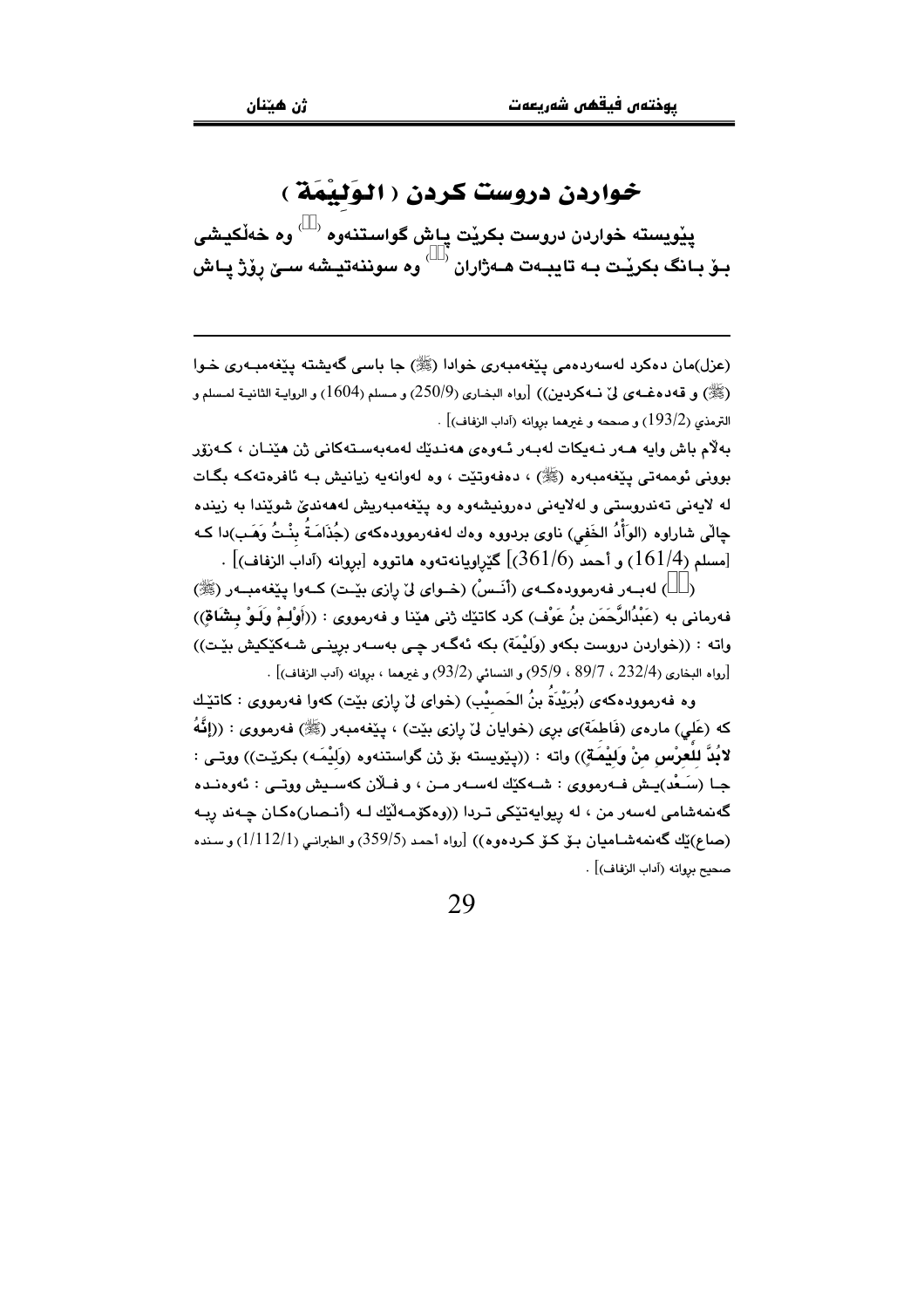گواسـتنهوهکه بکریْـت <sup>( \_ )</sup> و شـهکیّك یـان زیـاتر سـهر ببریْـت <sup>( \_ )</sup> وه ئهگـهر نەبوو ھەرشتێكى تر $\rightarrow$ وە پێويستە لەسەر ئەوكەسەى بانگ دەكرێت بۆ  $^{(-)}$ خواردنىژن هێنان بړوات  $^{(-)}$  ئەگەر ترسى تاوانى نەبوو

( ) لەبەر فەرموودەكەي (أَبُو هُرَيْرَة) (خـواي ليْ رازي بيْـت) كـەوا ييْغەمبـەر (ﷺ) فهرمووى : ((شُرُّ الطَّعَام طَعَامُ الوَلَيْمَة ۖ يُدْعَى لَهَا الأُغْنِيَاءُ وَ يَمْنَعُهَا المَسَاكيْنُ وَ مَنْ لَمْ يُجِبْ الدَّعْوةَ فَقَدْ عَصنَى اللهَ وَرَسُمُولَهُ)) واتـه : خـراپـترين خـواردن خـواردنى ژن مێنانــه بــانگي دەوڵەمەنــدەكانى بــۆ دەكرێــت و قەدەغــەي ھــەژارانى لىٚ دەكرێــت ، وە مەركەسێك وەلاّمى بانگەوازەكە نەداتەوە ئەوە بىّ گوێيى خواو يێغەمبەرەكەي كردووە ٠  $[.262/7, 201/9)$ رواه مسلم(154/4) و البيهقى (262/7) و البخارى (2 $\,$ 201) موقوفاً  $[.262/7, 100]$ 

وه (الحَافظُ ابنُ حَجَر) له (شرح)ى ((يُدْعَى لَهَا الأغَنيَاءُ)) دا فهرموويهتي : ((و الجملةفي موضع الحال طعام الوليمة ، فلو دعا الداعي عاما لم يكن طعامه شر الطعام) واته : (رستهي ((يُدعى لها الأغنيَاءُ)) له جيِّگهي (حال)ه بِق ((طُعَامُ الوَلَيْمَة)) ، جا ئهگهر (دعوة)هکهي بۆ هەموان بێت –هەژاران و دەولەمەند– ئەوە خواردنەکەي خرايترين خواردن نىيه ، بروانه [(آداب الزفاف)].

( ) لەبەر فەرموودەكەي (أَنَسْ) (خواي ليْ رازى بيْت) كەوا يـيْغەمبـەرى خـوا (ﷺ) کاتیّـك كـه (صَـفيّة)ى گواسـتهوه ، ئـازاد كردنهكـهىكرده مـارهيى و پـاش سـێيهم رِۆِژ خواردنی دروست کرد ، وهنان و گۆشت نهبوو لهوکاته تهنها خورما و رۆن و کهشك نــهبێت جا خەلكى تېريان لىٌ خـوارد)) [رواه البخـاري (387/7) و مـسلم (147/4) و أبـو بعلـى و غىرمـم بألفـاظ مختلفة هذا معناه .. بروانه (آداب الزفاف)] .

بروانه (پ $(40\,$ بهر فه $\,$ رموودهکهی (أَنَسْ) (خوای لی رازی بێت) ، بروانه (پ

) له به ر فه رموود هکه ی تری (أَنَسْ) (خوای لیٌ رازی بیّت) ، بروانه (پ $(42$ )  $\lambda$ 

) لەبەر ئەو فەرموودانەي كەوا لەو بارەوە ھاتووە ، لەوانە فەرموودەكـەي (إِبنُ  $\mathcal{E}$ عُمر) (خواي ليٌ رازي بيّت) كهوا ينفهمبهري خوا (ﷺ)فهرمووي : ((إِذَا دُعَـيَ أَحَدُكمْ إِلَـي الوِلَيْمَة فَليَأتهَا)) واتــه : ئـه گــه ر يــه كَيْكتان بــانگ كـران بـوّ (وَليمَـة) بـا بـحِيّت بـوّي . لـه ريوايەتێِكى تردا (((وَلَيْمَة)ى ژن هێنان بێت يا هەرشتێِكى تر)) [رواه البخارى (198/9) و مسلم ر 152/4) وأحمد رقم (6337) و غيرهم وه هەروەها لەبەر فەرموودەكەي (أبو هريرة) بروانه (پ $[41]$  .

( ) دروست نىيه ئامادەي (وَلَيْمَة) يەك بېيّت كەوا تاوانى تێدا بكرێت مەگـەر بـۆ ئــهوهي بيگۆرێـت جــا ئەگــەر گــۆرا ئــهوه باشــه ئــهگينا يـێويــسته بگەرێتــهوه، لەبــهر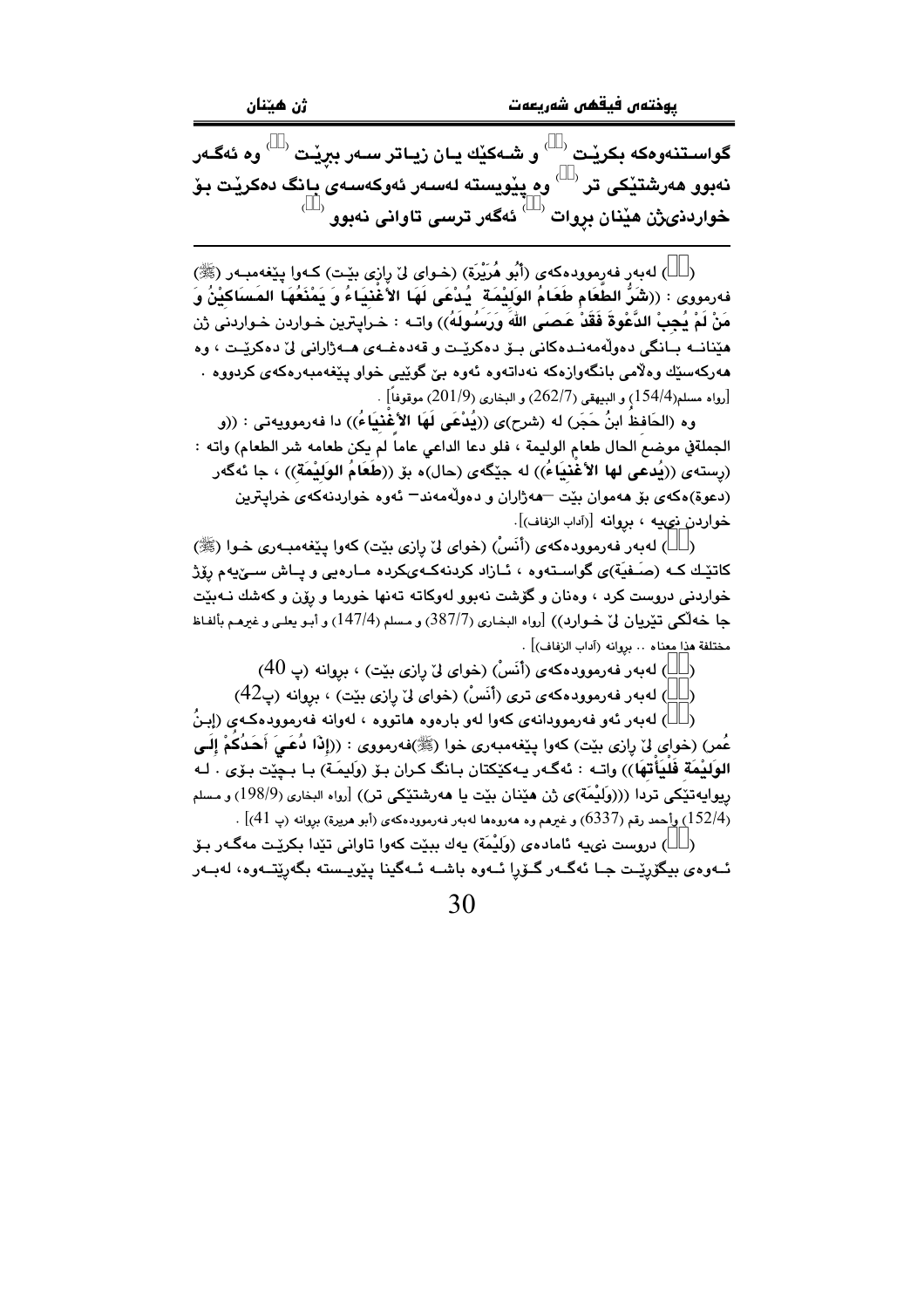$\overrightarrow{\phantom{a}}$ بابه پۆژویش بێت $\overrightarrow{\phantom{a}}$ وه سوننهتیشه دوعای خێریان بۆ بکات

## خۆشی کردن و ئاشکراکردنی (إعْلانُ النِّكَاحِ )  $\overline{\mathfrak{c}}$ ژن مێنان دەبێت ئاشكرابكرێت

فهرموودهکهی (عَلی) (خوای ليٌ رازي بيّت) کهوا فهرمووي : ((خـواردنيکم ئامـاده کردبـوو جا بانگي پێغەمبەرم بۆ كرد (ﷺ) جا كەھات بينى لەماڵدا وێنەپەك ھەپە ، گەراپەوە)) ك ريوايەتێكى تردا ((ووتم : ئەي پێغەمبەرى خوا لـﻪجێى بـاوك و دايكـم بيـت چـى واي يـێ كرديت گەراپتەوە ؟ فەرمووى : ((إنَّ فـى البَيْت سـتْرٌ فيْـه تَـصَاوِيْر ، وَإنَّ المَلائكَـةَ لا تَدْخُلُ بَيْتا فَيْه تَـصَاوِير)) واتـه : ((لهمالْدا يـهردهيـهك هــهبوو ويُنــهى تێدا بـوو ، وه فريشته ناچنه مالْٽِكەوه كەوا وێِنەي تێدا بێت)) [رواه ابن ماجـة (323/2) و أبـو (يعلـي) في مـسنده .  $[$  (31/1) و الزيادة له ،بسند صحيح ، بروانه (آداب الزفاف)  $\,$  .

( ) لەبەر فەرموودەكەي (أَبُو هُرَيْرَة) (خواي لِيْ رازي بِيْت) كـەوا يْغەمبـەرى خـوا (ﷺ) فەرمورى : ((إِذَا دُعىَ أَحَدُكُمْ إِلَى طَعَام فَلَيُجِبْ فَإِنْ كَانَ مُفْطراً فَلَيُطْعِمْ ، وَإِنْ كَانَ صَائمَاً فَلَيُصلِّ ، يَعْنى الدُّعَاءُ)) واته ((ئهگەر بِهكێكتان بانگ كـران بـوّ خواردنێـك با وهلام بداتـهوه جا ئـهگـهر بـهږۆژوو نـهبوو ئـهوه با خواردن بـخوات ، وه ئـهگـهر بـهږۆژوو بوو ئــهوومبا دوعــا بـكــات)) [رواه مـسلم (153/4) و النـسائي في الكـبرى (62/2) و أحمـد (507/2) و غيرهـم بروانــه (آداب الزفاف)] .

) لەبەر فەرموودەي زۆر، لەوانە فەرموودەكەي (عَبْدُالله بنُ بُسْرٍ) (خواي ليٌ رازى  $\lambda$ بێت) کەوا باوکى خواردنێکى دروست کرد بۆ پێغەمبەرى خوا (ﷺ) جابانگى کرد ، ئەويش وهلأمي دايهوه ، جا كه لهخواردنهكهي بويهوه فهرمووي: ((أَللهُمَّ إِعْفَرْ لَهُمْ ، وَارْحَمْهُمْ ، وَبَارِكَ لَهُمْ فَيْمًا رَزَقْتَهُمْ)) واته: خوايه لَيْيان ببـوره ، وهرهحميـان پـيّ بكـه وبهرهكـهت بخــەرە ئەورۆزييــەي يێيانــت داوە . [رواه مـسلم (122/6) وابـوداود (135/2) والترمـذي (281/4) وصححه وغيرهم . آداب الزفاف] .

( ) لەبەر ئەوفەرمودانەي كەيێغەمبەرى خوا (ﷺ) فەرمان دەكات بەئاشكراكردنى ژن گواستنەوه لەوانە فەرموودەكەى (عَبْدُالله بـنُ زُبَيْـر عَـنْ أَبيــه) (خوايـان لىٰ رِازى بێـت)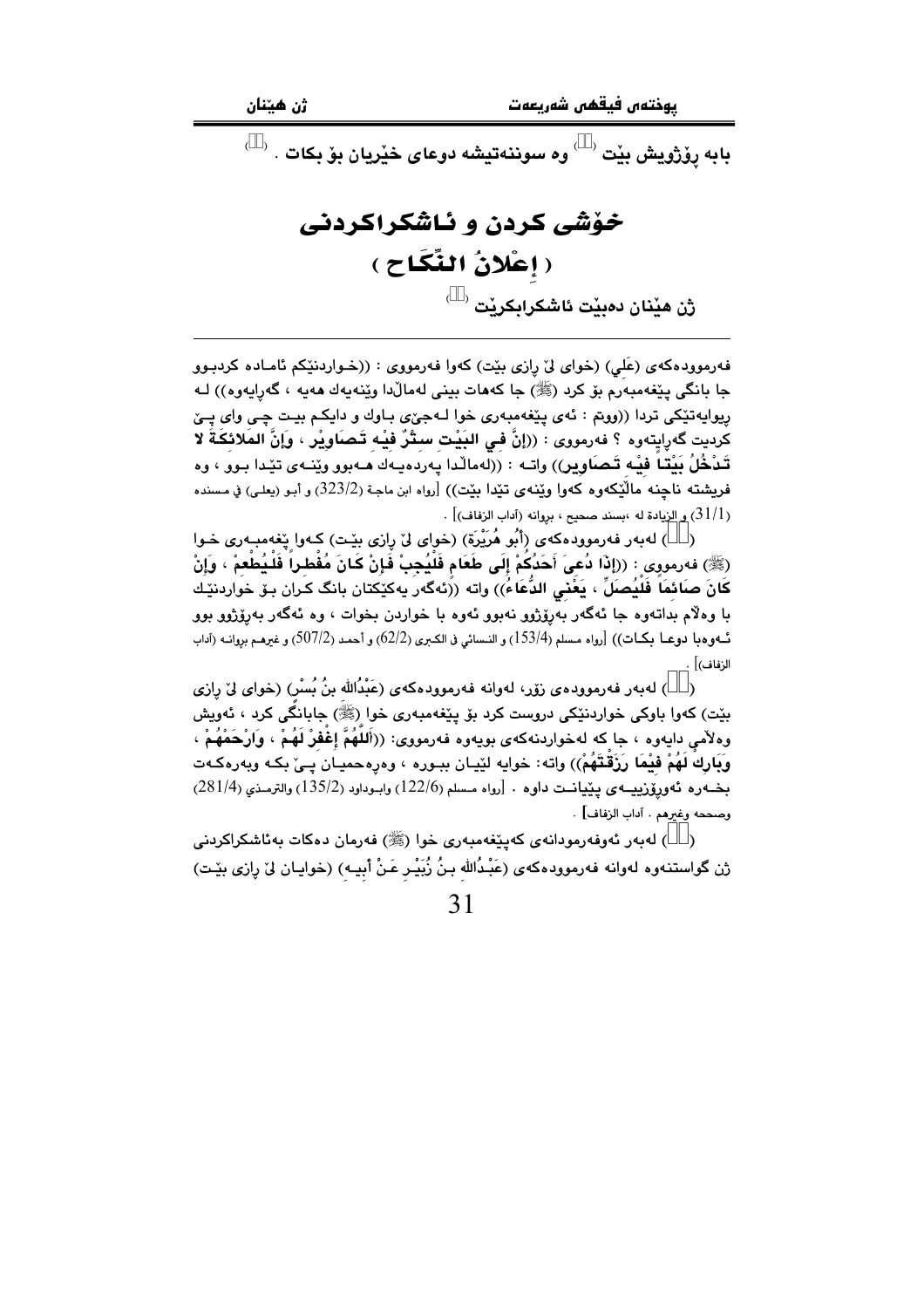وهسوننهتيشه خوشي بوّ بكريْت و ئافرەتان دەف لـيْ بدەن و گـوّرانى بِلْـيْن  $^{\circ}$  بۆخۆيان ، بەمەرجێك ووشەي نابەجێى تێدا نەبێت

كەوا يێغەمبەر (ﷺ) فەرموويەتى ((أَعْلَنُوا النِّكَاحَ)) واتە : ژن مێنـان ئاشـكرا بكـەن [رواه ابن حبان (1285) والطبراني (69/ 1/ 1) والـضياء المقدسـي فـي المختـاره (1/150) وغيرهـم وسـنده حـسن . بروانـه آداب الزفاف] .

) لەبەر ئەو فەرموودانــەي لــەبارەي چۆنێتى ژن گواسـتنەوە وەھـاتوون لەوانــە فهرموودهكهي (الرَّبِيُّمُ بِنْتُ مُعَوِّذٍ) (خواي ليِّ رازي بيّت) كهوا فـهرمووي : يـيْغهمبـهري خـوا (ﷺ) هاته ژوورەوە كاتێك منيان گواستەوە جادانيشت لەسەر جێگاكە وەكو دانيشتنى تۆ لەبەرانبەرم (مەبەست ئەوكەسەيە كەبۆى دەگێرێتەوە) جاچـەند كـچێكمان ھـاتن دەڧيـان لێدهدا و باسی باشهی باو باپیرانمیان دهکرد کهلهجهنگی بهدردا کوژرابوون ، جایهکێکیان ووتي: پێغەمبەرێِکمان تيدايـه دەزانێت چي لەسـبەينيٚ دا روودەدات . جايێغەمبـەر (ﷺ) فەرمووى ((دَعى هَذه وَقُوْلى بِالَّذى كُنْت تَقُوليْنِ)) واتە: واز لەوەبێنە، ھـەر ئـەوە بلّـێ كــه لـــهييش دا دهتـــووت .[رواه البخــاري (9/رقــم/ 5147) وابــوداود (4/رقــم/4922) والترمــذي  $.1096/276/2$ 

وهفەرموودەكــەي (عَائـشَة) (خــواي ليْ رازي بێـت) كــەوا ئــافرەتێكى بــۆ پـيــاوێكى ئەنصارى گواستەوە جايێغەمبەر (ﷺ) فەرمووى: ((يَاعَائشة مَا كَانَ مَعَكُمْ لَهُوٌ ، فَإِنَّ الأنْصِارَ يُعْجِبُهُمُ اللَّهُو)) واته: ئەي (عائشة) ئايە ھـيچ گالتـەو خۆشـىيەكتان يێنـەبوو؟ چــونكه ئەنـــصارى بــــەكان حــــەزيان لەگالتــــەو خۆشـــىيە [رواه البخــارى (352/2) واحمــد  $\frac{1}{2}$ (359/6)

وهلەريوايەتێكى تردا فەرمووى ((فَهَلْ بَعَثْتُمْ مَعَهَا جَارِيَةً تَـضْرِبُ بِالدُّفِّ وَتُغَنـى ؟)) واتــه((ئاياكــڃێكتان لهگهلّـدا رهوانهنــهكرد دهف لــئ بـدات و گــۆرانى بِلَيّـت)) ووتم: ((چىبلَيْت؟)) فەرمووى: ((

أَتَينَاكُم أَتَيناكُم فَحيونًا نُحَيِـيكُم لَـولاً الـذَّهَبُ الأحمَرُ مَاحَلَّت بواديكُم 32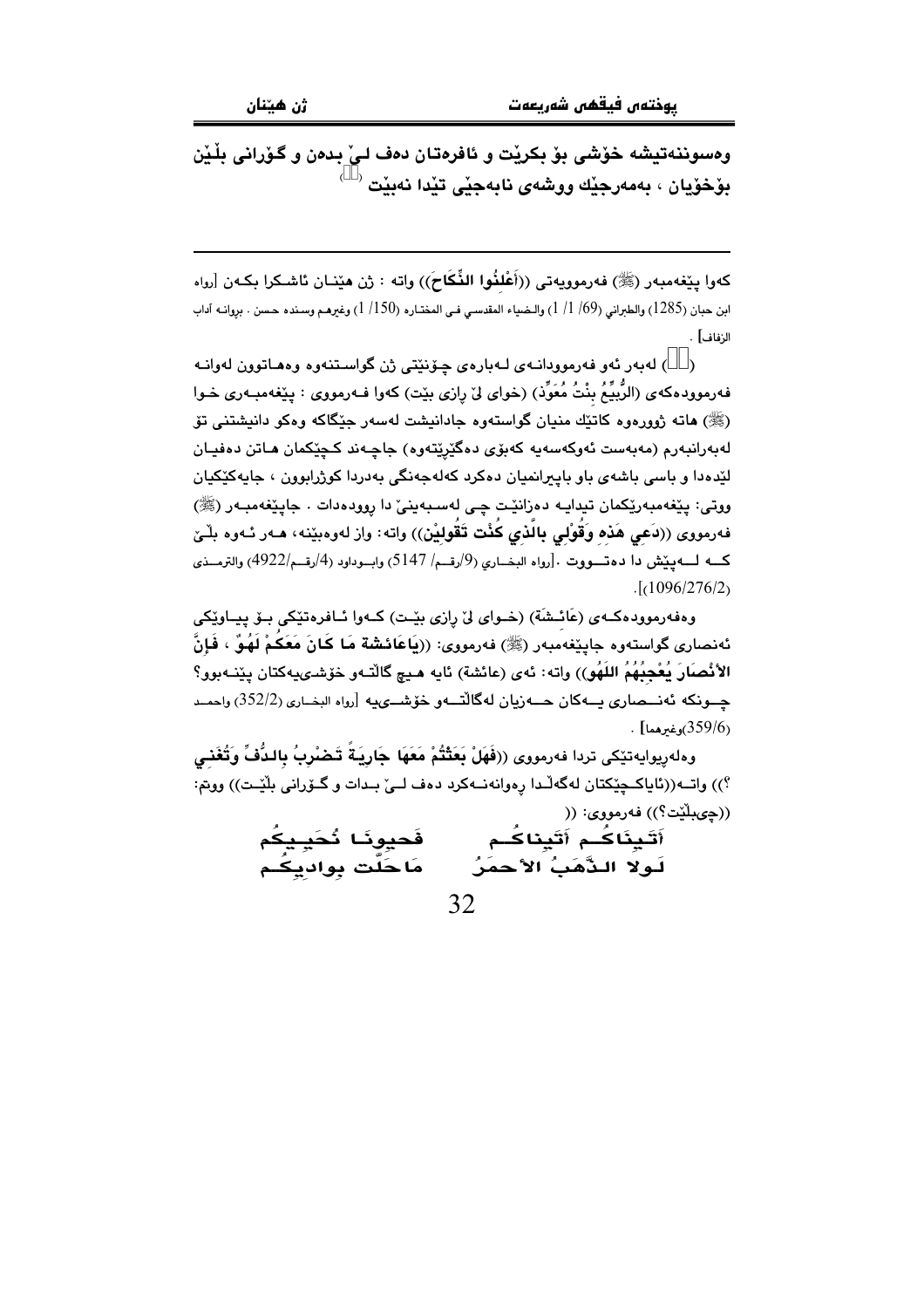## مافهكانى ژن و پياو بهسهر يهكهوه ( الحُقُوقُ الزَّوْجِيَّةِ )

لَولا الحُنطَةُ السَّمرَاء - مَاسَمِنَت عَذَارِيِكُم رواه الطبراني كما في زوائده (1/167/1) وهو حسن .بروانه(آداب الزفاف)] .  $\zeta($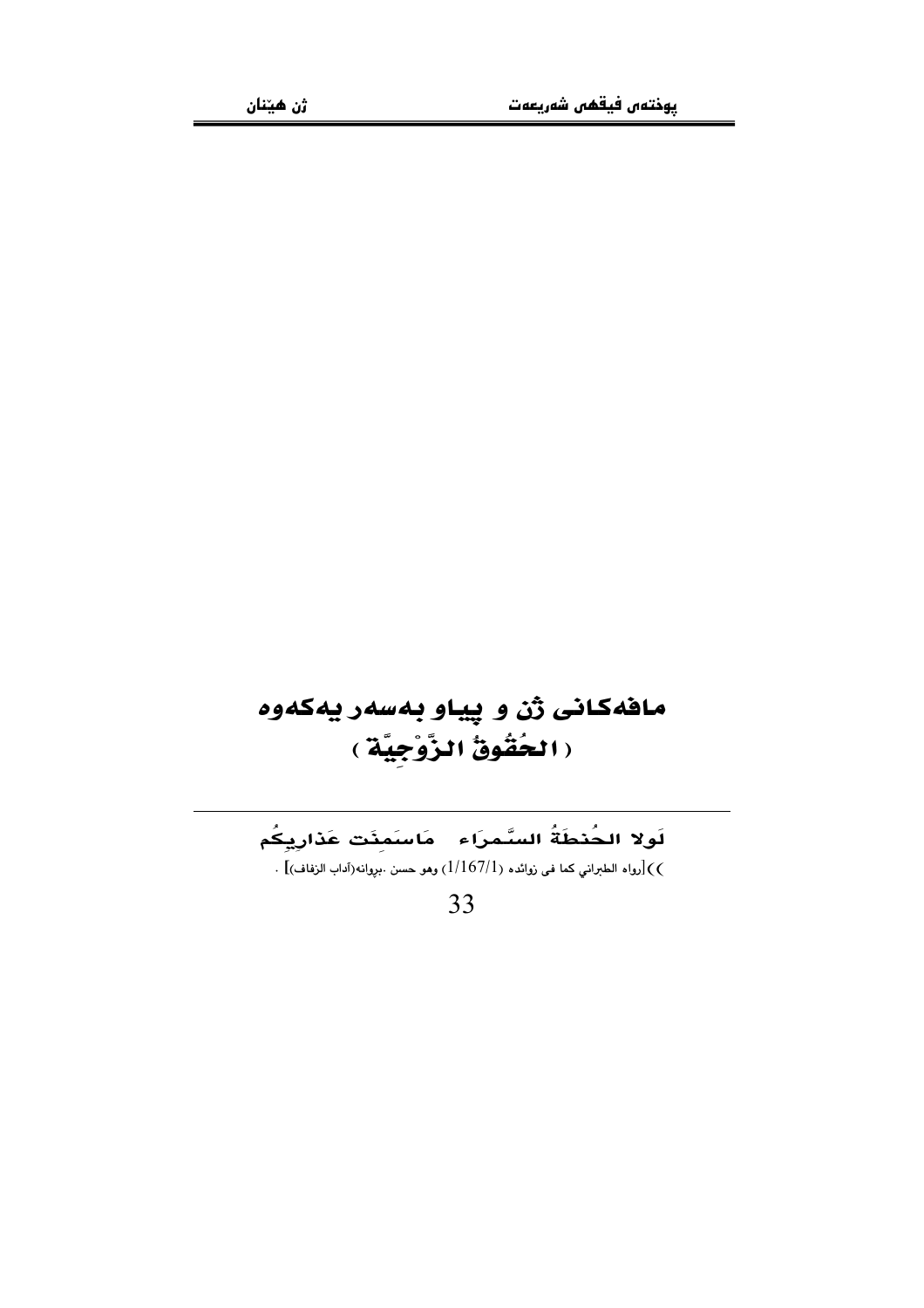$^{(+)}$ پێویسته لەسەر پیاو بەچاكە ھەڵس وكەوت لەگەلْ ئافرەت دا بكات وهئارام بگريْت لەسەر ئازاردانى <sup>‹ ›</sup>وەشەرەفى بياريْزيْت <sup>‹ ›</sup>وە شارەزاى

(ãã) لەبەر فەرموودەي خواي گەورە لەسورەتى (النساء:19) دا كەدەفەرمويّ ﴿وَعَاشِرُوهُنَّ بِالْمَعْرُوفِ ﴾ واته: لهگەلٌ ئافرەتاندا بەچاكە ھەلّس وكـەوت بكـەن و ژيانىيـان لهگــه لّـدا بهســهربهرن . وهلهبــهر فهرموودهكــهى (أَبُــوهُرَيْرَة) (خــواى ليّ رازى بيّــت) كەواپێغەمبەرى خوا (ﷺ) فەرمووى ((أَكْمَلُ المُؤْمِنيْنَ إِيْمَانَاً أَحْسَنُهُمْ خُلُقَاً ، وَخِيَارُكُمْ **خْيَارُكُمْ لنسَانَهُمْ**)) واتــه: تــهواوترين بــاوهږدار لــهباوهږدا ئـهوهيانــه كهڕهوشــتى جوانــه جاكترينتان جاكترينتانه بق خيزانــهكانيان . [رواه الترمذي (1172/315/2) واحمد (250/2) وهـو صحيح بروانه صحيح الترمذي (928) واداب الزفاف] .

وەچاكە ئەوەپە تێرى بكات ئەگـەر پێويـستى بـەخواردن ھـەبوو ، بييۆشـێت ئەگـەر پێويستي بەيۆشاك ھەبوو ، وەمافىي ژن و مێردايەتى بداتىٰ ، وەھەردەم ئامۆژگارى چاكى بِكات بِهِبِيِّ جِـوِيْنِ و نـهفرين و قـسهى ناشـرين . لهبهرفهرموودهكـهي (مُعَاوِيَـةٌ بـنُ حيْـدَة) (خواي ليْ رازي بيّت) كەوا پرسپارى لەيێغەمبەر (ﷺ) كرد: ئايامافى خێزانى ھەرپەكێكمان بەســەرمانەوە جــىيە؟ ئــەويش فــەرمووى ((أَنْ تُطْعِمَهَـا إِذَا طَعِمَـتْ ، وَتَكْـسُوهَا إِذَا اكْتَسِيَتْ وِلاتَـضْرِبِ الوَجْـهَ وَلاتُقَبِّح وَلاتَهْجُرِ إِلَّـا في البَيْتِ)) وإتـه: ۖ تيْـر خـواردني بکات ئەگەر خواردنى ويست و بېيۆشێت ئەگـەر يێويـستى بەيۆشـاك ھـەبوو وەلەرومـەتى نهدات و قسهي ناشيريني ييّ نهكات و يشتي ليّ نهكات مهگـهر لـهمالّي خۆيـدا [رواه ابـوداود . (2128/180/6) مع العون وابن ماجه (1850/593/1) وهو صحيح بروانه صحيح ابن ماجه (1500)] .

(Ãã) لەبەر فەرموودەكەي (أُبُوهُرَيْرة) (خواي لِيْ رازي بِيْت) كـەوا يـێغەمبـەرى خـوا (ﷺ) فەرمورى ((لايَفْرُك مُؤْمِنٌ مُؤْمِنَةً ، إنْ كَرِهَ مِنْهَا خُلُقَاً رَضـيَ مِنْهَا آخَر)) واتـه: هيچ باوهرداريکي ڀياو قبن لههيچ بـاوهرداريکي ئـافرهت ههاٽـهگريٽت ، ئهگـهر رهوشـتێکي بەدل نەبنت رەوشتىكى ترى بەدل دەبنت [رواء مسلم (469/1091/2)] .

مەروەما يێغەمبەر(ﷺ) دەفەرمى٘ : ((إسْتَوْصُلُوا بِالنِّسَاء خَيْراً فَإِنَّهُنَّ خُلقْنَ منْ ضلِعْ ، وَإِنَّ أَعْوَجَ مَافِى الضبلْع أَعْلاهُ ، فَإِنْ ذَهَبْتَ تُقَيْمَهُ كَسَرْتَهُ ،وَإِنْ تَرَكْتَهُ لَمْ يَـزَلْ أَعْوَجُ ، فَاسْتَوْصُوا بِالنِّسَاء خَيْراً)) واته: ئامۆرْگارى ئافرەتان بكەن بەچاكە ، چـونكە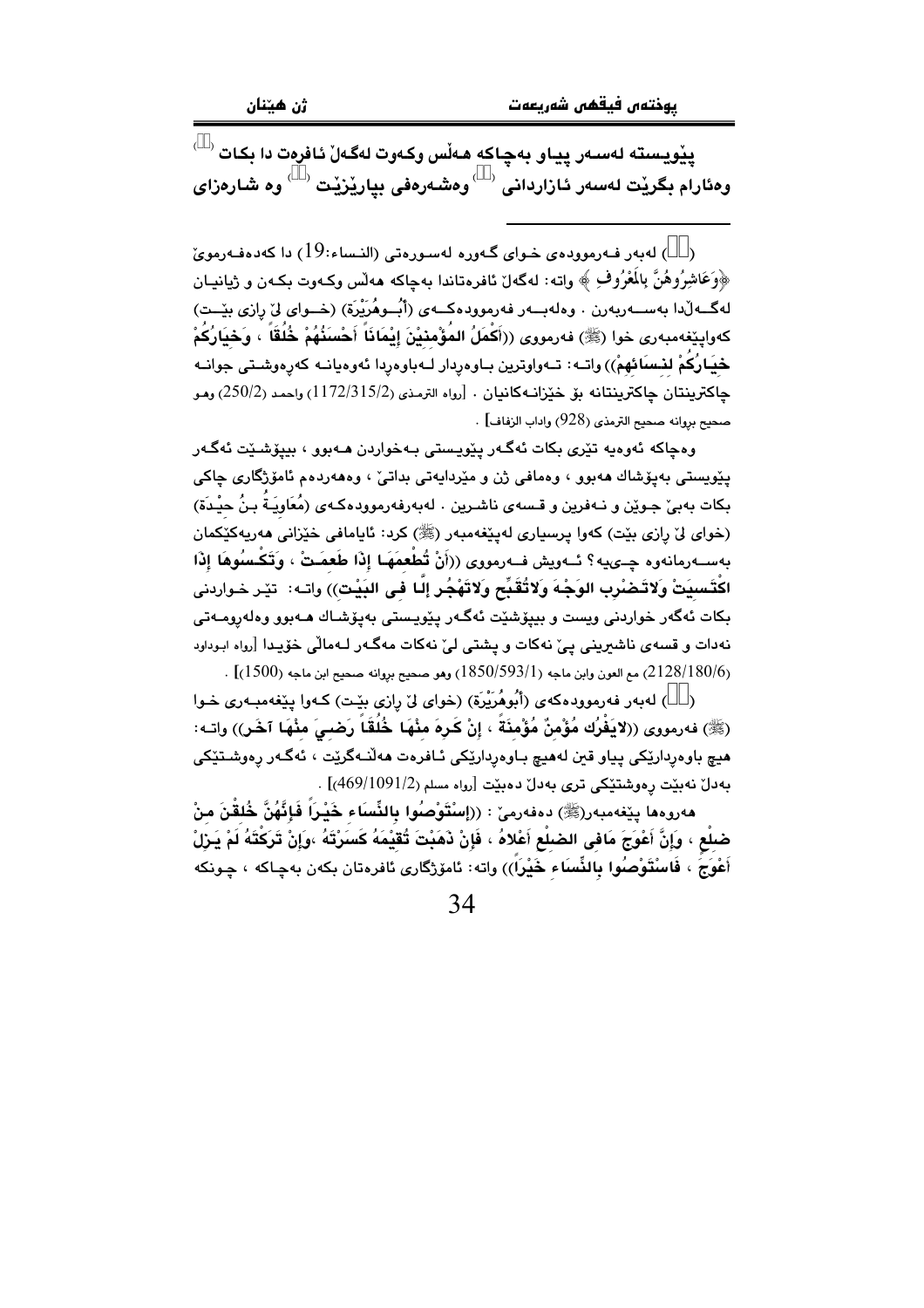بکات لهوهي پيويسته لـه ئـاين دا يـان بـواري بـوّ برخسيّنيّت خـوّي شـارهزا ببِيْت  $^\circ$  وه فەرمانى ييّ بكات كەوا ھەستيْت بەجىّ بەجىّ كردنى دروشمە

ئەوان لەيەراسوو بەدى ھێنراون ، ولارتـرين شـوێن لەيراسـوودا سـەرەوەيەتى ، جائەگـەر بجيت راستي بکهيتـهوه دهيـشکێنيت ، وهئهگـهر بيهێڵيـت ئـهوه بـهلاري دهمێنێتـهوه ، جابوِّيه ئاموِّژگاري ئافرەتان بكەن بەچاكە [رواه البخاري (5186/253/9) ومسلم (60/1091/2)]

هەنىدێك لەيێىشينان فەرموويانىە: بزانىه كىەوا رەوشت جىوانى لەگىەل ئىافرەت دا ئەوەنىيە كـەوا ئـازارى نـەدەيت ، بـەلكو ئـارام بگريّت لەسـەر ئـازارى وەنـەرم و نيـان و لەسەرخۆيێت بەرانبەر بە تورەبى و ھەلّەكانى وەكو يێغەمبەرى خـوا (ﷺ) كـەوا ((جـارى وامەبووە خێزانەكانى رۆژێك تاوەكو شەو لىٌ ى بزرو تورە بوونە)) .

() ياراستنى شەرەف وكەرامەتى ئافرەت لەھـەموو شىتىك كەلەكـەدارى بكـات مافێکی سەرەکی ئافرەتە بەسەر يياوەکەيەوە ، چونکە يياو سبەريرسە لە ئافرەت لەبەر فهرمودهکهی خوای گهوره لهسورهتی (النساء:34) دا کهدهفهرمێت ﴿الرِّجَالَ قَوَّامُـــونَ عَلَى النِّـــسَاء﴾ واتــه: ((پيــاوان دهســهلأت دارن بهســهر ئافرهتانـدا)) .وهفهرموودهكـهي يێِغەمبەر (ﷺ) كەدەفەرمىٚ : ((وَالرَّجُلُ رَاع فى أَهْلـه وَهُوَ مَسْؤُلٌ عَنْ رَعْيَتـْه)) واتـه: ((وهيپاو سهر پهرشتياره لهناو مالٌ و خێزانـی خـوّی داو ئـهويش بهريرسـه لـهوهی لـهژێر  $\left[ (1829/1459/3) \right]$ . دهستی دابه)) [رواه البخاری (2/رقم/893)]

وەلەپاراسىتنى شيەرەف و كەراميەتى ئەوەبيە نيەھێلێت بيەپێ پۆشياكى شيەرعى دەربچێت لەمالٌ و نەھێلێت تێکلاّوي پياواني نامەحرەم بكات و قەدەغەي ھەرشىتێكى لـئ بکات که دهبێته هۆی خراب بوونی رهووشت و ئايينی .

( ) جونکه پٽويسٽي ئوو په جاککردني ئابيني و پاککردنوووي دهرووني له يێويستي ئەو بە خواردن و خواردنەوه و يۆشاك كەم تر نىيــە ، بـەلكو زياتريـشە چـونكە ئەوەيان تەنھا دەبێتە ھۆي تياچوونى دونياي بەلاّم ئەوي تريـان دەبێتـﻪ ھـۆي تياچـوونى دونياو دوارۆژى ، لەبـەر فەرموودەكـەي خـواي گـەورە لـە سـورەتى (التحـريم : 6) دا كـە دهفهرمني ۚ: ﴿يَآ أَيُّهَا الَّذيْنَ آمَنُواْ قُوُآ أَنْفُسَكُمْ وَ أَهْلِــيْكُمْ نَـــارَاً وَقُوُدُهَـــا النَّـــاسُ وَ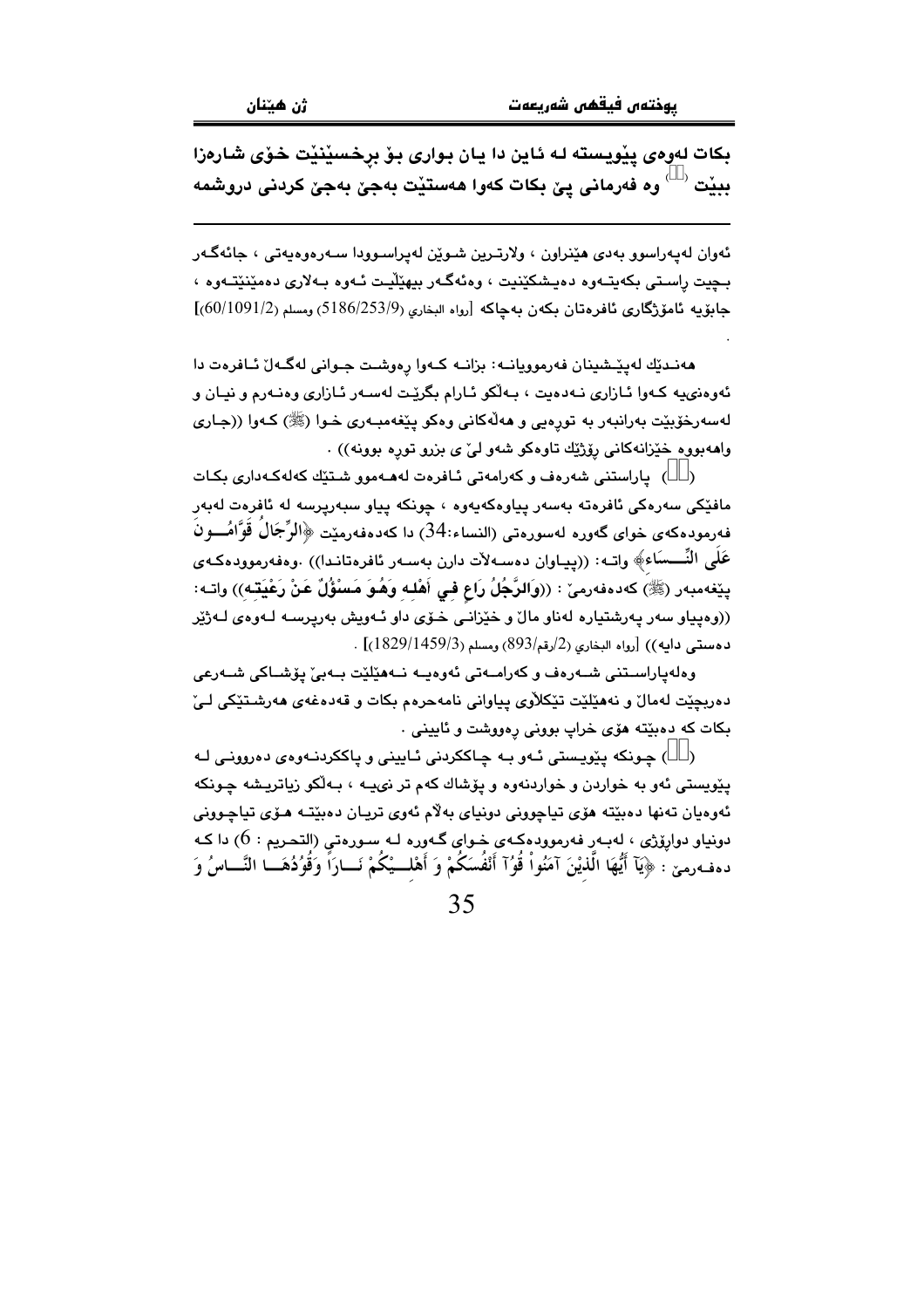ئايينێِکان و يارێِزگار*ی ل*ەسەر بکات <sup>( ،</sup> وه ړوخسەتى پِێ بدات کەوا لەماڵ دمربـڃێت ئەگـەر يێويـستى يـێ ھـەبوو $\overset{\longleftrightarrow}{\phantom{}^{\omega}}$ وه يارێزگـارى لـە نـەھێنێكانى بِكِيات ` ` وه راويْــِژي پِــِيْ بِكِيات ` ` وه زوْر لــه دمرموه نهمێنێتـهوه پياش

الحُجَارَةَ﴾ واته : ((ئەي ئەو كەسانەي كە باوەرتان ھێنـاوە خۆتـان و خـاو وخێزانتـان لـە ئاگر سارێزن ، ئاگرێك كه سووتەمەنێكەي مرۆۋ و بەردە)) . وە پارستنپشيان بـێ گومـان به باوهرو کردهوهی چاك دهبێت وه کردهوهیش بێگومـان یێویـستی بـه زانـین و شـارهزا بوون ههيه بق ئهوهي بهو شَيْوهيه بيّت كه شهرع داواي كردووه .

ر ) لەبەر فەرموردەكەي خواي گەورە لە سورەتى (طە $2:132$ ) دا كـە دەفـەرمێ : ﴿وَأَمُرْ أَهْلَكَ بِالصَّلاةِ وَ اصْطُبِرْعَلَيْهَا﴾ واته : وه فـهرمان بكـه بـه خـاو خيّزانـت كـهوا نویْژْ بکهن و ئارامیشی لهسـهر بگـره . وه چـهندهها فـهرموودهی تـری خـوای گـهوره لـه قورئان دا وه فەرموودەي يێغەمبەريش (ﷺ) كەوا داواي ئەوەمان لىٰ دەكات .

( ) وهکو ئەوەي بچێت بۆ نوێژى بە کۆمەلْ يان سەردانى کەس وکارى بکات يان دەرھاوسىێكانى بەمـەرجێك پۆشـاكى شـەرعى لەبـەر بكـات و دوور بێـت لـەرووتى و جـل ويەركى ناشەرعى و بىۆن لـەخۆدان و ھـەروەھا ئاگـادارى بكاتـەوە كـەوا تـێكلاوى نـەكات لهگهل پياواني نامهجرهم دا و تهو قهبان لهگهڵ نهکات ترسهتووش پووني فيتنهي ريگـا و باني نهبێت وه ئهگەر رێگاکه دوور بێت نابێت بهێڵێت به تەنها دەرچێت بەبێ مەحرەم وه مــــەروەما وريايـــشى بكاتــــەوە لـــــه تەماشــــاكردن و بيـــستنى حــــەرام وەك تەلــــەفزيۆن و گۆرانى و مۆسىقا .

( ) چونکه ئافرهت ئەمانەتە لەلاي پياوەکەي دەبيّت ياريچزگارى لە نهيّنى و کەم و کورٽکاني بکات ، وهترسناك تريني ئەو نهێنيانەش نهێني سەرجێگابە ٠

بۆيــه يـێغهمبــهر (ﷺ) زۆر وريامــان دەكاتــهوه لــێ ی (ييــاوان و ئافرەتــان) بروانــه  $. (38)$ 

() به تايبەتى لـهو مەسـەلانەي كـه تايبـهت مەنىدن بـهخۆيان و مندالْهكانيانـهوه مه روه کو (رسول الله (ﷺ)) که چـۆن راوێـژی بـه خێزانـهکانی دهکـرد و رای وه<code>ردهگرتن</code> ، لەوانە لە رۆژى (حُدَيْبِيَة) كاتێك لە نووسینى (صُلْح)ەكە بويەوە ، بە ھاوەڵەكانى فـﻪرموو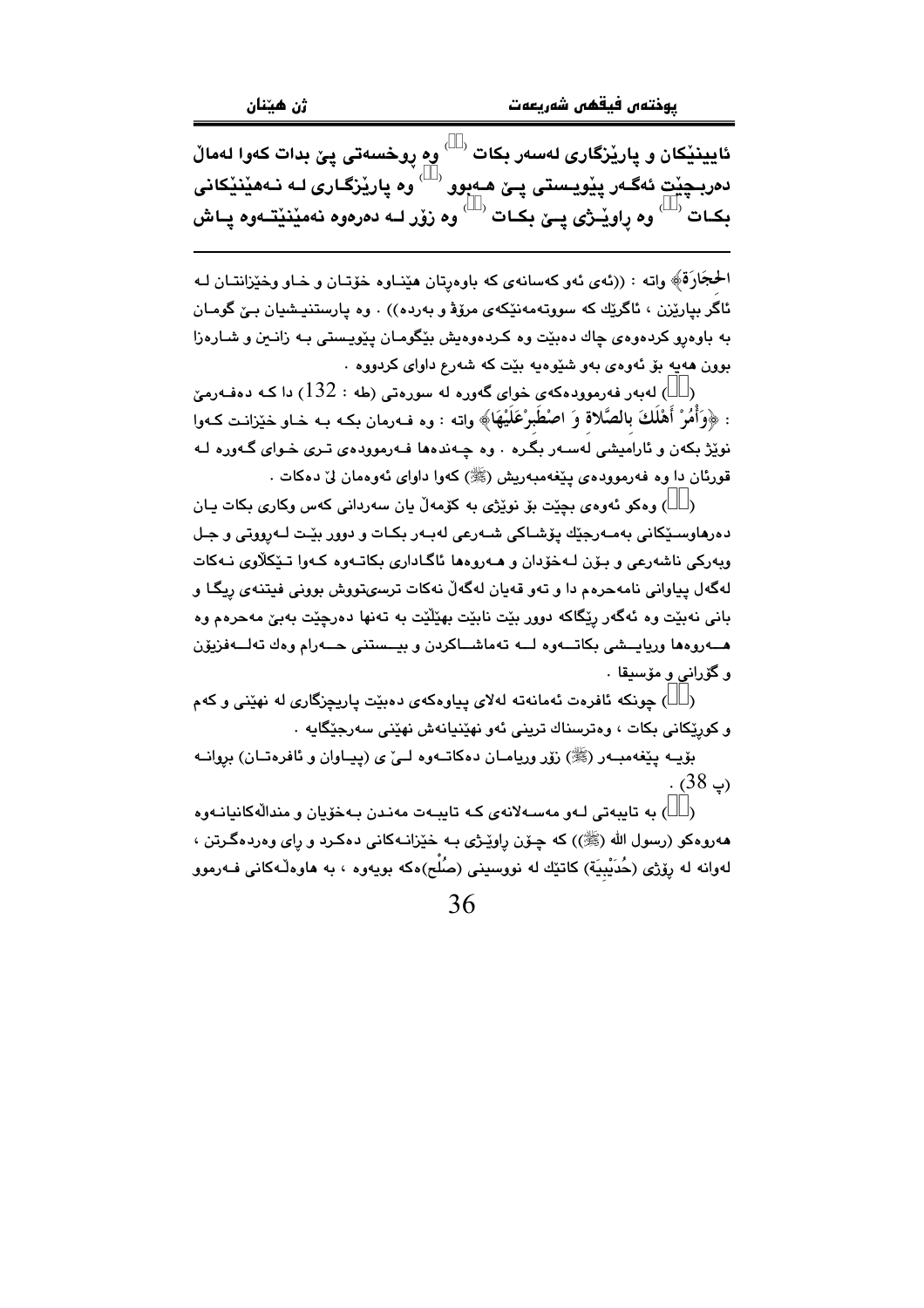نويْــژى عيـــشا ` ` وه ئەگـــەر دوو ژن يـــان زيـــاترى هـــەبوو دەبيْــت بـــە دادیهروهریانه هـهڵس و کـهوتیان لهگـهڵ دا بکـات لـه دابـهش کردنـی شـهو و ئەوەشى كە يێويستە ` ` وە يێويستە لەسەر ئافرەتيش كەوا گوێرايـەڵى

: ((قُومُواْ فَانْحَرُواْ ، ثُمَّ احْلَقُواْ)) واتـه : ((هەسـتن قوريانێِکانتـان سـەر بـبرن ، پاشـان سەر بتاشن)) سويند بە خوا يەك كەسپان لىْ ھەللەسا تاسىٰ جار دوويارەي كردەوە ، جا كەكەس ھەلىدەسا چورە روورەرە بۆلاي (أَم سَلَمَة) (خواي لِيّ رازى بيّت) ، ئەرەي بۆ بـاس کرد که لهلایهن خهالکیپهوه تووشی بوو ، جا ئـهویش فـهرمووی : ئـهی یێغهمبـهری خـوا ئايـه حـەز لـەوە دەكـەيت ؟ دەرجـۆ و قـسە لەگـەلّ كەسـياندا مەكـە تاوشـترەكەت سـەر دەبريت وە بانگى سەرتاشە –حلاق–ەكەت دەكەبت سەرت دەتاشىيت ، جا ئەويش دهرچوو قسهي لهگهڵ هيچ کهسٽِکيان دا نهکرد تا ئـهوهي کـرد ، جـا کـه ئـهوهيان بينـي هه لسان و قوربانێکانیان سهر بری وهسهری یهکتریان تاشی تا خهریك بـوو یـهکتر بكـوژن له داخاندا)) [رواه البخاري (5/رقم/2732)] .

( ) ئەگەر زۆر يێويست نەبوو ، چونكە يێ تاقەت دەبن و توشى دڵە راوكێ دێن و لەوانەبە شەبتان گومانى خراپ بخاتە دلّيانەوە ، بەلكو مافى ئافرەتـە لەسـەر بيـاو كـەوا شەوان لەگەلْ ئەوان دا بەسەر ببات ، ھەر لەسەر ئەوە بوو يێغەمبەر (ﷺ) بە (عَبْدُالله بن عَمْــرو)ي فــهرموو : ((إنَّ لزَوْجِـكَ عَلَيْـكَ حَقَّـاً)) واتــه : بهراســتي خيْزانهكــهت مــافي بهسهورتهو هبه [رواه البخاري (4/رقم/1975) و مسلم (182/813/2) وغيرهما] .

کاتێك كـهزاني (عَبْدُالله) زۆر دووړ دهگريّـت لـه خێزانهكـهى و پهشـهو شـهو نويّـژي دهکات و به رۆژيش بەرۆژووه .

( ) له خواردن و خواردنهوه و يؤشاك و خانوو هند ... وه ناييّت له شتيّك لهوانـه دا کهمتهرخهمی و ستهمیان لیّ بکات ، چونکه خوای گهوره ئهوهی حهرام کردووه ، يێِغەمبەر (ﷺ) دەفەرموێ : ((مَنْ كَانَ لَهُ إِمْرَأَتَـانِ فَمَالَ إِلَـى أَحَدهمَا دَونَ الأَخْرَى جَاءَ يَوُمَ القِيَامَة وَ شَقَّهُ مَائِل)) واته : مەر كەسێك ئەگەر دوو ژنى مـەبێت جـالا بـگرێـت بـۆلای پـهکێکيان جگـه لـهوی تريـان ئـهوه لـه رۆژی قيامـهت دا بـهلاری دێتـه گۆرەپـانی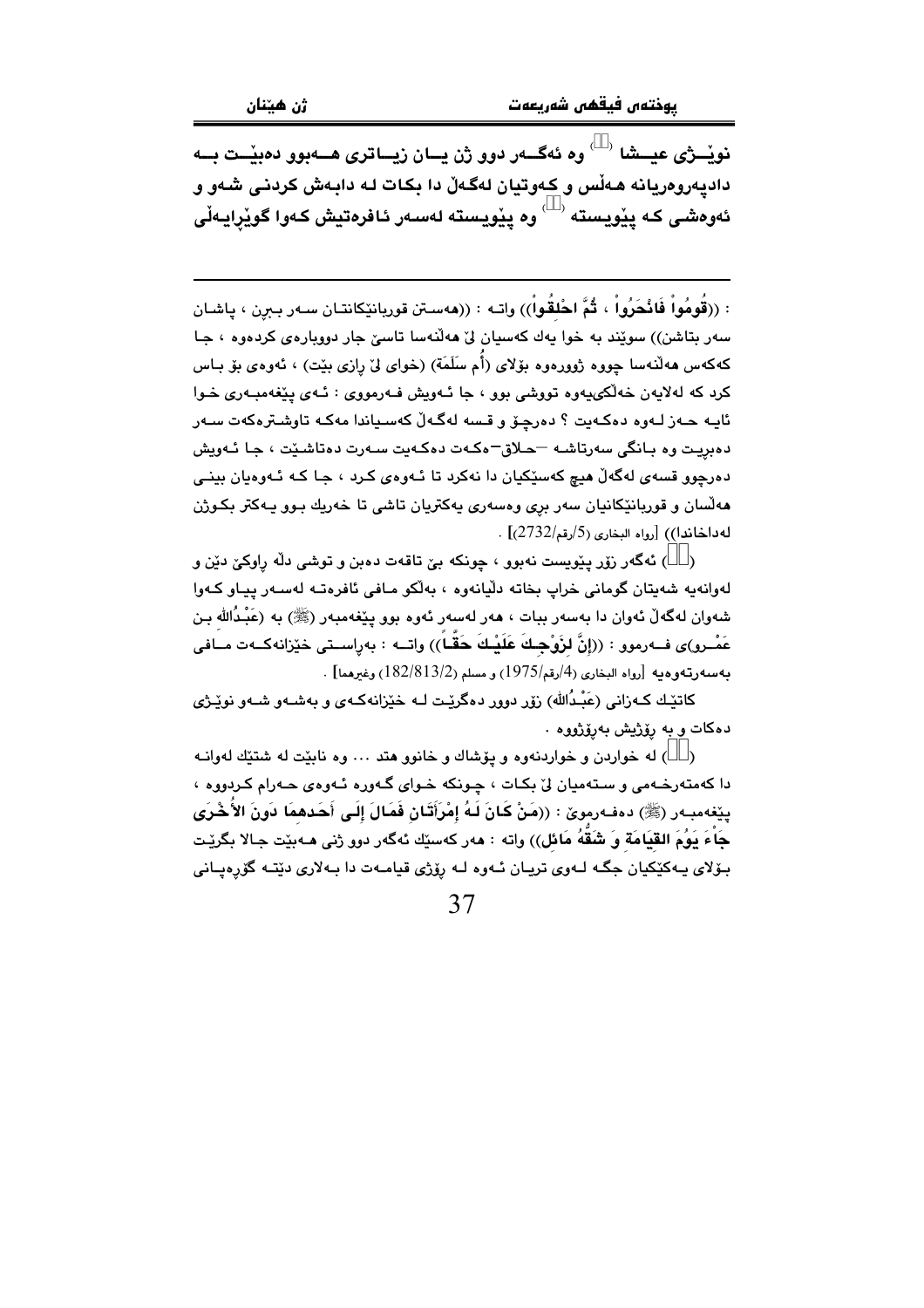مه حسسشه ر[رواه أبسوداود (2119/171/6) مسع العسون و الترمسذي (1150/304/2) و ابسن ماجسة ر [1969/633/1) و النسائي بألفاظ متقارية وهو صحيح بروانه (صحيح إبن ماجه) (1603)] .

جەند تێبينىيەك :

(اً) ئەگەر بياو دوو ژنى يوو بان زياتر و سەفەرى كرد و خێزانى لەگەلّ خۆي دا بىرد ئهوه (قُرْعَة) له نێوانیان دا دهکات لهبهر فهرموودهکهی (عَائشَة) (خـوای لیٌ رِازی بێت) کهوا فهرمووي : ((پێغهمبهري خوا (ﷺ) ئهگهر ويستي سهفهري ببوايه (قَرْعَه)ي له نێـوان خێزانهکانىدا دەکرد ، جا ھەرکاميان دەريجوايە ئـەويانى دەبىرد لەگـەلّ خۆى1، وە بـۆ ههر خٽزانٽك له خٽزانهكاني شهو و رۆژي خۆي بۆ دايهش كرد پيوو چگيه ليه (سَيوْدَةُ بِنْتُ زَمْعَة) کەو! شەوو رۆژەکەي خۆی پەخشى بوو پە (عَائشَة)ى خێزانى پێغەمبەر (ﷺ) لەپبەر رەزامەندى يێغەمبەرى خوا (ﷺ))) [رواه البخارى (5/رقم/2593)] .

(پ) ئەگەر يېباو ژنٽکي تېرې ھٽنا ، ئەگەر کېچ يېوو ئووه جەوت شەورلاي ئەو دهمێنێتهوه له پێش دا پاشان بهشی بۆ دیاری دهکات وهك ئهوانی تر ، وه ئهگهر بێوهژن بوو ئەوە سۆشەو لاي دەمێنێتەوە ياشان بەشى بۆ ديـارى دەكـات لەبـەر فەرموودەكـەي (أَنَس) (خواي ليٌ رازي بيّت) کهوا فهرمووي : ((له سوننهته کهوا پياو ئهگهر کچي هێنايـه سـهر بێوهژن ئـهوه حـهوت شـهو لای دهمێنێتـهوه پاشـان دابهشـی دهکـات ، وه ئهگـهر بنوهژن بێنێته سهر کچ ئهوه سێ شـهو لای دهمێنێتـهوه پاشـان دابهشـی دهکـات)) [رواه  $(1461/1084/2)$ و (9/رقم/5214) ر مسلم (1461/1084).

(ج) ئافرەت دەتوانێت بەشەكەي ببەخشێت يان (صلح) بكات لەگەلْ يياوەكەيدا کهلای دا ، لهبهر فهرموودهی خوای گهوره له سورهتی (النساء : 128) دا کـه دهفـهرمێ : ((وَإِن امْـرَأَةٌ خَافَتْ منْ بَعْلهَـا ذُشُوزَاً أَوْ إِعْرَاضَـاً فَـلا جُذَاحَ عَلَيْهِمَـا أَنْ يُـصْلحَا بَيْنَهُمَا صُلْحَاً وَ الصُّلْحُ خَيْرٍ …)) دايكه (عَائشَة) (خواى ليّ رازى بيّت) لـه بـارهى ئـهم ئايەتەوە دەڧەرمووێ : ئەمە ئاڧرەتێكە لەلاي پياوێكە زۆر ناچێتە لاي و دلّـي يـێ خـۆش نىيە ، بۆيە دەيەوێت تەلاقى بدات و ئافرەتێكى تر بخوازێت ، جا ئەويش يــێى دەلێـت : ((دهستم یێوه بگره و تهلاقم مهده ، یاشـان ژنێکـی تـریش بخـوازه گـهردنت ئـازاد بێـت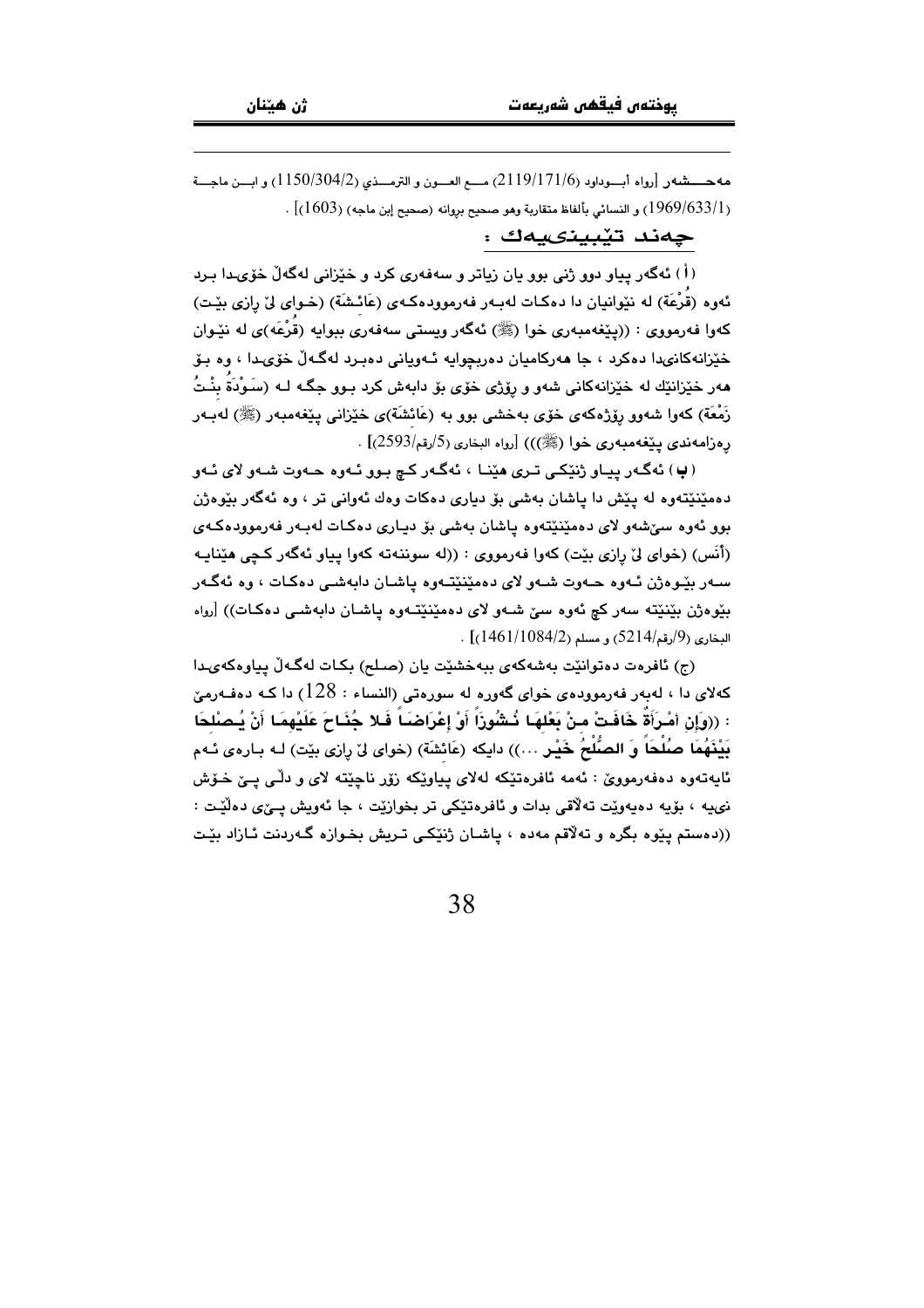تهواوی میْردهکهی بکات مهگهر له شتیْك دا کهبیّ فهرمانی خوای تیْدا بیْت  $( )$ 

بهشم بـــوّ دابــهش مهكــهو ـــــهورجي (نَفَقَــه) يــشم مــهده)) [رواه البخـاري (9/رقـم/5206) و مـسلم (3021/2316/4)] وه بروانه فهرموودهكهى (عَائشَة) له تَيْبِيني (أ) .

( ) بەراستى مـافى ييـاو بەسـەر خێزانەكەيـەوە زۆر گەورەيـە ، يێغەمبـەر (ﷺ) گەورەيى ئەو مافەمان بۆ روون دەكاتەوە لەو فەرموودەكەي (أَبُوسَعيد) دا (خواي لِيٌ رازى بيّت) كەرا فەرمورى ((حَقُّ الزُّوج عَلَى زَوْجَته أَنْ لَو كَانَتْ بِه قَرْحَةٌ فَلَحسَتْهَا مَا أَدَّتْ حَقَّهُ)) واته : مافي بياو لەسەر خێزانەكەي ئەوەبە ئەگەر لاشەي چلّك و خوێنى يێوەبێت ئەق بەزمانى بېلٽسٽتەۋە ئـەۋە مـافى ھێشتا نـەداۋە [رواە أحمد (247/227/16) ۋقىو مىجيى  $.$  [( $3148$ ) بروانه صحيح الجامع

وه گویٌ رایهڵی کردنی ئافرهت بۆ پیاوهکهی هۆپهکه لهو هۆپانه که خوای گهوره به هۆيەوه دەيانخاتە بەھەشتەوە يێغەمبەرى خـواي (ﷺ) دەڧـﻪرمێ : ((إِذَا صَلَت الَمَرْأَةُ خَمْسَهَا وَ صَامَتْ شَهْرَهَا وَ حَفظَتْ فَرْجَهَا وَ أَطَاعَتْ زَوْجَهَا قَيْلَ لَهَا أُدْخُلـى الجَذَّةَ منْ أَيِّ أَبْوابِهَا شَئْتٍ)) واته : ((ئەگەر ئـافرەت يێنج فـەرزە نوێژەكـەي بكـات و رۆژووي مانگی رهمهزانی بگریت و (فرج)ی خوّی له خرایهکاری بیاریزیّت و گویرایـهلّی پیاوهکـهی بکات يـێی دهوتريّـت بـرۆ بەھەشـتەوه لەھـەر دەگابەکىيـەوه دەتـەويّت)) [رواه أحمد ومو . [صحيح بروانه صحيح الجامع (660)]

وه بيّ فهرماني و بهگويّ نهكردني هۆيەكه بۆ توره بووني خوا ، ئەوەتا ييێغەمبەرى خوا (ﷺ) دەفەرمىٚ : ((وَالَّذى نَفْسى بِيَدە ، مَاْ منْ رَجُل يَدْعُواْ إِمْرَأَتَهُ إِلَى فَرَاشَه فَتَأْبَى عَلَيْه إلاَّ كَانَ الَّذى في السَّمَاء سَاحْطاً عَلَيْهَا حَتَّى يَرْصْنَى عَذْهَا)) واتـه : سوێند بەو كەسەي نەڧسى منى بەدەستە ، ھەر پياوێك بانگى خێزانەكەي بكات بـۆ سـەر حٽگاکهي خۆي و ئەو نەچێت (ئېللا) ئەو کەسەي کـه لەئاسمانـه –خـواي گـەورە– لوێي تورەپە تا ئەو لىي رازى دەبيت [رواه مسلم (1060/1436)] .

بۆيە دەبێت لـه ھـﻪموو شـتێك دا گوێراپـﻪڵی پياوەكـﻪي بكـات جگـﻪ لـﻪوەي كـﻪبێ فـهرماني و بـِيّ گـوێِي خـواي گهورهيـه چـونکه نابێـت گـويّ رايـهڵي هـيـچ کهسـێك بکرێـت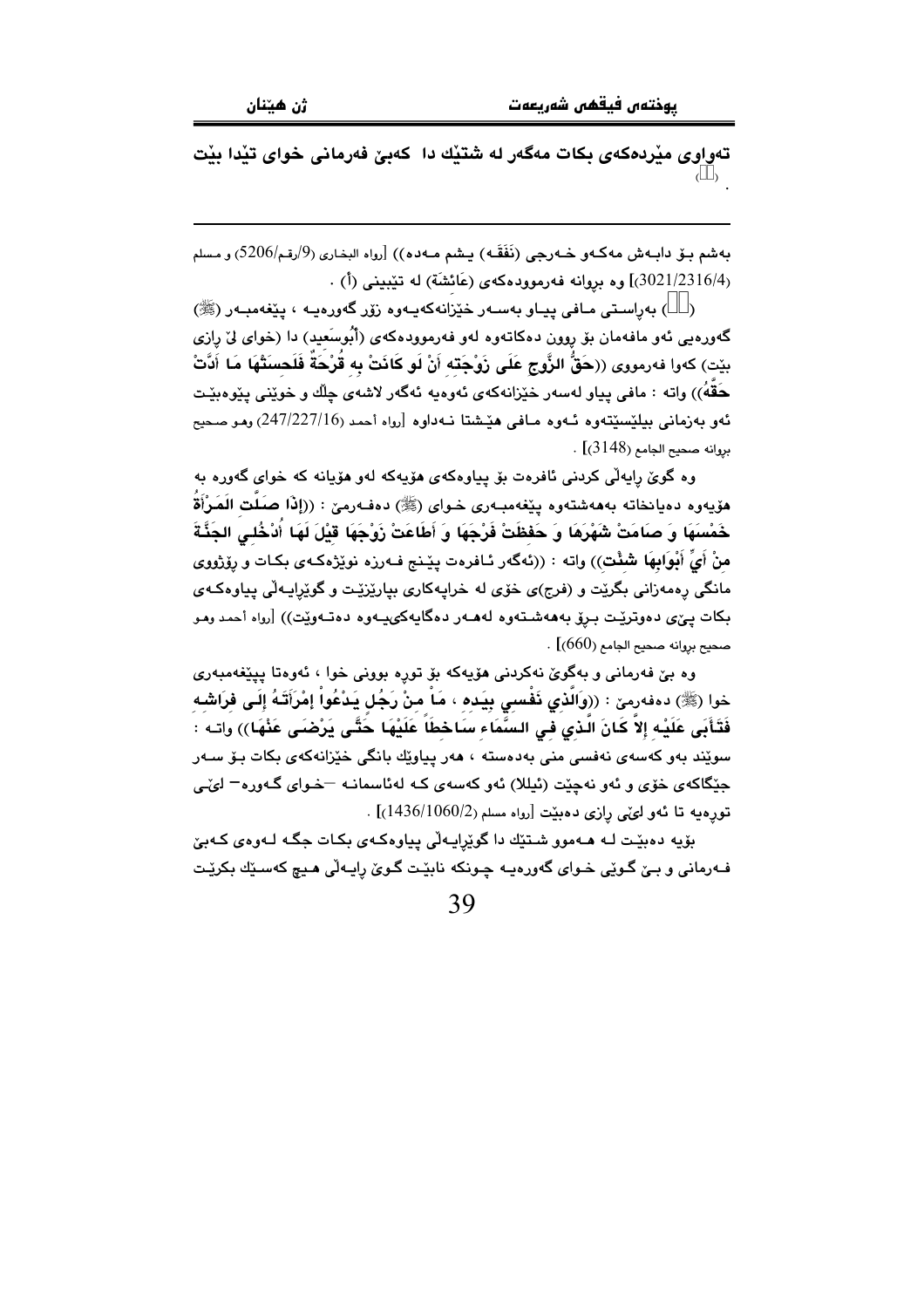وه پارێزگـاری لهشـهرهف و مـالٌ و منـداڵی بکـات <sup>( \_ )</sup> وه خـوٌی بـوٌ جـوان بکاتەوه و رووى خۆش بێت لەگەڵىدا<sup>( \_ )</sup> وه لهمالٌ دهر نهچێت بهبێ يرس ئهگەر <u>چ</u>ى بۆ مزگەوتيش بێت <sup>( \_ )</sup>

لهههرشتێك دا كهبيّ فهرماني خوا بێت ، بێغهمبـهري خـواي (ﷺ) دهفـهرميّ : ((لاَطَاعَـةَ في المَعْصبِية إِنَّمَا الطَّاعَة في المَعْرُوف)) . واته : نابيّت گويرايهلّي ميچ كهسيّك بكريّت لهتاوان دا بهالکو گوێرِايهالّی تهنها له چاکهدايه [رواه البخاری (13/رقم/7257)] ، بۆيــه دهبێـت رۆر ئاگادار بێت ٠

ز ) لەبەر فەرموودەي خواي گەورە لە سورەتى (النساء : 34)دا كـە دەفـەرمێ : ) ﴿فَالصَّالَحَاتُ قَانتَاتٌ حَافظَاتٌ لِلغَيْبِ بِمَا حَفظَ اللَّهُ﴾ واتبه : ((جـا ئافرەتــه چـاكـهكان گوێِرايەڵی فەرمانی خواو پیاوەکانیانن یارێزگاری لەماڵ و منداڵیان دەكەن لەكاتى ئامـادە نــهبونيان دا وه مافــهکانيان دهيــارێزن بــهوهى خــواى گــهوره پارســتويهتى)) وه فەرموودەكــەي يێغەمبــەر (ﷺ) دەفــەرمێ : ((وَالصَرْأَةُ رَاعيَــةٌ فــى بَيْـت زَوْجِهَـا وَهــىَ مَسْؤُلَةٌ عَنْ رَعْيَّتَهَا)) واتــه : ((وه ئـافرەتيش سەريـەرشـتيارە لــه مـالّى يـياوەكەىـدا وە بەريرىســـە لەســــەر ئــــەوەي ســــەر يـەرشـــتى دەكـــات)) [رواه البخــارى (2/رقــم/893) و مــسلم  $161829/1459/3$ 

( ) لەبەر فەرموودەكەي (عَبْدُالله بن سَلام) (خواي ليّ رازى بێت) كـەوا يێغەمبـەر (ﷺ) فەرمووى : ((خَسْرُ الشِّسَاء مَنْ تَسْرُكَ إِذَا أَنْصَرْتَ وَتُطبْعَكَ إِذَا أَمَرْتَ وَ تَحْفَظُ غَيْبِتَكَ في ذَفْسِهَا وَمَالِكَ)) وإنه : باشترين ئافرەتان ئەوەبـە ئەگـەر بېيىنـى دلّ خۆشـت .<br>بکات و ئهگەر فەرمان بکەي گوێرايەڵت بېێت وه يارێزگارى لـﻪخۆي و ماڵت بکـات ئەگـﻪر لهمالٌ نهبويت [رواه الطبراني وهو صحيح بروانه صحيح الجامع (3299)] .

وه سەپرو سەرسورمان لەۋەداپە ئەمرۆ ئافرەتان لەمالْ دا بۆ پپاۋەكانى خۆيان ھېچ خۆيان رێك ناخەن بەلْكو ھەر بەيۆشاكى ئيش و كارەوە دێنـﻪ پېرىيانـﻪوە ، بـﻪلام كاتێك دەردەچن لەمالْ دەلْيّى بوكن ، عەرەب وەتەنى : (قرْدٌ فى البَيْت وَ غَزَالٌ فى الشَّارع) واتـه : (له مالٌ دا دهلٌیٌ مهیموونه ، بهلٌام لهسهر شهقامهکان دا دهلٌیٌی ئاسکه) (فَبلا حَـوْلَ وَلا قُوَّةَ إِلَّا بِالله العَلىُّ العَظيْم) .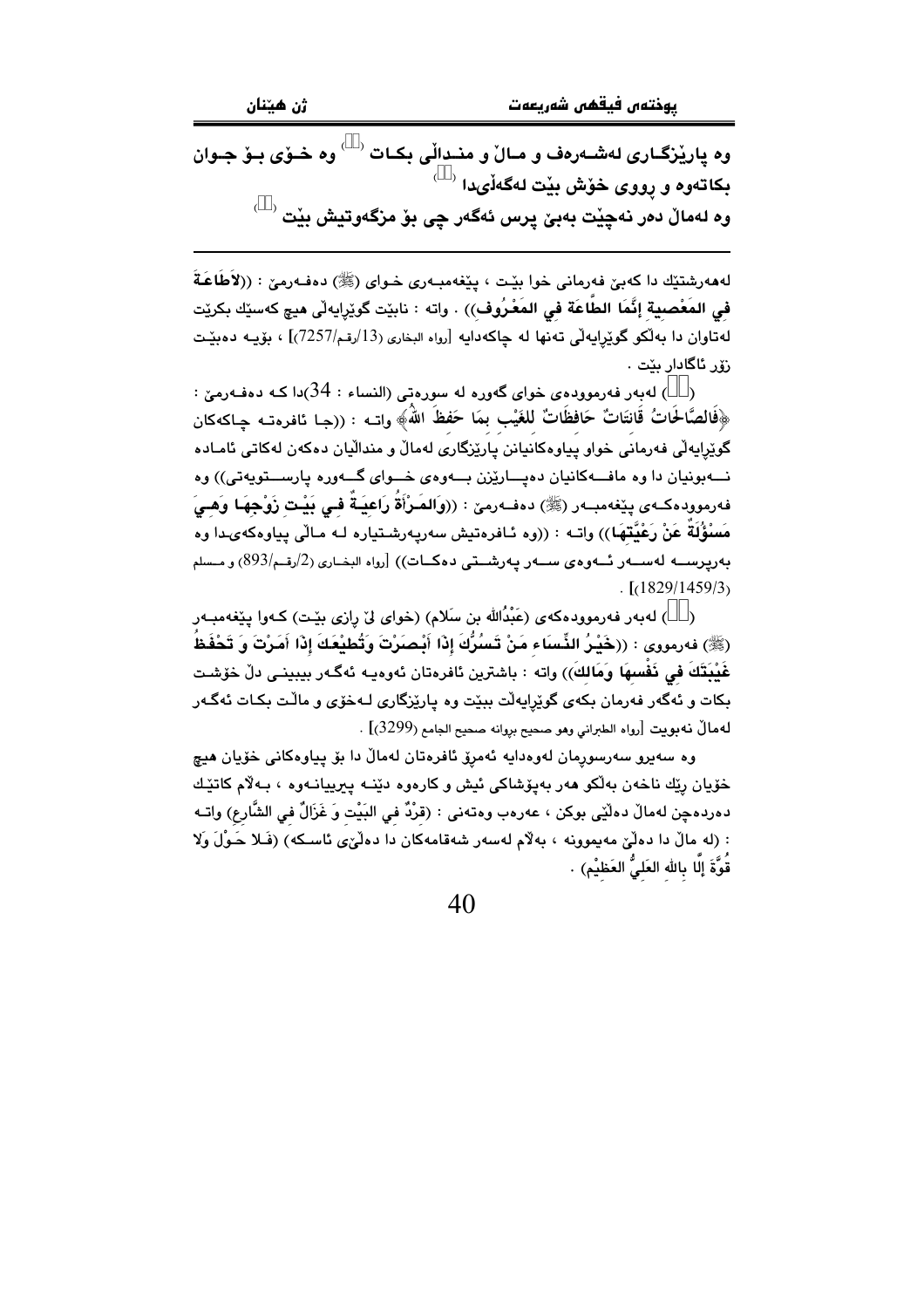ژن هيٽان

وه روخسهت بهکهس نـهدات بيّتـه مالّـهوه بـهبيّ پرسـي ئـهو ` ` وه روّژووي سو.<br>سوننەتيش نەگريْت ئەگەر لەمالْدا بوو بەبێ پرسى ئەو <sup>‹ ˈ</sup> وە بەكەم رازى

ز ) لەبەر فەرموودەي خواي گەورە لەسورەتى (الأحزاب : 33) دا كە دەفەرمىّ : : ﴿وَقَرْنَ فِي بِيُوتِكُنَّ﴾ واته : وه قەرار و ئارام بگرن له مالْهکانتان دا و زۆر دەشت و دەر مەكەن ، وە لەبەر فەرموودەكەي (مُعَاذُ بِنُ جَبَـل) (خـواي لِيْ رازى بِيْـت) كـەوا يـێغەمبـەر (ﷺ) فەرمورى : ((لايَحلَّ للْمْرَأَةِ تُؤْمِنُ بِالله وَ اليَـوْمِ الآخرِ أَنْ تَـَأْذَنَ فِي بَيْتِ زَوْجِهَا وَهُوَ كَارِهٌ وَلا تَخْرُجَ وَهُوَ كَارِهٌ وَلا تُطيْعَ فيْه أَحَدَاً وَ لا تُخْشَنَ بِصَدْرِهِ وَ لاتَعْتَـزِلَ فرَاشَهُ وَلا تَصْرِيَهُ فَإِنْ كَانَ هُوَ أَظْلَمُ فَلْتَأْتَه حَتَّى تُرْضِيَهُ فَإِنْ هُوَ قَبِلَ فَبِهَا وَ نعْمَتْ وَ قَبِلَ اللَّهُ عُذْرَهَا وَ أَفْلَحَ مَحَبَتَهَا وَلا إِتْمَ عَلَيْه وَ إِنْ هُوَ أَبَى بِرِضَاهَا عَذْهَا فَقَدْ أَبْلَغَتْ عثْدَالله عُـٰذْرَهَا)) واته : حهلالٌ نىيه بوْ ئافرەتێك باوەرى ھەبێت بە خوا و بەرۆژى دوايـى روخسهت بدات به هيچ کهسێك لهمالّي پياوهکهيدا و ئهو يێي ناخۆش بێت يـان دهربـڃێت و ئـهو يــِيِّ نـاخوّش بيِّـت ، وه نابيِّـت گـويّ رايـهلّي هـيـِ كهسـيّك ييـشي گـويّ رايـهلّي پیاوهکهی بخات و یان دلّی زامدار بکات و یان جێگـای ليّ جيـا بکاتـهوه ، وه نابێت لويّي بدات ، جا ئهگەر ئەو ستەمى لىٰ كرد ئەوە با ئەم بروات بۆلاي تا رازى دەكات ، جا ئەگـەر لويې رازې بووبهوه جاکهو خوابشي ليّ رازې دهييت و (عذر)ي قبولٌ دهکـات و پياوهکـهش سـهر فـراز دهبێـت بـه خۆشهويـستى ئـهم و هـيـچ تـاوانى لهسـهر نامێنێـت ، وه ئهگـهر یپاوهکهی لوێی رازی نهبوو ئـهوه ئـهم ئـهوهی لهسـهریتی بـهجیّی هیّنـاو (عـذر)ی خـوّی گەباندە لاي خواي گـەورە)) [رواه البيهقى فى الـسنن الكـرى (293/7) و الحـاكم (189/2) وهـو حـديث حسن بشواهده بروانه الأدلة الرضية (ل 178)] .

( ) لەبەر فەرموودەكەي (مُعَاذ) بروانـه (پ $64$ ) ، وە فەرموودەكـەي (عَمْـرُو بِـنُ الأَحْوَص) (خواي ليْ رازي بيّت) كەوا ييْغەمبەرى خـوا (ﷺ) فـەرمووي : ((فَحَقَّكُمْ عَلَيْهِنَّ أَنْ لا يُوَاطئْنَ فُرُشَكُمْ مَنْ تَكْرَهُونَ ، وَلا يَأْذَنَّ في بِيُوتِكُمْ لمَنْ تَكْرِهَونَ)) واتـه : جـا مافي ئٽوه پهسەريانەوه ئەوەبە كەس نەھێننە سەر چێگاتان كە ئٽوە پێتان ناخۆش پێت وه روخسهت بهكهسيش نـهدهن لـهمالي ئَيْـوهدا ، ئَيْـوه ييْتـان نـاخوْش بِيْـت [رواه الترمذي (1173/315/2) و بن ماجة (1851/594/1) وهو حسن بروانه صحيح ابن ماجة (1501) و آداب الزفاف] .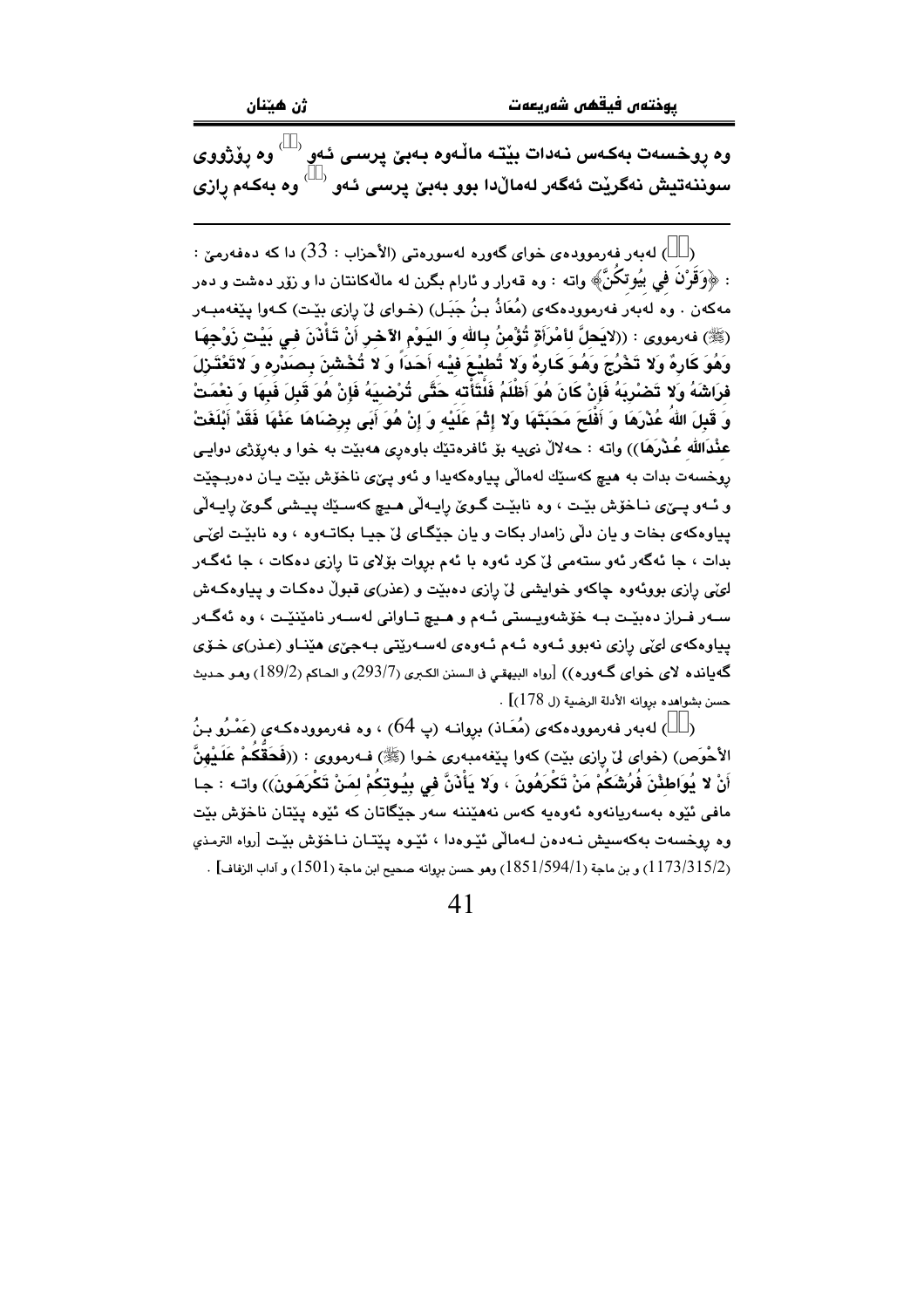$^\circ$  بیْت و باری میْردهکهی قورس نـهکات $^\circ$  وه مننـهت بهسـهریدا نـهکات وه هـهردهم چـاکـهکانی لـهبـهر چـاو بێت <sup>( )</sup> وه رهوشـت و هـهڵس و کـهوتی

( )لەبەر ئەو فەرموودەيەي پێغەمبەرى خوا (ﷺ) كە دەفەرمێ : ((لايَحلُّ لمَرْأَقِ أَنْ تَصِبُومَ وَ زَوْجُهَا شَاهِدٌ إِلَّا بِإِذْنِهِ)) واتبه : ((حـ4لآلْ نيبـه بـوْ ئافرەتێك كـ4وا رۆژوو بگرێت و پیاوهکهی لهماڵدا بێت مهگـهر بهیرسـی ئـهو)) [رواه البخـاری (9/رقـم/5195) عن ابـی مربرة] .

) وه زياتر له تواناني خۆي ئەركى نەخاتە سەرشان ، ئەوەتا خـواي گـەورە لـە سورەتى (الطلاق : 7) دا دەڧەرمێ : ﴿لٰيُنْفقْ ذُو سَعَة منْ سَعَته وَمَنْ قَدرَ عَلَيْـــه رِزْقَـــهُ فَلْيُنْفقْ ممَّا آتَاهُ اللّهُ لا يُكَلِّفُ اللهُ نَفْسَاًإِلَّا مَا آتَاهَا سَّيَجْعَلُ اللّهُ بَعْدَ عُسُر يُسْرَأَ﴾ واتــه : ((با هەر كەسىيك دەستى فراوانــه و توانــاى هەپــه بــا بېـهـخـشىّ لــەوەى هەپــەتى وە هــەر کهسێکیش رۆزی (رزق) کهمهو دهست کورته بالهوه ببهخشیّ که خوای گهوره پیّی داوه خوای گەورە ئەرك ناخاتــه ســەر ھـيـچ كەسـێك بەئەنـدازەی ئــەوە نــەبێت كــه يــێی داوە، خواي گەورەيش لەياش ھەموو تەنگانەو ناخۆشىيەك خۆشى و فراوانى دەھێنێت)) .

( ) جونکه مننهت کردن بهسهر مێرددا بهوهي که پارمـهتي داوه بـه پـارهو مـالّي .<br>خۆی وه رازی بووه به بردنه سـهری ژیـانێکی سـهخت و کـهم دهسـتی لهگهڵیـدا دهبێتـه هۆي بەتال بووەنەوەي ياداشتى خوايى ئەو كارانە ، وەك لە سورەتى (البقـرة : 264) دا دهفهرمن : ﴿يَا أَيُّهَا الَّذِيْنَ آمَنُوا لا تُبْطَلُوا صَدَقَاتِكُمْ بِالَمِّ وَ الأَذَى﴾ وإنه : ((ئيهي ئيهو .<br>کهسانهی که باوهروتان هێناوه خێروچـاکه کانتـان بـهتالْ مهکهنـهوه بـه مننـهت کـردن و ئازاردان)) .

( ) له به ر فه رمووده که ی (أَبُو سَعيد الخُدْرِی) (خوای ليّ رازی بيّت) کهوا فـه رمووی : پێغهمبەرى خوا (ﷺ) له رۆژى جەژنى قوربان يان رەمەزان دا دەرچوو بـۆ شـوێنى نوێـژ (مصلی) جا دای بهلای کۆمەلْێ لـه ئافرەتـان دا ویــِێی فـهرموون : ((یَـا مَعْشَرَ الذِّساَء تَصنَدَّقْنَ فَإِنِّي أُرِيْتُكُنَّ أَكْثَرَ أَهْلِ الذَّارِ)) واته : ((ئەي كۆمەلّى ئافرەتان خێـرو بەخـشين زۆر بكەن ، يێم پيشان درا لەشبەوي (ميعراج)دا كـەوا ئێـوە زۆربـەي خـەڵكى دۆزەخـن)) ئەوانيش ووتيان : لەبەر چى ئەي پێغەمبەرى خوا ؟ ئەوش فەرمووى : ((تَكْتُرْنَ اللَّعْنَ وَ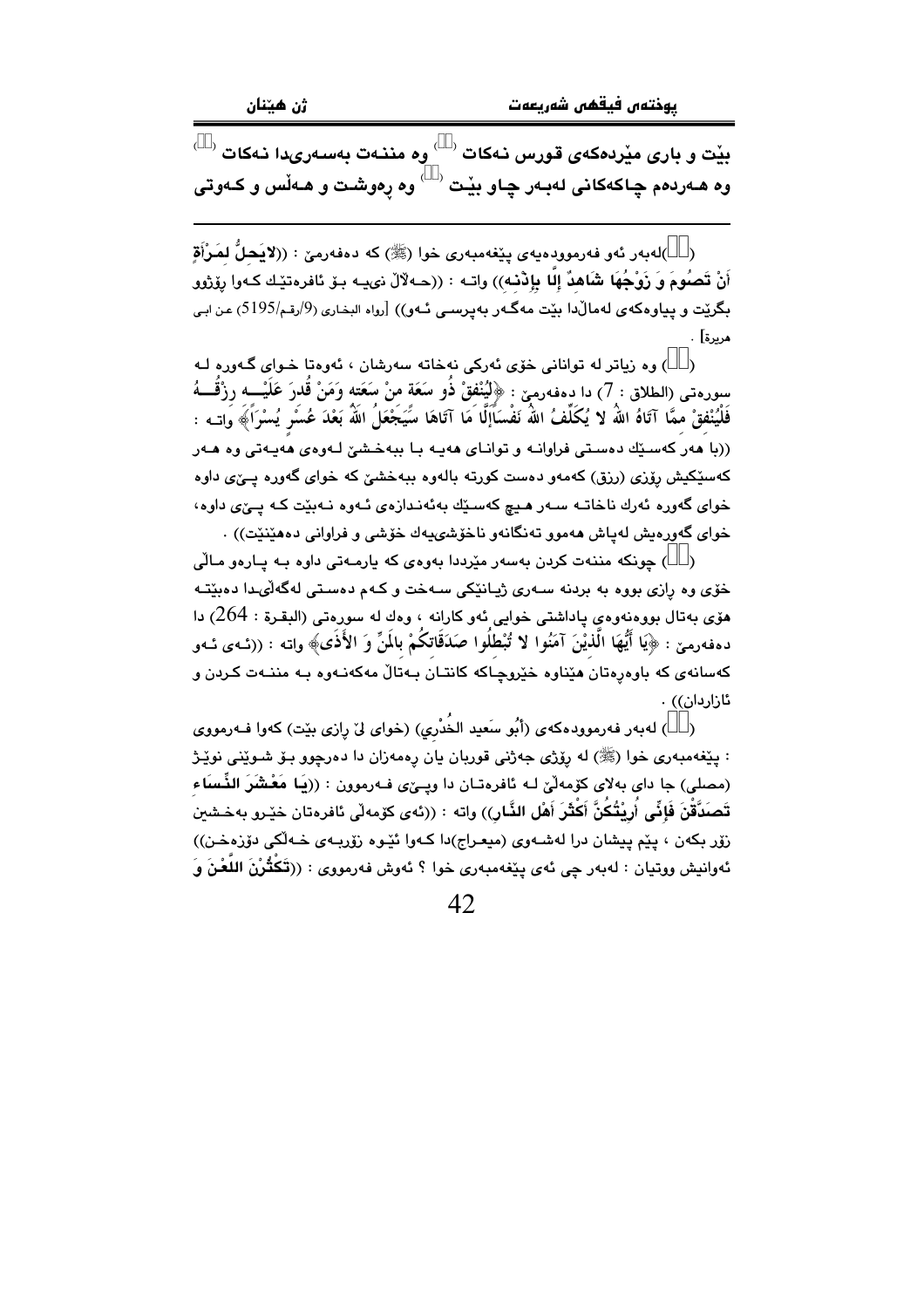لهگـهل کـهس و کـاری مێردهکهیـدا جـوان بێت <sup>( \_ )</sup> وه هـهرکاتێك پێویستی يێؠ؈هـﻪبوو ـخـۆی بـۆ ئامـادە بـکـات $\mathbb{C}^{\times}$ وه يارێزگـاری لـه نهێنێِکـانی بـکـات  $^{(-)}$ وه هەرگیز داوای تەلاقى لىْ نەكات  $^{(-)}$ 

تَكْفُرْنَ العَشْيْرِ …)) واتــه : ((حِـونكه نــهفرهت (لعنــة) رزوردهكـهن وه كـوفرى ژيـانيش  $(304/\mu)$ دهكهن ...)) [رواه البخاري ( $1/\mu$ رقم/304)]

وه فەرموودەكە بەگشتى لەبەشى عيبـادات دا (پ 94) ھێناومانەتـەوە . (كـوفرى ژيانيش) مەبەست ئەوەبە كەوا جاكەي پياوەكانيـان لەبـەر جـاو نـاگرن وەك بـەروونى لـە ريوايەتەكانى ترى ئەم فەرموودەيەدا باس كراوە .

( ) چونکه رێز گرتن لهدايك و باوك وكهس و كـارى پيـاو رێزگرتنــه لـه پيـاو ، وه ئازاردانيان ئازاردانى ئەوە ، وە(مُعَاذُ بنُ جَبَـل) (خـواى لىٰ رازى بێت) دەگێرێتـەوە كـەوا يێِغەمبەرى خوا (ﷺ) فەرمووى : ((لا تُؤْذي إِمْرَاءةٌ زَوْجَهَا في الدُّنْيَا إِلَّا قَالَتْ زَوْجَتُهُ منَ الحُوْرِ العيْنِ : لا تُؤْذيه قَاتَلَك اللهُ ، فَإِنَّمَا هُوَ عِنْدَك دَخيْلٌ ، يُوْشَكُ أَنْ يُفَارِقَك إِلَيْنَا)) واته : ((هيچ ئافرەتێك نىيە ئازارى مێردەكەي بدات لە دونيادا (ئېللا) خێزانەكەي کهله (حوړ العين)ه په یې دهلّی : ئازاري مهده خوا بتکوژيّت ، جونکه ئهو لای تق میوانه و زۆرى نەماوە بە جێت بهێڵێت وە بێت بۆلاى ئێمـه)) [رواه الترمذى (2/320/2) و إبـن ماجـة .  $(621/1)$ و غرهما وهو حديث صحيح بروانه صحيح إبن ماجة (1637)وآداب الزفاف (178)

( \_ ) لەبەر ئەو فەرموودەيەي كەوا يێغەمبـەر (ﷺ) دەفـەرمىّ : ((إِذَا دَعَا الرَّجُلُ إِمْرَأَتَهُ إِلَى فَرَاشَه فَلَمْ تَأْتَه فَبَاتَ غَصْبْانٌ عَلَيْهَا لَعَنَتْهَا المَلائكَةُ حَتَّى تُصْبِحَ)) واته : ئەگەر يياو خێزانەكەي خۆي بانگ كرد بۆسەر جێگاكەي (بۆ جيماع كـردن) جـا ئـەويش .<br>نەپەت بۆ لاي وە پياوەكەي ئەوشەوە بە تورەيى بېاتە سەر ل*ىڭى* ، ئەوە فريشتە نەفرەت (لعنة)ى ليّ دەكەن تا رۆژ دەبينتەوە [رواه البخارى (9/رقم/5194) و مسلم (1060/1436)] .

وه له ريوايــهتنكي (أحمد)دا هــاتووه : ((.. تــاوهكو رازي دهكـات)) . وه هــهروهها دهفەرمى٘ : ((إِذَا دَعَا الرَّجُلُ زَوْجَتَهُ لحَاجَتَـه فَلْتَأْتـه وَإِنْ كَانَ عَلَـى التَذَّوْرِ)) واتـه : ئەگەر پياو خێزانەكەي بانگ كرد بىۆ يێويستى خىۆي بابێت بىۆ لاي، ئەگـەر چـى لەسـەر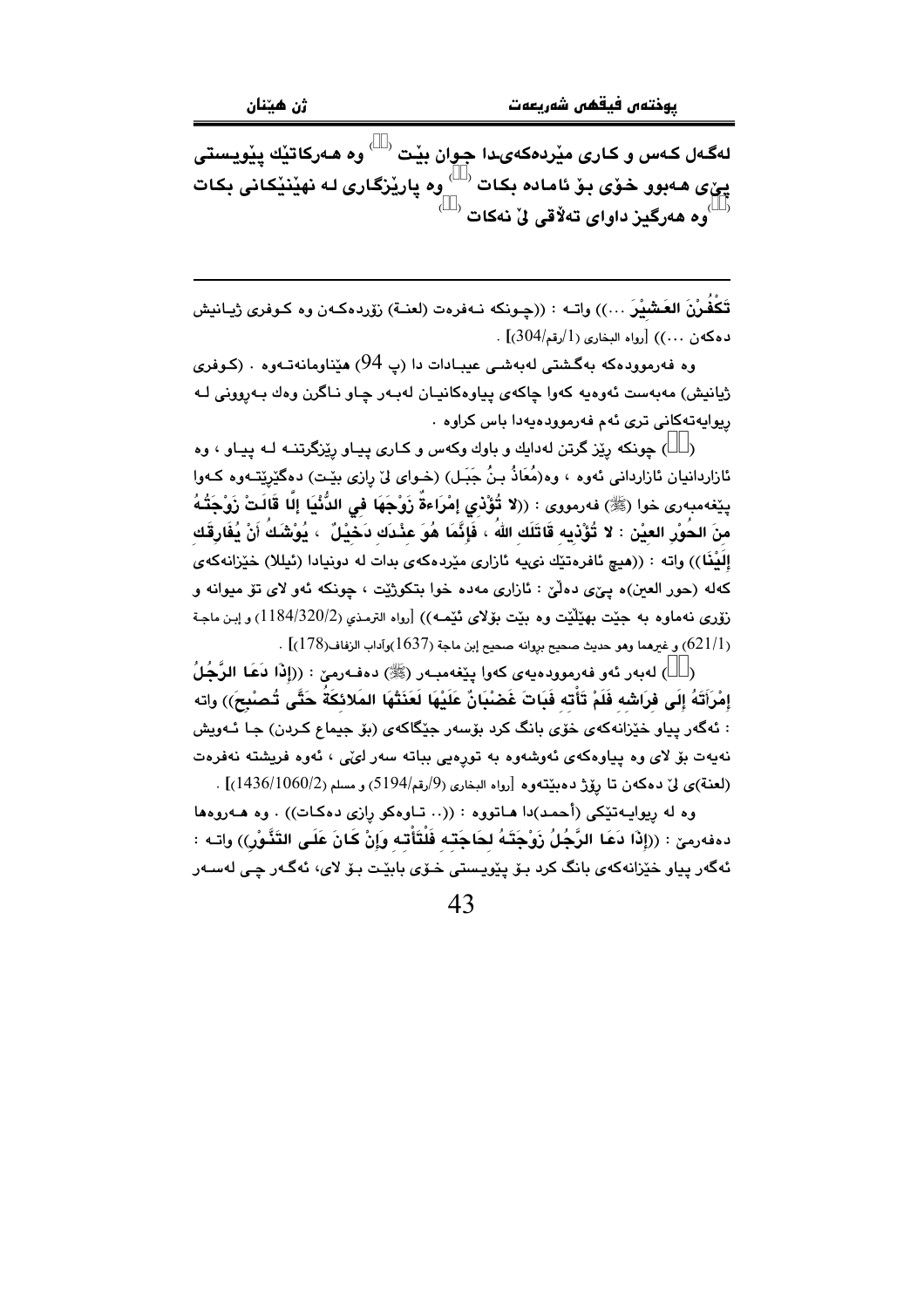## ئەو مارە برينانەى كە حەرامە ( الأَنْكَحَةُ الْمُحَرَّمَةِ )

تهنوريش بوو (ناني دهكرد) [رواه الترمذي (1170/314/2) وهو صحيح بروانه (صحيح الجامع : 534)]

( ) نهٽني،بهکاني خوّي و مالُ ومندالُهکاني بـه تابيـهتي نهٽنـي ژن و مٽردابـهتي ، لهبهر فهرموودهكهي (أسْمَاء بِنْتُ يَزِيدٍ) (خواي ليّ رازي بيّت) بروانه (پ 38) .

) بەبى ھۆيەكى شەرعى لەبەر فەرموودەكەي (تَوبَان) (خواي لى رازى بِيْت)  $\rightarrow$ كەوا يێغەمبەرى خوا (ﷺ) فەرمووى : ((إِيُّمَا إِمْرَأَةِ سَأَلَتْ زَوْجَهَا الطَّلاقَ منْ غَيْر مَا بَأْسٍ فَحَرَامٌ عَلَيْهَا رَائحَةَ الجَنَّة)) واته : هەر ئافرەتێك داواي تەلّاق لە يياوەكـەي بكـات بەبى ھىچ ھۆيـەك ئـەوە بـۆنى بەھەشـتى لەسـەر حەرامـە)) [رواه الترمـذي (29/329/2) و .<br>أبوداود (2209/308/6) و إبن ماجة (2055/662/1) وهو صحيح بروانه الارواء (2035)] .

وه هەروەها يێغەمبەر (ﷺ) دەفەرمێ : ((المُخْتَلعَاتُ هُنَّ المُنَافقَاتُ)) واتـه : ئـەو ئافرەتانــهى كــه داواى (خُلــم) تــهلاق دەكــهن لــه مێردەكانيــان بەراسـتى ئەوانــه دووروه (منافق)كانن [رواه الترمذي (2/329/2) (1198) وهو صحيح بروانه صحيح الجامع (6681) و السلسلة الصحيحة للإلباني (632)] .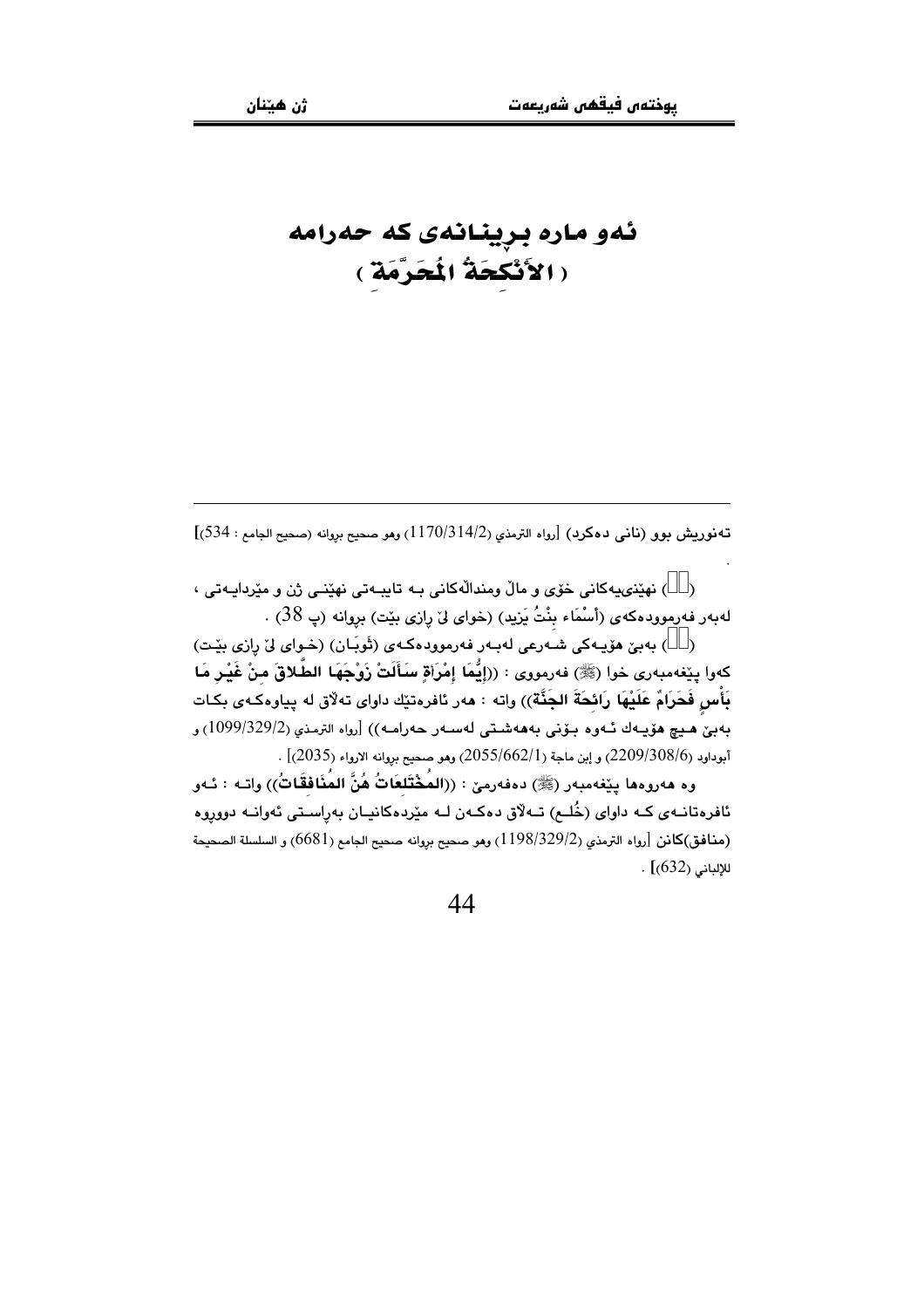ئهوهي که خواي گهوره له قورئان دا حهرامي کردووه  $\degree$  وه ئهوهيشي كه ييْغەمبەر (ﷺ) له فەرموودەدا حەرامى كردووه كه كۆ كردنـەوەي ئافرەتـە

) كەوا لە سورەتى (النساء :23–24)دا دەفەرمى : ﴿حُرِّمَتْ عَلَيْكُمْ أُمَّهَاتُكُمْ وَبَنَاتُكُمْ وَ أَخَوَاتُكُمْ وَعَمَّاتُكُمْ وَخَالاتُكُمْ وَبَنَاتُ الأَخ وَبَنَاتُ الْأُخْت وَأُمَّهَاتُكُمُ اللَّآتى أَرْضَعْنَكُمْ وَأَخَوَاتُكُمْ مّنَ الرَّضَاعَة وَ أُمَّهَاتُ نسَائكُمْ وَرَبَّائِبكُمُ اللَّآتى َفى خُجُوركُمْ مَنْ نسَائكُمُ اللَّآتي دَخَلْتُمْ بِهِنَّ فَلا جُنَاحَ عَلَيْكُمْ وَحَلائلُ أَبْنَائَكُمُ الَّذيْنَ مَنْ أَصْلابكَمْ وَأَنْ قَجْمَعُوا بَيْنَ الْأُخْتَيْنِ إِلَّا مَا قَدْ سَلَفَ إِنَّ اللهُ كَانَ غَفُوْرَاً رَحَيْمَاً وَالْمحْصَنَاتُ منَ الْنِّسَاء إِلَّا مَا مَلَكَتْ أَيْمَانُكُمْ كَتَابَ الله عَلَيْكُمْ ، وَ أُحلَّ لَكُمْ مَـــاً وَرَاءَ ذَلكُـــمْ أَنْ تَبْتَغُـــواَ بَأَمْوَالِكُمْ مُحْصِنَيْنَ غَيْرَ مُسَافحيْنَ . ﴾ واتــه : حــهرام كـراوه لهســهرتان (مـاره كردنـى) دايکانتان و ، کچانتان و ، خوشکانتان و ، پور (خوشکی باوکانتـان) و مـهتی (خوشکی دايکاتــان) و ، کــچانی بــراو ، کــچانی خوشــك و ، دايکانــێ کهشــيريان بــه ئێـوه داوه و خوشکانی شیری و دایکانی خێزانتان و کچانی ژنانتان که له مالّی ئێوهدا گـهوره بـوون ، له ژنانيّ که لهگهٽيانـدا جـووت پوونـه ، پـهلام ئهگـهر جـووت نـهيووين لهگـهليان دا ئـهوه تاوانتان لەسەر نىيە (مارەيكچەكانيان بكەن) وە (ھەروەھا) ژنانى كورانى يشتى خۆتان (لهسهرتان حهرامه) وه مارهکردنی ِ دوو خوشك بێکهوه ، مهگـهر ئـهوهي لـه بـێش ئـهم حوکمه کرایت ، یئ گومان خوای گەورە لیٌ پووردەو پەپەزپىچيە ، وه ژنانى شىوودار (تـان لەسەر جەرامە) مەگەر ئەوانەي كە مولّكى خۆتانە (واتە : لەجەنگ دا دەسـتگىر كـرا بێت با مێردیشیان ههبێت دوای یاك بوونهوه لهحهیز دروسته لهگهڵیان دا جـووت بـبن) ئهمانـه جوکمي خوابه ، لهسهرتان نوسراوه و فهرز کراوه ..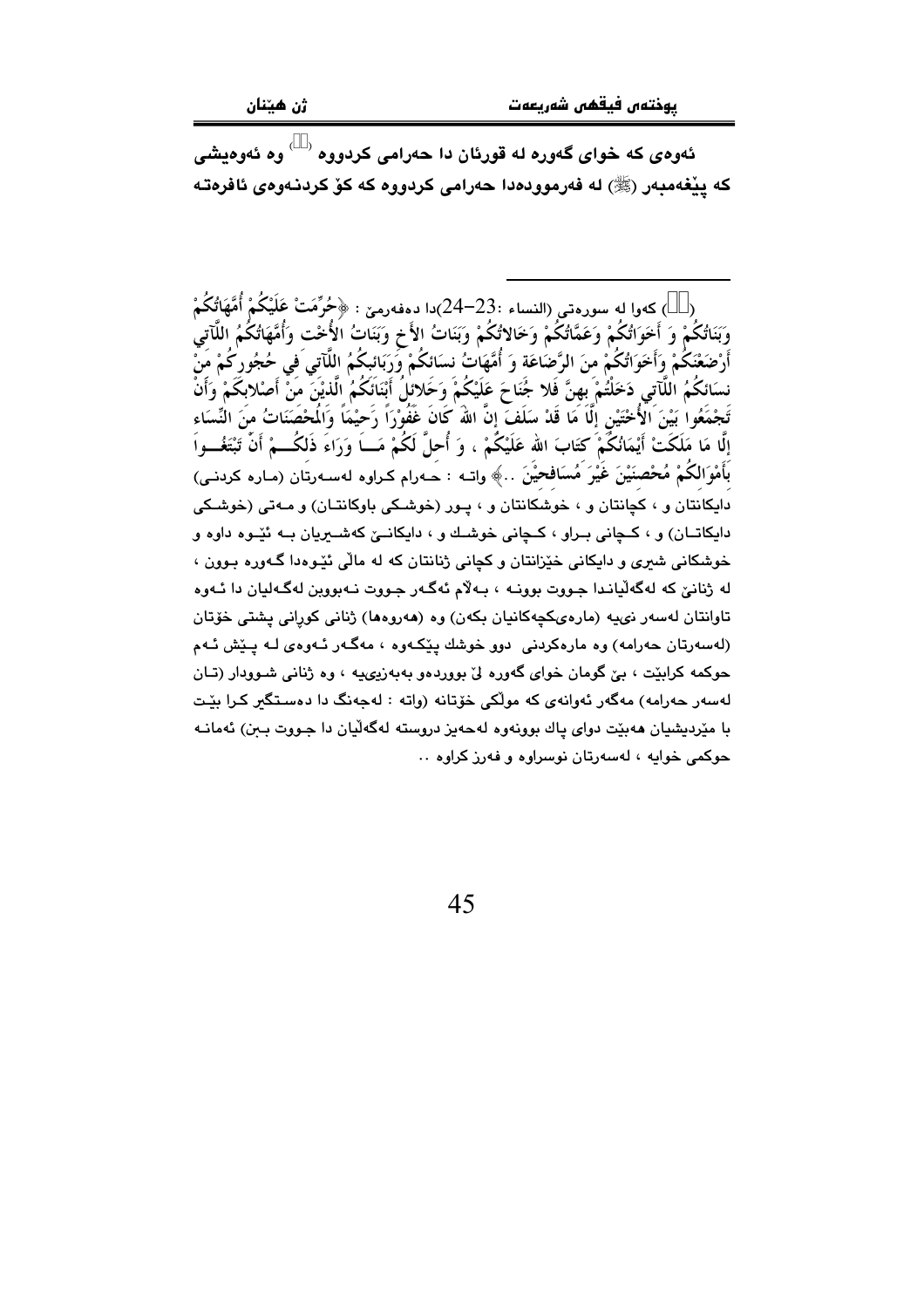لهگــهلْ خوشــكي دايكىــدا يــان خوشــكي باوكىــدا يێكــهوه ٬ ٬ وهژن مارەكردنى كاتيى (مُتْعَة)  $\overset{\left( -\right) }{~~}$ 

( ) له به ر فه رمووده که ی (أَبُو هُرَيْرَة) (خـوای ليّ رازی بيّـت) کـهوا بيێغهمبـه ر (ﷺ) فهرمووي : ((لاتُحْمَعُ بَيْنَ المَرْأَة وَ عَمَّتَهَا وَ لا بَيْنَ المَرْأَة وَ خَالَتَهَا)) واته : ((ئـافرهت کۆناکرێتەوە لەگەلٌ خوشىکى باوكىمدا يان لەگەلٌ خوشىکى دايكىمدا)) [رواە البخارى .<br>(9/رقم/5109) و مسلم (1028/2) (1408/102) و أصحاب السنن] .

( ) ئەو مارە برينە كەوا بۆ ماوەيەك بێت ئيتر رۆژێك يان مانگێك يـان سـالێك ... ئهم ماره برينه ماوهيهك حهلالٌ بووه ، وهك خواى گەوره لـه سـورهتى (النـساء : 24) دا دهفهرمين : ﴿فَعَا أَسْتَمْتَعْتُمْ بِهِ مُنْهُنَّ فَسَآتُوهُنَّ أَجُسورَهُنَّ﴾ واتــه : ئهگـهر لهگـهلْ ئـهو ئافرەتانەدا جووت بوون (كە لەيێش دا باس كران) ئەوە مارەيى و حەقـﻪكانيان بـدەنىٚ . جـا هەنـدێك لـه زانايـان دەڧـەرمن : ئەمـە بـۆ مـارە برينـى كاتىيــە (متعـة) ، وه لەبـەر فهرموودهکهی (عَبْدُالله بن مَسْعُود) (خوای لیْ رازی بیّت) کهوا دهفهرمیّت : ((ئَیّمه لهگـهلْ یێغەمبەری خوادا غـﻪزامان دەكـرد وە ئافرەتمـان لەگـﻪلْ دا نـﻪبوو، جاووتمـان : ئـﻪی بـۆ خۆمان نەخەسێنين ؟ جا قەدەغەي ئەوەي لىٌ كردين ، ياشـان روخـسەتى يـِيّ دايـِن كـەوا ثن بخوازين بهجل و بهرگێك پاشان ئـهم ئايهتـهي خوێنـدهوه : ﴿يَا أَيُّهَا الْـــــٰذيْنَ آمَنُــــوا لاتُحَرِّمُوا طَيِّبَات مَا أَحَلَّ اللهُ لَكُمْ وَلا تَعْتَدُوا﴾ (المائدة : 87) [رواه البخاري (8َ/رقم/4615)  $\frac{1}{2}$ و مسلم (1022/2) .

بِهِلْام ياشان بِهِيهِك جارِي حـهرام كـرا تـا رِوْرْي قيامـهت (سَـبْرَةُ الجُهَنـي) (خـواي لِيّ رازي بيّت) فهرمووي : ((له سالّي (فتح) دا پيّغهمبهري خوا (ﷺ) فـهرماني پـێ كـردين بـه ماره بريني کاتي کاتێك چوينه مەككەوه ياشان دەرنەچووين تـا قەدەغـەي ليْ كـردين)) . [رواه مسلم (1023/2/1406)]

وه له ريوايه تێکي تردا دهفهرميّ : کهوا ئهو لهگهڵ پێغهمبهري خوادا بوو (ﷺ) كاتيْك فەرمووى : ﴿يَا أَيُّهَا النَّاسُ إِنِّي قَدْ أَذنْتُ لَكُمْ في الإِسْتمْتَا ع منَ النِّسَاء وَ إنَّ الله قَدْ حَرَّمَ ذَلكَ إلَى يَوْم القيَامَة ، فَمَنْ كَانَ عَنْدَهُ منْهُنَّ شَىْءٌ فَلْيُخَلِّ سَبِيْلَهُ وَلاَ تَأْخُذُوا ممَّا آتَيْتُمُوهُنَّ شَيْئًا﴾ واته : ئەي خەلكىنە من رووخسەتم يـيٌ دابوون بە مارە برينى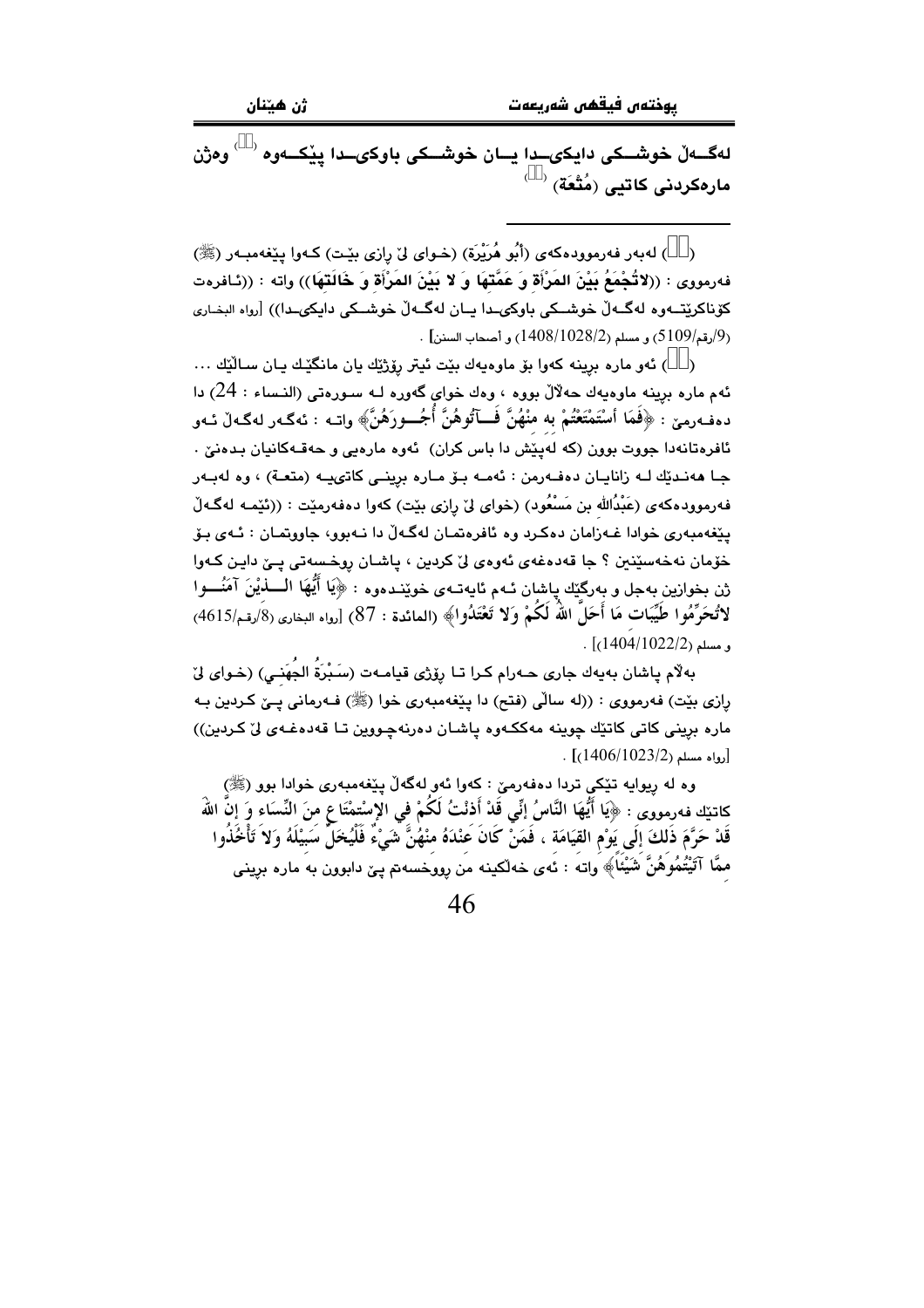$\overset{(-)}{\rightarrow}$ وه ژن مارهكردنى حەلالّ كردن (التَّحْليْل)  $\overset{(-)}{\rightarrow}$ وهژن بەژن (الشِّغَار)

کاتپی (مُؤَقَت) ئافرەتان جا بێگومان خواي گەورە ئەوەي چەرام کرد تا رۆژى قيامەت ، جا هەر كەسىيك شتىك لەوەي – لەو ئافرەتانەي– لەلايە ريگاي بەربدات ووزاي لىْ بېيْنيت وه ههرجي بي داوه هيچي ليّ نهسٽِنٽِتهوه [رواه مسلم (1025/2)1406) وغيره]

( ) له به رفه رمووده که ی (عَلی) (خوای لیٌ رازی بیِّت) که وافه رمووی (( لَعَنَ رَسُولُ الله (ﷺ) المكلِّلَ والمكلِّل لَـهُ)) واتـه: بيِّغهمبـهري خـوا (ﷺ) نـهفرهت (لعنـه)ي كـردوه لەوەي ژن مارەبكات لەبەرئەوەي بۆخەلكى تر حەلالى كات وەلەوەيىشى كـە بـۆي حـەلالٌ دهكريِّت [رواه ابوداود (2062/88/6) والترمذي (1128/294/2) وابن ماجه (1935/622/2) وهو صـحيح  $.$  [(5101) بروانه صحيح الجامع (5101).

( ) ژن بەژن (الشُّفَار) ئەوەيە كەوا ييـاو كـﭽەكەي ياخوشـكەكەي يـا...... مـارە ببریٰ لەيياوێك بەو مەرجەی ئەويش كچى ياخوشكى يا… لەئـەم مـارە بكـات … وەئـەم دابهستن (عقد) ی ماره برینه بهم شیوهیه بهتاله، ئیتر مارهیی تیدا باس بکریت یان نـهء ، چــونکه پێغەمبـــەر (ﷺ) قەدەغـــەي لێکــردووه و موســـولْمانانى لـــىّ وريـــاو ئاگـــادار كردووه تهوه ٠ وه خواي گهوره ش ده فه دمه ۣ ﴿وَمَا آتَا كُمُ الرَّسُولُ فَحُلْبُوهُ وَمَانَهَا كُمْ عَنْبُهُ فَانْتَهُوا﴾ (الحشر: 7) سواتـه : وه ئـهوهي بيێغهمبـهر (ﷺ) يــيٌ ي دان ئـهوه وهري بگـرن وهئهوهي ئهو ليّ ي قهدهغه كردن ئـهوه وازي لـيّ بهيّنن . (إبـنُ عُمـر) (خوايـان ليّ رازي بيّت) دەفەرموێ ((إنَّ النَّبِيَ (ﷺ) فَهَى عَنِ الشَّغَارِ)) واتـه : بِيٚعەمبـەر (ﷺ) قەدەغـەي كردو، له ژن په ژن [رواه البخاري (5112/162/9) ومسلم (1415/1034/2) وغيرهما] .

وه (أُبُّسوهُرَيْرَة) دەگێرێتسەوە كسەوا بێغەمبىسەر (ﷺ)قەدەغسەي لسەژن بسەژن كردووهوهف=ومووى: ((وَالـشُّغَارُ أَنْ يَقُـولَ الرَّجُـلُ لِلْرَّجُـل: زَوِّجْنـي إِبْنَتَـكَ وَأُزَوِّجُكَ إِبْنَتي ، أَوْ زَوِّجْنِي أَخْتَكَ وَأُزَوِّجُكَ أَخْتين)) . واتـه : وهژن بـهژن ئـهوهيـه كـهوا يـياويْـك پەيپاوٽك بِلِّيٌ: كچەكەتم لیّ مارەپكە منیش ِ كچەكەي خۆمت لیّ مارە دەكـەم ، پـان بِلّٰـیّ خوشکهکهتم لیّ ماروبکه منیش خوشکهکهی خوّمت لیّ مباره دوکیهم آرواه مسلم (1035/2/  $. [1416]$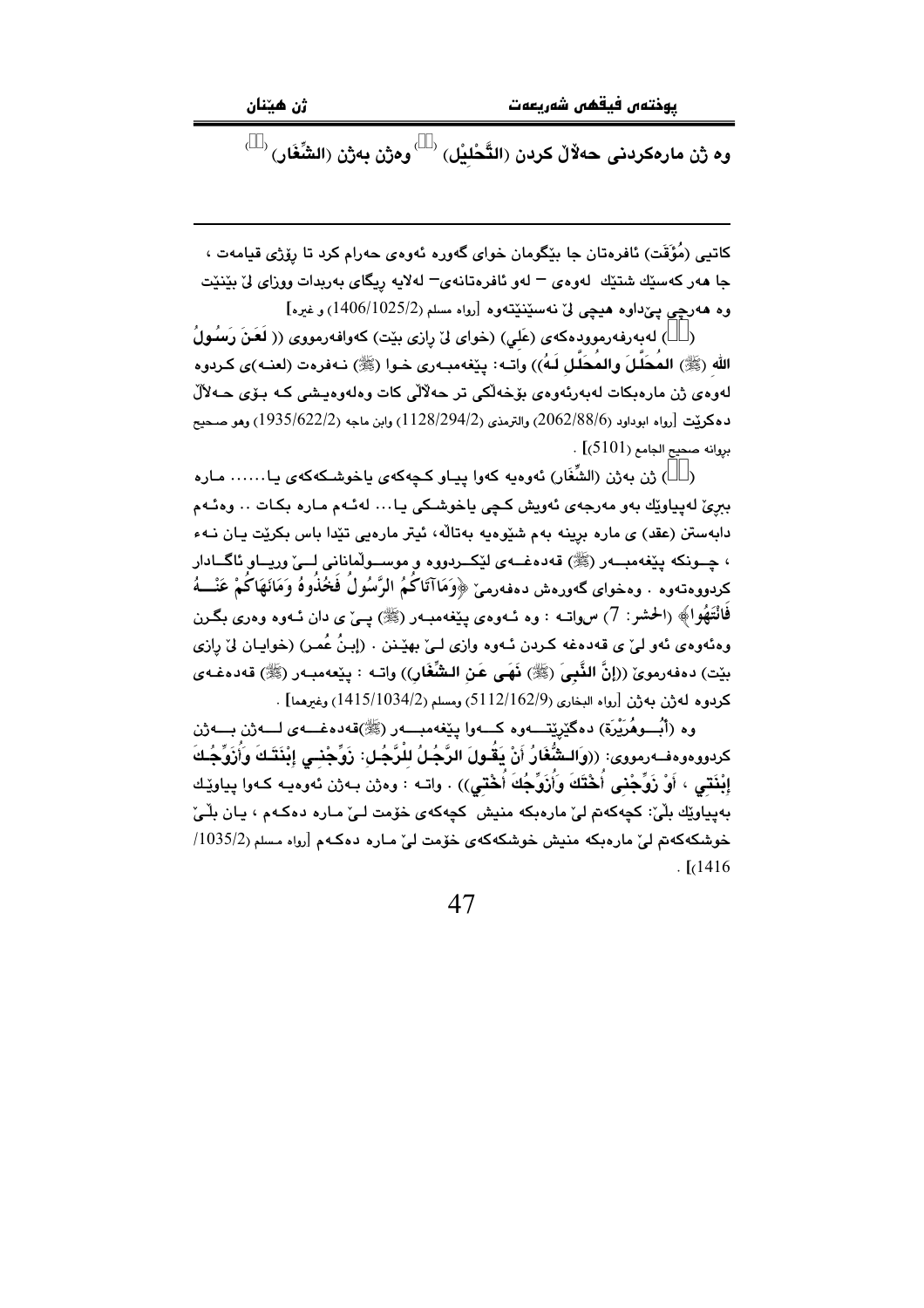وه پێغهمبهر (ﷺ) دهفهرميّ ((لاشغَارُ في الإسْلام)) واته ((ژن بهژن لهئيسلام دا ني يه)) [رواه مسلم (1415/1035/2) . بروانه صحيح الجامع الصغير (7501) للالباني].

جا ئهم فەرموودە (صحيح)انه ھەموو بەلگەن لەسەر ئەوەي كە ژن بەژن بەتالە و لە ئيسلام دا دروست نىيه و پێچەوانەي شەرعى خوايە ، ئيتر پێغەمبەر (ﷺ) ھـيچ جيـاوازى نهخستووه لـه نێوان ئـهوهى مـارهيى تێدا بـاس بكرێت يـان نـهء ، وه ئـهوهى كهلـه فهرموودهکهی (إبنُ عُمر)دا هاتووه کهوا تهفسیری (شغار) دهکات ((بـهوه پیـاو کـچهکهی ماره ببرێت بهو مهرجهی ئهوهی تر کچهکهی خوّی له ئهم ماره ببرێت ، وه مارهیی نهبێت له نێوانیاندا)) ، ئەم تەفسىرە بۆ (شغَار) زانایان فەرموویانە قـسەی (نـافـم)ە كــە قوتـابى (إبـنُ عُمـر)ه ، وه فــه(موودهى يَيْغهمبــهر (ﷺ) نىيــه ، وه يَيْغهمبــهر (ﷺ) خــۆى لــه فهرموودهکهی (أَبُو هُرَيْـرَة) دا بـهو شـێوهیه تـهفـسیری کـردووه کـه باسمـان کـرد .( إبـن عبدالبرّ) دەڧەرمىؒ: زانايان (إجماع) يان كردوە لەسـەر ئـەوەي كـەوا ژن بـە ژن دروسـت نى يه به لام له وه دا جياوازن ئايه (صحيح)ه يان (باطل)ه ، وه جـهماوهري زانايانيش لـه سەر ئەوەن كەوا (باطل)ە ٠ ئىيمامى (الشَّافعى)دەفەرمىؒ: ئەم مارە برينــه (باطـل)ە وەكـو مارەبرینی کاتی (المتْعَة). وه ئەم رايەيشيان راستە ، لە بـەر ئـەو (أَثـر)ەی (العَبَّـاسُ بـنُ عَبْدالله بن عَبَّاس) كهوا كچهكهى خۆى ماره كـرد لـه (عَبْـدُ الـرَّحْمَن بـن الحَكَـم) وهنْـهويش کچهکهی خوّی له ئهو ماره کرد ، ومارهپیشیان دانـا بـوو، جـا (مُعَاوِیَـة) (خـوای لیّ رِازی بيّت)بق (مَروَان)ي نووسي وفهرماني ييّ كرد كهوا لـه يـهك جيايـان بكاتـهوه .[رواه أبـو داود (324/1) وأحمد (94/4) وإسناده حسن حسنه الباني في تعليقاته على الروضة النديـة ]. وه بـيّ گومـانيش ئەم ژن بەژنە زيانێكى زۆر گەورە لە كۆمەلگاي موسولْمانان دەدات وە دەبێتە ھۆي تەلاق و گیرو گرفت و خرایهپهکی زۆر ، وه دهبیّته هوّی ئهوهیشه کهوا ئافرهتـان بـه زۆر بـدریین بهکهسانێك کهوا خۆيان يېّی رازی نين لهبهر بهرژهوهندی باوك و بـرا وه ئهمـهيش زولّم و سىتەمێكى گەورەپــە و ئيــسلام پــێى رازى نىپــەو لىٽــى بــەرپى (بــرئ) پــە وەك لــەو فهرموودانهی پیش دا باس کرا له باسی رازی بوونی ئـافرهت لـهمارهبرین دا وه هـهروهها دەبيّتە مىۆى فەوتانى مافى ئافرەت لـەمارەيى يەكەيدا وەك ئـەمرۆ بـە چاوى خۆمـان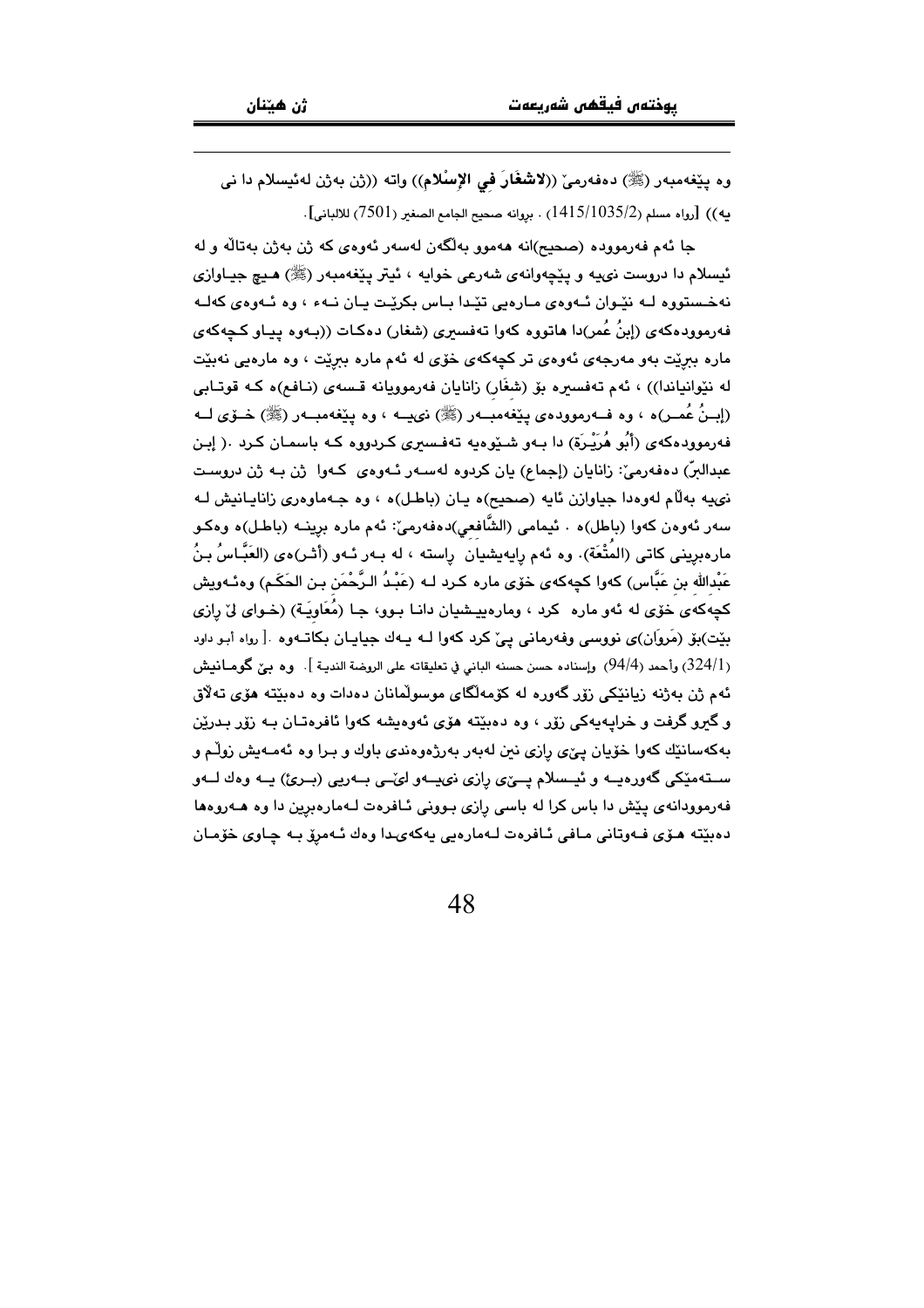وهتيٰ يهر کردني پياو (ئازاد بيْت يان بهنده) لهورْمارهي که بوّي دياري كـــراوه <sup>( )</sup> وهئــــهوهى بهخزمايــــهتى (النَّـــسنب) حــــهرام دهبيْــت، بهشـــير دانـيش(الرضـاع) حـهرام دهبيّت  $\rightarrow$  وهمـاره برِينـي پـيّش موسـولْمان بـوون داني پيْدا دەنريْت لەئيسلام دا ئەگەر ژن و ميْرد ھەردووكيان موسىولْمان

دهیبینین ، جا بۆ زیاتر شارەزا بـوون لـهم باسـه دەتوانیـت تەماشـای نامیلکـهی (حُکْمَ السُّفَور وَ الحجَاب وَ نكَاح الشِّغَار)ى شيّخ (إبن باز) بكهى .

و د ) لەبەر فەرموودەكەي خواي گەورە لەسىورەتى (النـساء: 3) دا كەدەفـەرموئ ) ( ﴿فَانْكِحُوا مَا طَابَ لَكُمْ منَ النِّسَاء مَثْنَى وَثُلاثَ وَ رُبَـــاع﴾ واتــه : ……ئـهوه مارهبكـهن لهئافرەتان چەند پێتان خۆشە دوو يان سىّ يان چوار . وەلەبـەر فەرموودەكـەي (الحَـارثُ بنُ قَيْس) (خواي ليٌ رازي بيّت) كهوا فهر مووي: من موسولْمان بووم وهههشت ژنم ههبوو ، جاباسم كرد بۆ يێغەمبەرى خوا (ﷺ) فەرمووى : ((إِخْتَرْ مِنْهُنَّ أَرْبَعَاً)) واتــه: چـوار يـانى ليّ هه لُبِرْيْرِه [رواه ابو داود (2241/677/2) وابن ماجه (1952/628/1) وهو حسن صحيح بروانهصحيح ابن ماجه(1588)] .

وهفهرموودهكهي (إينُ عُمَرٍ) كهوا (غَيْلانُ بنُ سَلَمَةً) (خواي ليّ رازي بيّـت) موسـولْمان بوو ده(10) ژنی ههبوو لهکاتی نهفامی دا ، وهههموو پـان لهگـهایی دا موسـولّمان بـوون ، جايٽغەمبەر (ﷺ) فەرمانى بيِّ كرد كـەو! جـواريان ھەلبـژێرێت [رواء الترمذي (35/33/435/3)  $\sim[1589)$  وابن ماجه (1 $1953/628/1$ ) وغیرهما وهو صحیح بروانه صحیح ابن ماجه (1589)

...<br>(ãã) لهبـهر فهرموودهكـهي (إِبْنُ عَبَّـاس) (خوايـان ليّ رِازي بيّـت) كـهوا فـهرمووي: يێِغهمبهري خوا (ﷺ) لهبارهي کچهکهي (حَمْزَة)ه وه فهرمووي: ((لاتَّحلُّ لـي ، يَحْرُمُ منَ الرَّصْاعَة مَايَحْرُمُ منْ النَّسَبِ هيَ إِبْنَةُ أَحْيِ منَ الرَّصْاعَةِ)) واته: بق من حهلاُلٌ نىيه ، بەشىر دان (رضاعة) ئەوە حەرام دەبێت كەبە خزمايەتى (نسب) حەرام دەبێت ، ئەو كچى  $\sim [ (1447/1071/2)$ برامه لهشترهوه  $[$ رواه البخاري (5/رقم/2645) ومسلم

تَّفْيِبِيْنِي:(حَمْزَة) مـامي يێغەمبـەرى خـوا بـوو وەھـەردووكيان شـەرى ئافرەتێكيـان خواردبوو کهوابوو برای شیریشن.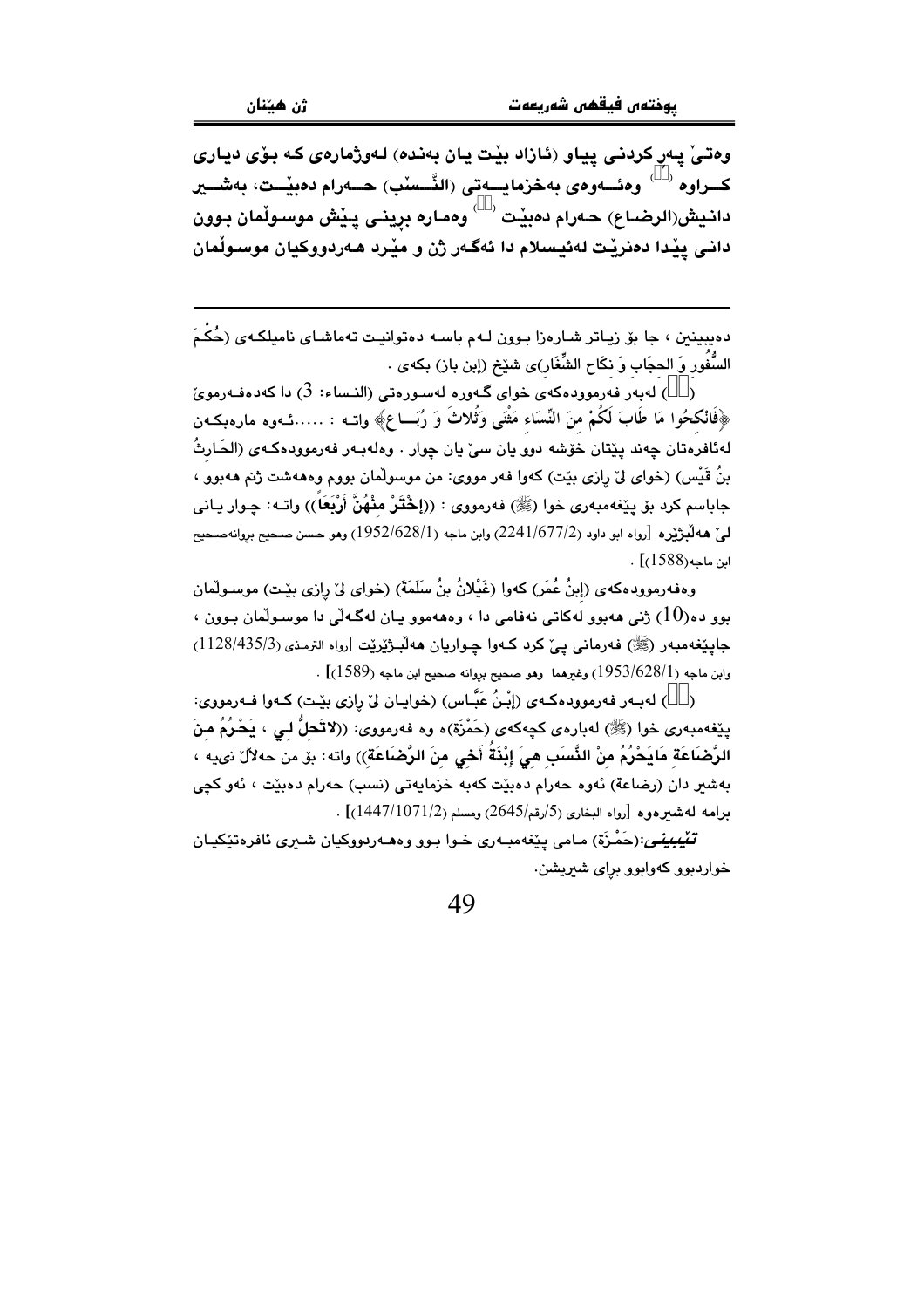$\overrightarrow{\phantom{a}}$ بوون وه ئەو مارە بړينـه گونجاويش بێت لەگـەلٚ شـەريعەتى ئيسلام دا بـﻪلأم ئەگـﻪر بەتـﻪنها يـﻪكێكيان موسـوڵمان بـوو ، ئـﻪوەمارە برينـﻪكـﻪ بـﻪتالْ دەبێتەوە وماوە (عدَّە)ى لەسەر يێويست دەبێت ئەگەر ئافرەتەكە موسوڵمان بــوو <sup>( )</sup> یاشــان ئەگــەر میْردەكــەش موســولْمان بــوو و ئافرەتەكــە شــوى نەكردېوو ئەوە دەتوانن لەسەر مارە برينەكەي يێشوو بېنەوە بەھاوسەرى  $^\circ$  يەك ئەگەر چەند ماوەي دابرينەكەش دوور بێت

( ) لەبەر فەرموودەكەي (الضَّحَاكُ بنُ فَيْـرُوز) لەباوكيـەوە كـەوا فـەرمووى : ووتم ئـهي پێغهمبـهري خـوا مـن موسـولّمان بـووم و دوو خوشـكم لهژێردايـه (هـهردوو ژنهكـهي خوشك يەك بوونە) فەرمووى: ((طُلُقْ أَيُّتُهُمَا شَـنْتَ)) واتـه: ئـەوەيان ويـستت لـيٰ يـەتى  $(1951/627/1)$  ته لاقی ده [رواه الترمـذي (1130/436/3) وابـوداود (2243/678/2) وابـن ماجـه (1951/627/1) وغيرهم وهو حديث حسن بروانه الارواء (1885) وصحيح ابي داود (1939)] .

( ) لەبەر فەرموودەكـەي (إِبْنُ عَبَّـاس) (خوايـان ليْ رازى بێت) كـەوا فـەرمووى : (مُـشرك)هكـان دوو (مَنْزِلَـه) لهيێغهمبـهري خـوا (ﷺ) و باوهردارانـهوه دوور بـوون ، لــهو (مُشرِك) انه ههبوو دهجهنگان لهگهلُبدا (أهل حرب) بوون ، ئهويش دهجـهنگا لهگهلُبانـدا ، وهههشيان بوو لهو (مُشْرك) انه پهيمانيان دابوو نهجهنگن (أهْل عَهْد) بـوون ، جـا ئـهويش نهدهجەنگا لەگەلبان دا ، ئەگەر ئافرەتتك كۆچى بكردابە لەوانەيان كە (أَهْل حَـرْبِ) پوون مارەنەدەكرا تا دەكەوتە جەيزو ياك دەبويەوە ، جائەگەر ياك بېرابەتبەوە ئەرە جەلالٌ دهبوو بـۆی شـوی بکردایـه ، وه ئهگـهر مێردهکـهی کۆچـی بکردایـه پـێش ئـهوهی شـوی بکردابه ئەوە دەدرابەوە بے ٘ی ، وەئەگەر بەندەبەکیان بان کەنپزەبەکیان (عَبْدُ أَوْ أَمَـة) کۆچپى بکرداييە ئېھوە ئېازاد دەپپوۋ وەميافى كېۆچ كېەرانيان يېۆ ھېھبوق ارواه الېغيارى  $\cdot$  (5286/مقم) $(9)$ 

( ) لەببەر فەرموودەكبەي (إبنُ عَبَّـاس)كبەوا فـبەرمووي: يێغەمببەرى خـوا (ﷺ) (زينب) ي کچي گهرانهوه بۆ (أَبُو العَاصُ) بهو ماره برينهي پهکهم جار ، هيچي تري نهکرد › (محمد بن عمرو) لهفهرموودهکهبدا فهرمووی: بیاش شهش سالٚ ، وه(الحَسَنُ بنُ عَلی)